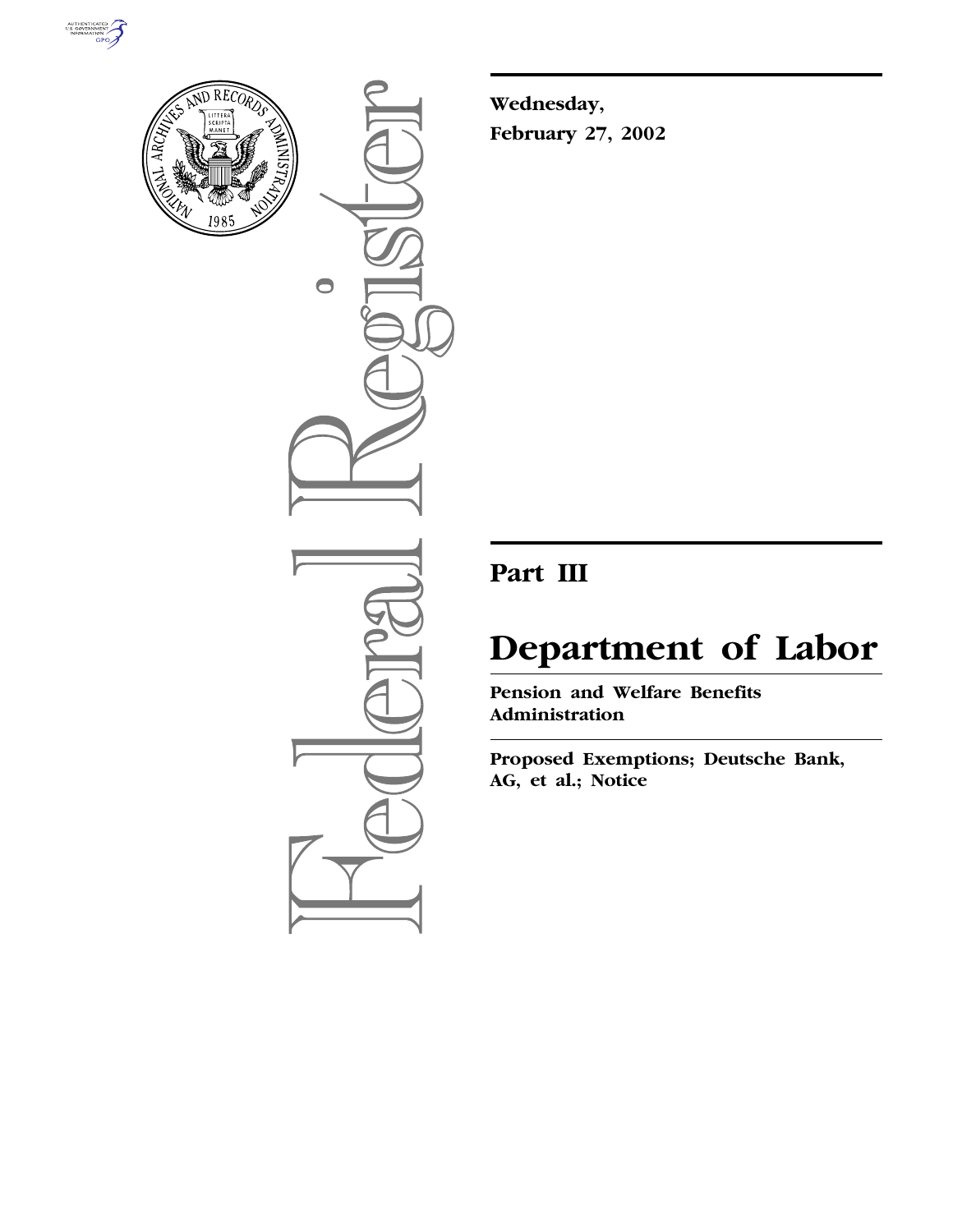#### **DEPARTMENT OF LABOR**

#### **Pension and Welfare Benefits Administration**

#### **[Application No. D–10924, et al.]**

#### **Proposed Exemptions; Deutsche Bank, AG, et al.**

**AGENCY:** Pension and Welfare Benefits Administration, Labor.

**ACTION:** Notice of proposed exemptions.

**SUMMARY:** This document contains notices of pendency before the Department of Labor (the Department) of proposed exemptions from certain of the prohibited transaction restrictions of the Employee Retirement Income Security Act of 1974 (the Act) and/or the Internal Revenue Code of 1986 (the Code).

#### **Written Comments and Hearing Requests**

All interested persons are invited to submit written comments or requests for a hearing on the pending exemptions, unless otherwise stated in the Notice of Proposed Exemption, within 45 days from the date of publication of this **Federal Register** Notice. Comments and requests for a hearing should state: (1) The name, address, and telephone number of the person making the comment or request, and (2) the nature of the person's interest in the exemption and the manner in which the person would be adversely affected by the exemption. A request for a hearing must also state the issues to be addressed and include a general description of the evidence to be presented at the hearing.

**ADDRESSES:** All written comments and requests for a hearing (at least three copies) should be sent to the Pension and Welfare Benefits Administration (PWBA), Office of Exemption Determinations, Room N–5649, U.S. Department of Labor, 200 Constitution Avenue, NW, Washington, DC 20210. Attention: Application No. stated in each Notice of Proposed Exemption. Interested persons are also invited to submit comments and/or hearing requests to PWBA via e-mail or FAX. Any such comments or requests should be sent either by e-mail to: *moffittb@pwba.dol.gov*, or by FAX to (202) 219–0204 by the end of the scheduled comment period. The applications for exemption and the comments received will be available for public inspection in the Public Documents Room of the Pension and Welfare Benefits Administration, U.S. Department of Labor, Room N–1513, 200 Constitution Avenue, NW, Washington, DC 20210.

#### **Notice to Interested Persons**

Notice of the proposed exemptions will be provided to all interested persons in the manner agreed upon by the applicant and the Department within 15 days of the date of publication in the **Federal Register**. Such notice shall include a copy of the notice of proposed exemption as published in the **Federal Register** and shall inform interested persons of their right to comment and to request a hearing (where appropriate).

**SUPPLEMENTARY INFORMATION:** The proposed exemptions were requested in applications filed pursuant to section 408(a) of the Act and/or section 4975(c)(2) of the Code, and in accordance with procedures set forth in 29 CFR part 2570, subpart B (55 FR 32836, 32847, August 10, 1990). Effective December 31, 1978, section 102 of Reorganization Plan No. 4 of 1978, 5 U.S.C. App. 1 (1996), transferred the authority of the Secretary of the Treasury to issue exemptions of the type requested to the Secretary of Labor. Therefore, these notices of proposed exemption are issued solely by the Department.

The applications contain representations with regard to the proposed exemptions which are summarized below. Interested persons are referred to the applications on file with the Department for a complete statement of the facts and representations.

#### **Deutsche Bank AG (DB)**

*Located in Germany, with Affiliates in New York, New York and Other Locations*

[Exemption Application No. D–10924]

#### **Proposed Exemption**

The Department is considering granting an exemption under the authority of section 408(a) of the Act, section 8477(c)(3) of the Federal Employees' Retirement System Act of 1986 (FERSA) and section 4975(c)(2) of the Code, and in accordance with the procedures set forth in 29 CFR part 2570, subpart B (55 FR 32836, 32847, August 10, 1990).1

#### *Section I—Transactions*

If the exemption is granted, the restrictions of section 406(a)(1)(A) through  $(D)$  and  $406(b)(1)$  and  $(2)$  of the Act, section  $8477(c)(2)(A)$  and  $(B)$  of FERSA, and the sanctions resulting from the application of section 4975 of the

Code, by reason of section  $4975(c)(1)(A)$ through (E) of the Code, shall not apply to:

(a) the lending of securities to:

(1) Deutsche Banc Alex. Brown, Inc., its successors or affiliates (DBAB);

(2) any current or future affiliate of DB,<sup>2</sup> that is a bank, as defined in section 202(a)(2) of the Investment Advisers Act of 1940, that is supervised by the U.S. or a state, any broker-dealer registered under the Securities Exchange Act of 1934 (the ''1934 Act''), or any foreign affiliate that is a bank or broker-dealer that is supervised by (1) the Securities and Futures Authority (''SFA'') in the United Kingdom; (2) the Deutsche Bundesbank and/or the Federal Banking Supervisory Authority, *i.e.*, das Bundesaufsichtsamt fuer das Kreditwesen (the ''BAK'') in Germany; (3) the Ministry of Finance (''MOF'') and/or the Tokyo Stock Exchange in Japan; (4) the Ontario Securities Commission, the Investment Dealers Association and/or the Office of Superintendent of Financial Institutions in Canada; (5) the Swiss Federal Banking Commission in Switzerland; and (6) the Reserve Bank of Australia or the Australian Securities and Investments Commission and/or Australian Stock Exchange Limited in Australia (the branches and/or affiliates in the six enumerated foreign countries hereinafter referred to as the ''Foreign Affiliates'') and together with the U.S. branches or affiliates (individually, ''Affiliated Borrower'' and collectively, ''Affiliated Borrowers''), by employee benefit plans, including commingled investment funds holding plan assets (the Client Plans or Plans),3 for which DB or an affiliate acts as securities lending agent or subagent (the ''DB Lending Agent'')4 and also may serve as

4 DB or an affiliate may be retained by primary securities lending agents to provide securities lending services in a sub-agent capacity with respect to portfolio securities of clients of such primary securities lending agents. As a securities lending sub-agent, DB's role parallels that under the lending transactions for which DB or an affiliate acts as a primary securities lending agent on behalf of its clients. References to DB's performance of services as securities lending agent should be deemed to include its parallel performance as a securities lending sub-agent and references to the Client Plans should be deemed to include those plans for which the DB Lending Agent is acting as a sub-agent with respect to securities lending,

<sup>1</sup>For purposes of this exemption, references to specific provisions of Title I of the Act, unless otherwise specified, refer to the corresponding provisions of FERSA and the Code.

<sup>2</sup>Any reference to DB shall be deemed to include any successors thereto.

<sup>&</sup>lt;sup>3</sup>The common and collective trust funds trusteed, custodied, and/or managed by DB or an affiliate, and in which Client Plans invest, are referred to herein as ''Commingled Funds.'' The Client Plan separate accounts trusteed, custodied, and/or managed by DB or an affiliate are referred to herein as ''Separate Accounts.'' Commingled Funds and Separate Accounts are collectively referred to herein as ''Lender'' or ''Lenders.''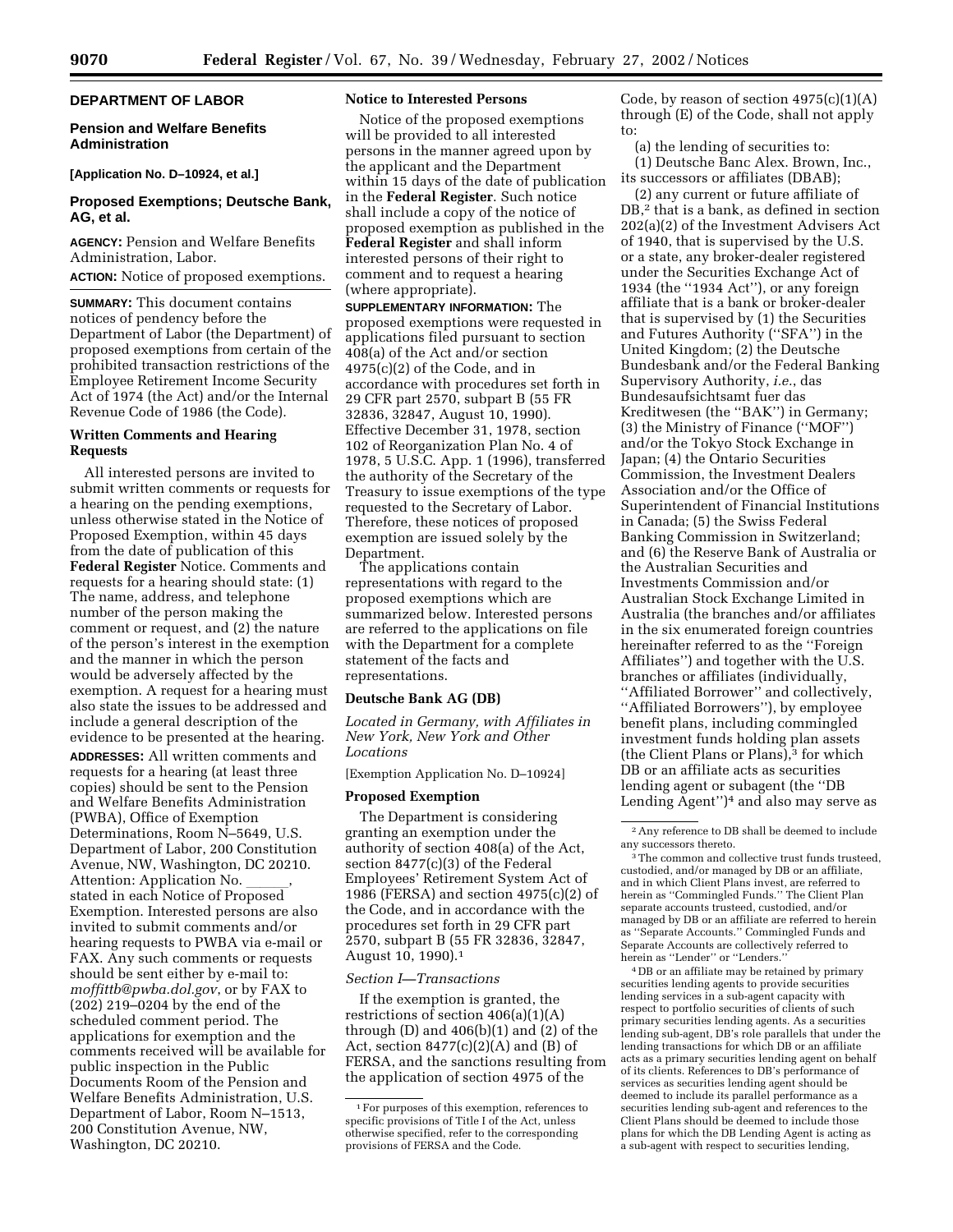trustee, custodian or investment manager of securities being lent; and

(b) the receipt of compensation by the DB Lending Agent in connection with these transactions.

#### *Section II—Conditions*

Section I of this exemption applies only if the conditions of Section II are satisfied. For purposes of this exemption, any requirement that the approving fiduciary be independent of the DB Lending Agent or the Affiliated Borrower shall not apply in the case of an employee benefit plan sponsored and maintained by the DB Lending Agent and/or an affiliate for its own employees (a DB Plan) invested in a Commingled Fund, provided that at all times the holdings of all DB Plans in the aggregate comprise less than 10% of the assets of the Commingled Fund.

(a) For each Client Plan, neither the DB Lending Agent nor any affiliate (except as expressly permitted herein) has or exercises discretionary authority or control with respect to the investment of the assets of Client Plans involved in the transaction or renders investment advice (within the meaning of 29 CFR 2510.3–21(c)) with respect to such assets, including decisions concerning a Client Plan's acquisition or disposition of securities available for loan.

This paragraph (a) will be deemed satisfied notwithstanding that the DB Lending Agent exercises discretionary authority or control or renders investment advice in connection with an Index Fund or Model-Driven Fund managed by the DB Lending Agent in which Client Plans invest.

(b) Any arrangement for the DB Lending Agent to lend securities is approved in advance by a Plan fiduciary who is independent of the DB Lending Agent (the Independent Fiduciary).

(c) The specific terms of the securities loan agreement (the Loan Agreement) are negotiated by the DB Lending Agent which acts as a liaison between the Lender and the Affiliated Borrower to facilitate the securities lending transaction. In the case of a Separate Account, the Independent Fiduciary of a Client Plan approves the general terms of the Loan Agreement between the Client Plan and the Affiliated Borrower as well as any material change in such Loan Agreement. In the case of a Commingled Fund, approval is pursuant to the procedure described in paragraph (i), below.

(d) The terms of each loan of securities by a Lender to an Affiliated

unless otherwise specifically indicated or by the context of the reference.

Borrower are at least as favorable to such Separate Account or Commingled Fund as those of a comparable arm's length transaction between unrelated parties.

(e) A Client Plan, in the case of a Separate Account, may terminate the lending agency or sub-agency arrangement at any time, without penalty, on five business days notice. A Client Plan in the case of a Commingled Fund may terminate its participation in the lending arrangement by terminating its investment in the Commingled Fund no later than 35 days after the notice of termination of participation is received, without penalty to the Plan, in accordance with the terms of the Commingled Fund. Upon termination, the Affiliated Borrowers will transfer securities identical to the borrowed securities (or the equivalent thereof in the event of reorganization, recapitalization or merger of the issuer of the borrowed securities) to the Separate Account or, if the Plan's withdrawal necessitates a return of securities, to the Commingled Fund, within:

(1) The customary delivery period for such securities;

(2) Five business days; or (3) The time negotiated for such delivery by the Client Plan, in a Separate Account, or by the DB Lending Agent, as lending agent to a Commingled Fund, and the Affiliated Borrowers, whichever is least.

(f) The Separate Account, Commingled Fund or another custodian designated to act on behalf of the Client Plan, receives from each Affiliated Borrower (either by physical delivery, book entry in a securities depository located in the United States, wire transfer or similar means) by the close of business on or before the day the loaned securities are delivered to the Affiliated Borrower, collateral consisting of U.S. currency, securities issued or guaranteed by the United States Government or its agencies or instrumentalities, irrevocable bank letters of credit issued by a U.S. bank, other than DB (or any subsequent parent corporation of the DB Lending Agent) or an affiliate thereof, or any combination thereof, or other collateral permitted under Prohibited Transaction Exemption 81–6 (46 FR 7527, January 23, 1981) (PTE 81–6) (as it may be amended or superseded) (collectively, the Collateral). The Collateral will be held on behalf of a Client Plan in a depository account separate from the Affiliated Borrower.

(g) The market value (or in the case of a letter of credit, a stated amount) of the Collateral on the close of business

on the day preceding the day of the loan is initially at least 102 percent of the market value of the loaned securities. The applicable Loan Agreement gives the Separate Account or the Commingled Fund in which the Client Plan has invested a continuing security interest in, and a lien on or title to, the Collateral. The level of the Collateral is monitored daily by the DB Lending Agent. If the market value of the Collateral, on the close of trading on a business day, is less than 100 percent of the market value of the loaned securities at the close of business on that day, the Affiliated Borrower is required to deliver, by the close of business on the next day, sufficient additional Collateral such that the market value of the Collateral will again equal 102 percent.

(h)(1) For a Lender that is a Separate Account, prior to entering into a Loan Agreement, the applicable Affiliated Borrower furnishes its most recently available audited and unaudited statements to the DB Lending Agent which will, in turn, provide such statements to the Client Plan before the Client Plan approves the terms of the Loan Agreement. The Loan Agreement contains a requirement that the applicable Affiliated Borrower must give prompt notice at the time of a loan of any material adverse changes in its financial condition since the date of the most recently furnished financial statements. If any such changes have taken place, the DB Lending Agent will not make any further loans to the Affiliated Borrower unless an Independent Fiduciary of the Client Plan in a Separate Account is provided notice of any material change and approves the continuation of the lending arrangement in view of the changed financial condition.

(2) For a Lender that is a Commingled Fund, the DB Lending Agent will furnish upon reasonable request to an Independent Fiduciary of each Client Plan invested in the Commingled Fund the most recently available audited and unaudited financial statements of the applicable Affiliated Borrower prior to authorization of lending, and annually thereafter.

(i) In the case of Commingled Funds, the information described in paragraph (c) (including any information with respect to any material change in the arrangement) shall be furnished by the DB Lending Agent as lending fiduciary to the Independent Fiduciary of each Client Plan whose assets are invested in the Commingled Fund, not less than 30 days prior to implementation of the arrangement or material change to the lending arrangement as previously described to the Client Plan, and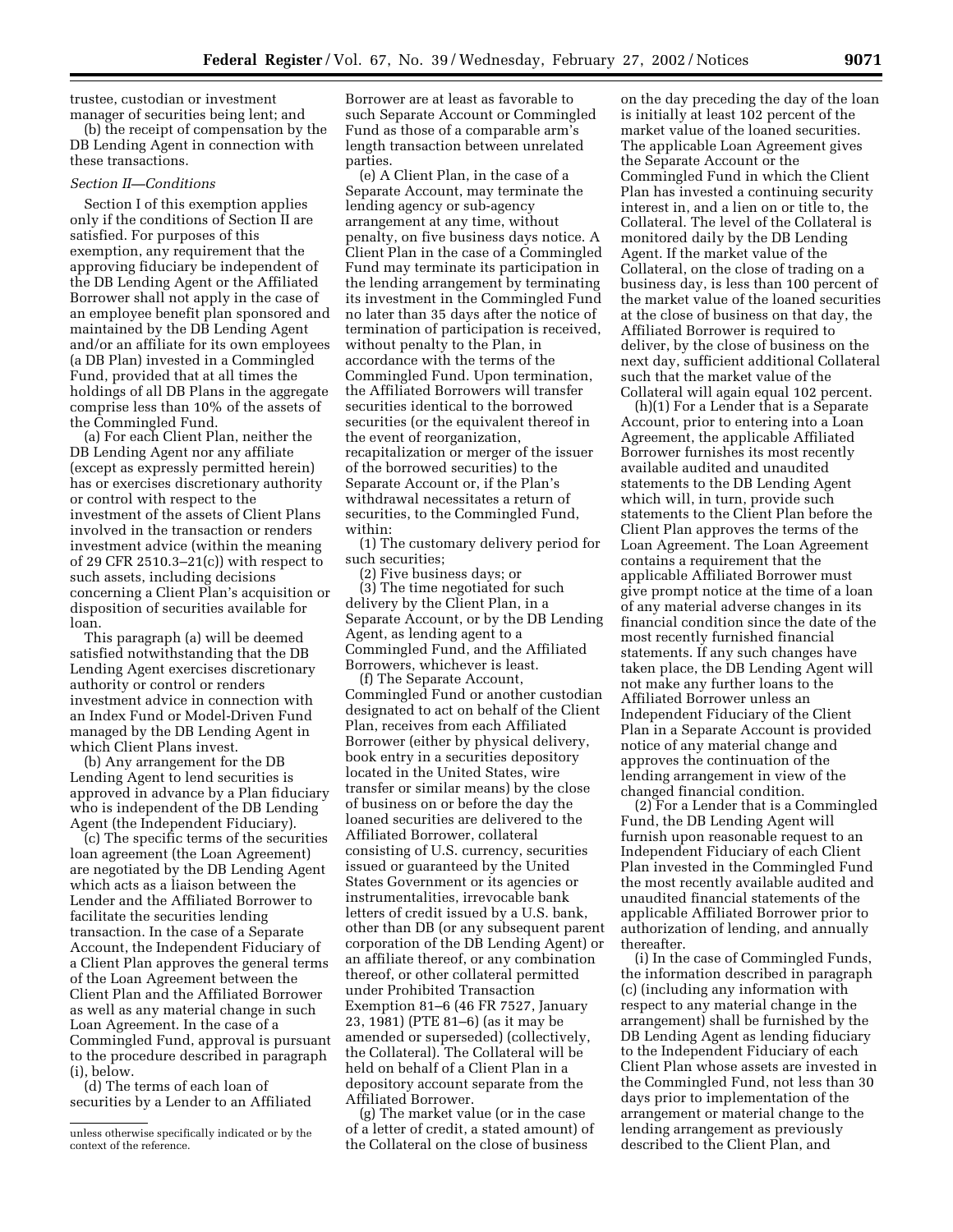thereafter, upon the reasonable request of the Client Plan's Independent Fiduciary. In the event of a material adverse change in the financial condition of an Affiliated Borrower, the DB Lending Agent will make a decision, using the same standards of credit analysis the DB Lending Agent would use in evaluating unrelated borrowers, whether to terminate existing loans and whether to continue making additional loans to the Affiliated Borrower.

In the event any such Independent Fiduciary submits a notice in writing within the 30 day period provided in the preceding paragraph to the DB Lending Agent, as lending fiduciary, objecting to the implementation of, material change in, or continuation of the arrangement, the Plan on whose behalf the objection was tendered is given the opportunity to terminate its investment in the Commingled Fund, without penalty to the Plan, no later than 35 days after the notice of withdrawal is received. In the case of a Plan that elects to withdraw pursuant to the foregoing, such withdrawal shall be effected prior to the implementation of, or material change in, the arrangement; but an existing arrangement need not be discontinued by reason of a Plan electing to withdraw. In the case of a Plan whose assets are proposed to be invested in the Commingled Fund subsequent to the implementation of the arrangement, the Plan's investment in the Commingled Fund shall be authorized in the manner described in paragraph (c).

(j) In return for lending securities, the Lender either—

(1) Receives a reasonable fee, which is related to the value of the borrowed securities and the duration of the loan; or

(2) Has the opportunity to derive compensation through the investment of cash Collateral. (Under such circumstances, the Lender may pay a loan rebate or similar fee to the Affiliated Borrowers, if such fee is not greater than the fee the Lender would pay in a comparable arm's length transaction with an unrelated party.)

(k) Except as otherwise expressly provided herein, all procedures regarding the securities lending activities will, at a minimum, conform to the applicable provisions of PTE 81– 6 and Prohibited Transaction Exemption 82–63 (46 FR 14804, April 6, 1982) (PTE 82–63), both as amended or superseded, as well as to applicable securities laws of the United States, the United Kingdom, Canada, Australia, Switzerland, Japan and Germany.

(l) DB agrees to indemnify and hold harmless the Client Plans in the United

States (including the sponsor and fiduciaries of such Client Plans) for any transactions covered by this exemption with an Affiliated Borrower so that the Client Plans do not have to litigate (*e.g.*, in the case of Deutsche Bank AG, London Branch) in a foreign jurisdiction nor sue to realize on the indemnification. Such indemnification is against any and all reasonably foreseeable damages, losses, liabilities, costs and expenses (including attorney's fees) which the Client Plans may incur or suffer, arising from any impermissible use by an Affiliated Borrower of the loaned securities, from an event of default arising from the failure of an Affiliated Borrower to deliver loaned securities in accordance with the applicable Loan Agreement or from an Affiliated Borrower's other failure to comply with the terms of such agreement, except to the extent that such losses are caused by the Client Plan's own negligence.

If any event of default occurs, to the extent that (i) liquidation of the pledged Collateral or (ii) additional cash received from the Affiliated Borrower does not provide sufficient funds on a timely basis, the DB Lending Agent, as securities lending agent, promptly and at its own expense (subject to rights of subrogation in the Collateral and against such Affiliated Borrower) will purchase or cause to be purchased, for the account of the Client Plan, securities identical to the borrowed securities (or their equivalent as discussed above). If the Collateral and any such additional cash is insufficient to accomplish such purchase, DB, pursuant to the indemnification, indemnifies the Client Plan invested in a Separate Account or Commingled Fund for any shortfall in the Collateral plus interest on such amount and any transaction costs incurred (including attorney's fees). Alternatively, if such replacement securities cannot be obtained in the open market, DB pays the Lender the difference in U.S. dollars between the market value of the loaned securities and the market value of the related Collateral as determined on the date of the Affiliated Borrower's breach of the obligation to return the securities pursuant to the applicable Loan Agreement.

(m) The Lender receives the equivalent of all distributions made to holders of the borrowed securities during the term of the loan, including but not limited to all interest and dividends on the loaned securities, shares of stock as a result of stock splits and rights to purchase additional securities, or other distributions.

(n) Prior to any Client Plan's approval of the lending of its securities to any Affiliated Borrower, a copy of the final exemption (if granted) and this notice of proposed exemption is provided to the Client Plan.

(o) The Independent Fiduciary of each Client Plan that is invested in a Separate Account is provided with (including by electronic means) quarterly reports with respect to the securities lending transactions, including, but not limited to, the information described in Representation 24 of the Summary of Facts and Representations, and the certification of an auditor selected by the DB Lending Agent who is independent of the DB Lending Agent (but may or may not be independent of the Client Plan) that the loans appear no less favorable to the Lender than the pricing established in the schedule described in Representation 16, so that the Independent Fiduciary may monitor such transactions with the Affiliated Borrower. The Independent Fiduciary of a Client Plan invested in a Commingled Fund will receive the auditor's certification and, upon request, will also receive the quarterly report.

(p) Only Client Plans with total assets having an aggregate market value of at least \$50 million are permitted to lend securities to the Affiliated Borrowers; provided, however, that—

(1) In the case of two or more Client Plans which are maintained by the same employer, controlled group of corporations or employee organization, whose assets are commingled for investment purposes in a single master trust or any other entity the assets of which are ''plan assets'' under 29 CFR 2510.3–101 (the Plan Asset Regulation), which entity is engaged in securities lending arrangement with the DB Lending Agent, the foregoing \$50 million requirement shall be deemed satisfied if such trust or other entity has aggregate assets which are in excess of \$50 million; provided that if the fiduciary responsible for making the investment decision on behalf of such master trust or other entity is not the employer or an affiliate of the employer, such fiduciary has total assets under its management and control, exclusive of the \$50 million threshold amount attributable to plan investment in the commingled entity, which are in excess of \$100 million.

(2) In the case of two or more Client Plans which are not maintained by the same employer, controlled group of corporations or employee organization, whose assets are commingled for investment purposes in a group trust or any other form of entity the assets of which are ''plan assets'' under the Plan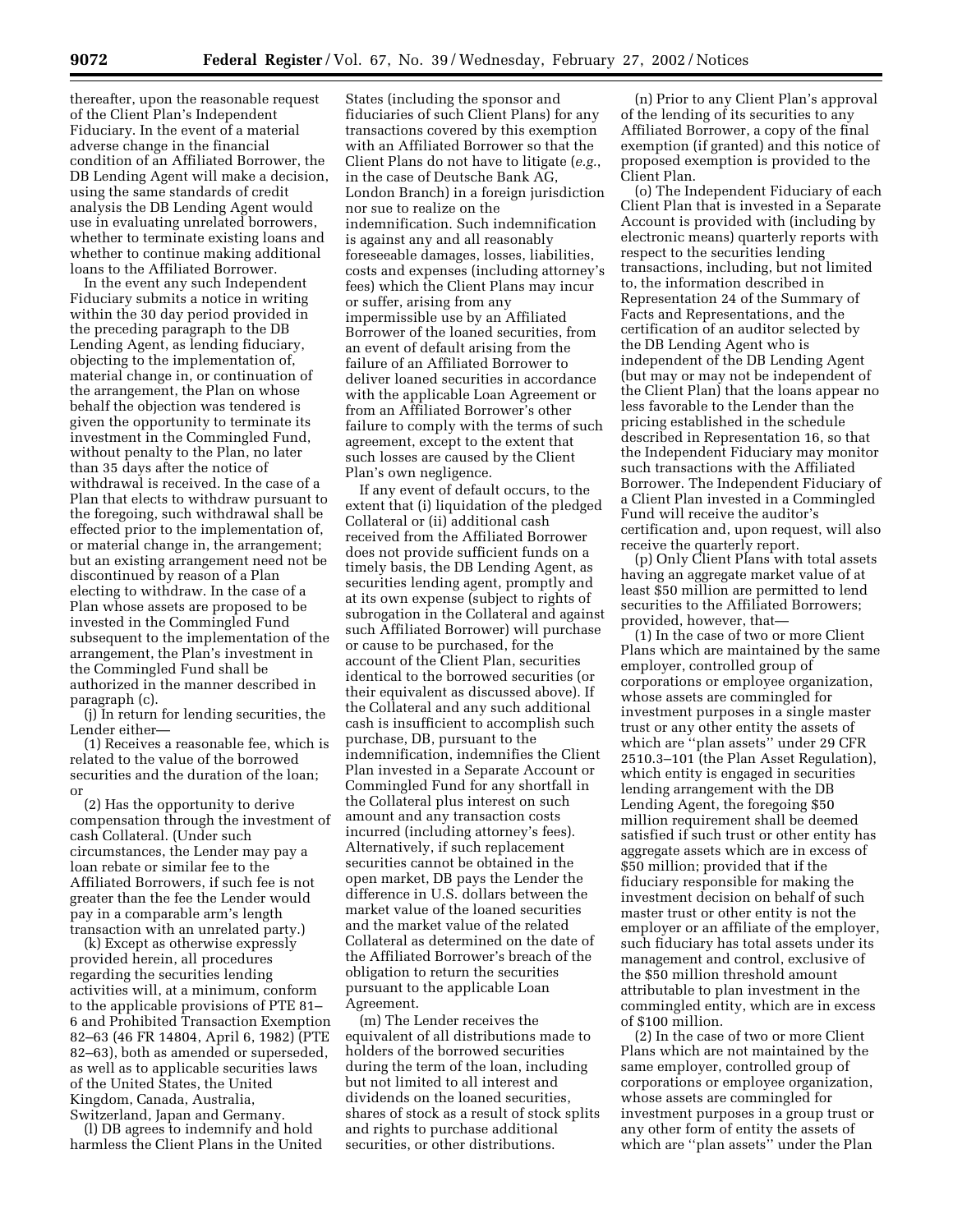Asset Regulation, which entity is engaged in securities lending arrangements with the DB Lending Agent, the foregoing \$50 million requirement is satisfied if such trust or other entity has aggregate assets which are in excess of \$50 million (excluding the assets of any Client Plan with respect to which the fiduciary responsible for making the investment decision on behalf of such group trust or other entity or any member of the controlled group of corporations including such fiduciary is the employer maintaining such Plan or an employee organization whose members are covered by such Plan). However, the fiduciary responsible for making the investment decision on behalf of such group trust or other entity—

(A) Has full investment responsibility with respect to plan assets invested therein; and

(B) Has total assets under its management and control, exclusive of the \$50 million threshold amount attributable to plan investment in the commingled entity, which are in excess of \$100 million.

In addition, none of the entities described above are formed for the sole purpose of making loans of securities.

(q) With respect to any calendar quarter, at least 50 percent or more of the outstanding dollar value of securities loans negotiated on behalf of Lenders will be to borrowers unrelated to the DB Lending Agent.

(r) In addition to the above, all loans involving foreign Affiliated Borrowers have the following requirements:

(1) The foreign Affiliated Borrower is a bank, supervised either by a state or the United States, a broker-dealer registered under the Securities Exchange Act of 1934 or a bank or broker-dealer that is supervised by (1) the SFA in the United Kingdom; (2) the BAK in Germany; (3) the MOF and/or the Tokyo Stock Exchange in Japan; (4) the Ontario Securities Commission, the Investment Dealers Association and/or the Office of Superintendent of Financial Institutions in Canada; (5) the Swiss Federal Banking Commission in Switzerland; and (6) the Reserve Bank of Australia or the Australian Securities and Investments Commission and/or Australian Stock Exchange Limited in Australia;

(2) The foreign Affiliated Borrower is in compliance with all applicable provisions of Rule 15a–6 under the Securities Exchange Act of 1934 (17 CFR 240.15a–6)(Rule 15a–6) which provides foreign broker-dealers a limited exemption from United States registration requirements;

(3) All Collateral is maintained in United States dollars or U.S. dollardenominated securities or letters of credit (unless an applicable exemption provides otherwise);

(4) All Collateral is held in the United States and the situs of the securities lending agreements is maintained in the United States under an arrangement that complies with the indicia of ownership requirements under section 404(b) of the Act and the regulations promulgated under 29 CFR 2550.404(b)–1 related to the lending of securities; and

(5) Prior to a transaction involving a foreign Affiliated Borrower, the foreign Affiliated Borrower—

(A) Agrees to submit to the jurisdiction of the United States;

(B) Agrees to appoint an agent for service of process in the United States, which may be an affiliate (the Process Agent);

(C) Consents to service of process on the Process Agent; and

(D) Agrees that enforcement by a Client Plan of the indemnity provided by DB may occur in the United States courts.

(s) The DB Lending Agent maintains, or causes to be maintained, within the United States for a period of six years from the date of such transaction, in a manner that is convenient and accessible for audit and examination, such records as are necessary to enable the persons described in paragraph (t)(1) to determine whether the conditions of the exemption have been met, except that—

(1) A prohibited transaction will not be considered to have occurred if, due to circumstances beyond the control of the DB Lending Agent and/or its affiliates, the records are lost or destroyed prior to the end of the sixyear period; and

(2) No party in interest other than the DB Lending Agent or its affiliates shall be subject to the civil penalty that may be assessed under section 502(i) of the Act, or to the taxes imposed by section 4975(a) and (b) of the Code, if the records are not maintained, or are not available for examination as required below by paragraph (t)(1).

(t)(1) Except as provided in subparagraph (t)(2) of this paragraph and notwithstanding any provisions of sections (a)(2) and (b) of section 504 of the Act, the records referred to in paragraph (s) are unconditionally available at their customary location for examination during normal business hours by:

(A) Any duly authorized employee or representative of the Department, the Internal Revenue Service or the Securities and Exchange Commission;

(B) Any fiduciary of a participating Client Plan or any duly authorized representative of such fiduciary;

(C) Any contributing employer to any participating Client Plan or any duly authorized employee or representative of such employer; and

(D) Any participant or beneficiary of any participating Client Plan, or any duly authorized representative of such participant or beneficiary.

(t)(2) None of the persons described above in paragraphs  $(t)(1)(B)$ – $(t)(1)(D)$ are authorized to examine the trade secrets of the DB Lending Agent or its affiliates or commercial or financial information which is privileged or confidential.

#### *Section III—Definitions*

(a) *DB Plan:* An ERISA covered employee benefit plan sponsored and maintained by the DB Lending Agent and/or an affiliate for its own employees.

(b) *Index Fund:* Any investment fund, account or portfolio sponsored, maintained, trusteed or managed by the DB Lending Agent or an affiliate, in which one or more investors invest, and—

(1) which is designed to track the rate of return, risk profile and other characteristics of an Index by either (i) replicating the same combination of securities which compose such Index or (ii) sampling the securities which compose such Index based on objective criteria and data;

(2) for which the DB Lending Agent or its affiliate does not use its discretion, or data within its control, to affect the identity or amount of securities to be purchased or sold;

(3) that contains ''plan assets'' subject to the Act, pursuant to the Department's Plan Asset Regulation; and,

(4) that involves no agreement, arrangement, or understanding regarding the design or operation of the Fund which is intended to benefit the DB Lending Agent or its affiliate or any party in which the DB Lending Agent or its affiliate may have an interest.

(c) *Model-Driven Fund:* Any investment fund, account or portfolio sponsored, maintained, trusteed or managed by the DB Lending Agent or an affiliate, in which one or more investors invest, and—

(1) which is composed of securities the identity of which and the amount of which are selected by a computer model that is based on prescribed objective criteria using independent third-party data, not within the control of the DB Lending Agent or an affiliate, to transform an Index;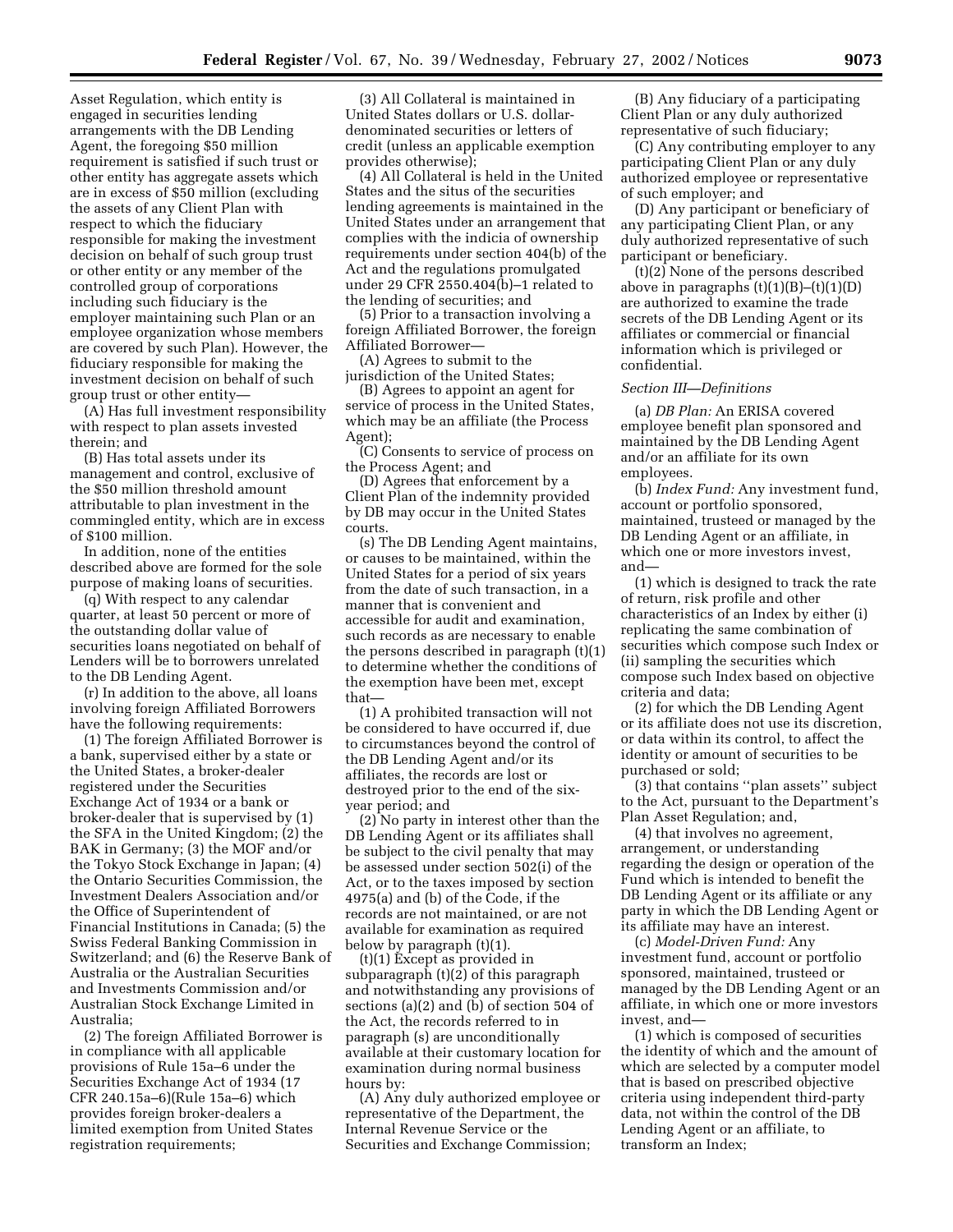(2) which contains ''plan assets'' subject to the Act, pursuant to the Department's Plan Asset Regulation; and

(3) that involves no agreement, arrangement or understanding regarding the design or operation of the Fund or the utilization of any specific objective criteria which is intended to benefit the DB Lending Agent, any affiliate of the DB Lending Agent, or any party in which the DB Lending Agent or any affiliate may have an interest.

(d) *Index:* a securities index that represents the investment performance of a specific segment of the public market for equity or debt securities in the United States and/or foreign countries, but only if—

(1) The organization creating and maintaining the index is—

(A) engaged in the business of providing financial information, evaluation, advice or securities brokerage services to institutional clients,

(B) a publisher of financial news or information, or

(C) a public stock exchange or association of securities dealers;

(2) the index is created and maintained by an organization independent of DB; and

(3) the index is a generally accepted standardized index of securities which is not specifically tailored for the use of the DB Lending Agent or an affiliate.

#### **Summary of Facts and Representations**

1. Deutsche Bank AG (hereafter referred to as either ''DB'' or ''the Applicant'') is a German banking corporation. DB is a leading commercial bank which provides a wide range of banking, fiduciary, record-keeping, custodial, brokerage and investment services to corporations, institutions, governments, employee benefit plans, governmental retirement plans and private investors worldwide. DB is one of the largest financial institutions in the world in terms of assets. As of calendar year 2001, total assets of DB were 928,994 million Euros. Shareholders equity equaled 43,683 million Euros. DB manages over \$585 billion in assets either through collective trusts, separately managed accounts or mutual funds.

Outside the United States, DB, as a whole, is not supervised by a state or by the United States. However, DB is regulated and supervised globally by the BAK in cooperation with the Deutsche Bundesbank (the ''Bundesbank'').5 The

BAK is a federal institution with ultimate responsibility to the German Ministry of Finance. The Bundesbank is the central bank of the Federal Republic of Germany and an integral part of the European Central Banks. The BAK supervises the operations of banks, banking groups, financial holding groups and foreign bank branches in Germany, and has the authority to (a) issue and withdraw banking licenses, (b) issue regulations on capital and liquidity requirements of banks, (c) request information and conduct investigations, and (d) intervene in cases of inadequate capital or liquidity endangered deposits, or bankruptcy by temporarily prohibiting certain banking transactions. The BAK ensures that DB has procedures for monitoring and controlling its worldwide activities through various statutory and regulatory standards. Among these standards are requirements for adequate internal controls, oversight, administration, and financial resources. The BAK reviews compliance with these operational and internal control standards through an annual audit performed by the year-end auditor and through special audits ordered by the BAK. The supervisory authorities require information on the condition of DB and its branches through periodic, consolidated financial reports and through a mandatory annual report prepared by the auditor. The supervisory authorities also require information from DB regarding capital adequacy, country risk exposure, and foreign exchange (FX) exposures. German banking law mandates penalties to ensure correct reporting to the supervisory authorities, and auditors face penalties for gross violations of their duties.

Additionally, the BAK in cooperation with the Bundesbank supervises all branches of DB, wherever located, subjecting them to announced and unannounced on-site audits, and all other supervisory controls applicable to German banks. With respect to branches located in the European Economic Area (''EEA'') member states,6 such audits are

carried out consistent with the applicable European Directives, and with respect to branches outside the EEA, consistent with applicable international agreements, memoranda of understanding, or other arrangements with the relevant foreign supervisory authorities.7

DB's subsidiaries that pursue banking and other financial activities (other than insurance) or activities that are closely related thereto are consolidated with DB and form a ''banking group'' for purposes of the capital ratios and the large exposure limits that the bank is required to meet also on a group-wide basis. In conformity the European Directives,<sup>8</sup> the BAK supervises such banking groups (where their parent institution is domiciled in Germany) on a consolidated basis. While oversight is less individualized for subsidiaries than for branches, the supervision extends to adequacy of equity capital of banking and financial holding groups and compliance with the regulations regarding large loans granted by such groups. Thus, DB is subject to comprehensive supervision and regulation on a consolidated basis by its home country supervisor.<sup>9</sup>

Bankers Trust Company, a whollyowned subsidiary of DB, is a New York banking corporation and a leading commercial bank, providing a wide range of banking and related services to various entities, including employee benefit plans and other institutional investors. Bankers Trust Company, and other affiliates or branches of the Applicant, advise various portfolios subject to ERISA that are invested in

7As a result of meetings between the U.S. and German Regulators in October 1993, the U.S. Department of Treasury has accorded national treatment to German bank branches, and the German Ministry of Finance has granted relief to branches of U.S. banks in Germany, in particular with respect to ''dotation'' or endowment capital requirements and capital adequacy standards. Since the German Banking Act (s. 53c) allows such exemptions only insofar as branches of German companies are afforded equal exemptions in the foreign state, this confirms indirectly the recognition of the German banking supervisory standards by the U.S. regulators. Thus, with respect to capital adequacy, each government has agreed to accept the capital adequacy requirements of the other for foreign banks doing business in the other's jurisdiction.

8*See, e.g.,* Council Directive 92/30/EEC of 6 April 1992 on the supervision of credit institutions on a consolidated basis, Council Directive 92/121/EEC of 21 December 1992 on the monitoring and control of large exposures of credit.

9This is also the conclusion reached by the Board of Governors of the Federal Reserve System in its Order approving DB's application to become a bank holding company, effective May 20, 1999.

<sup>5</sup> In addition, Deutsche Bank AG, New York Branch, is regulated and supervised by the New York State Banking Department. Certain activities of

Deutsche Bank's New York branch are also regulated and supervised by the Federal Reserve Bank of New York. Bankers Trust Company, an indirect wholly-owned subsidiary of DB, is a New York State bank and a member of the Federal Reserve System.

<sup>6</sup> DB's branches domiciled outside the EEA are also subject to local regulation and supervision by the host country's supervisory authority, *e.g.,* the MOF in Japan, the Swiss Federal Banking Commission in Switzerland, the Australian Prudential Regulation Authority in Australia, and the Office of the Superintendent of Financial Institutions in Canada. For DB's branches domiciled in EEA member states, the BAK is the lead supervisory authority pursuant to the rules on the ''European passport,'' and only some aspects are

subject to complementary supervision by the host country's supervisory authority (*e.g.,* the Securities and Futures Authority in the United Kingdom supervises the conduct of the investment business of DB in the United Kingdom).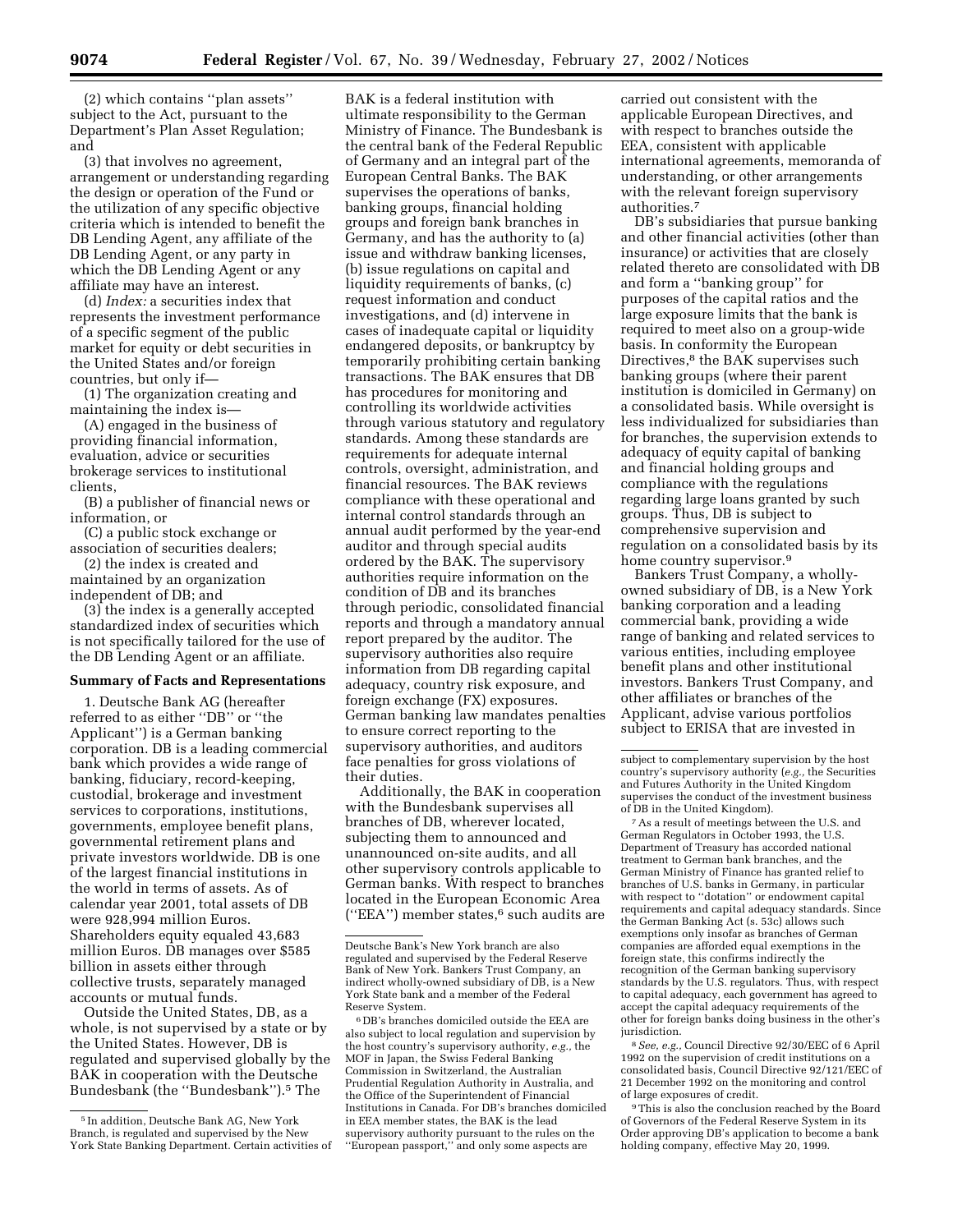certain Index or Model-Driven Funds (collectively, Indexed Accounts) that are, respectively, designed to either track or transform an independently maintained securities index. Currently, securities in those portfolios may be lent to banks and broker-dealers that are not DB affiliates through the DB securities lending program.10

2. The Applicant seeks an exemption to permit it, through its branches and affiliates (including bank subsidiaries and affiliated broker-dealers) in the United States, Canada, Japan, Switzerland, Australia, Germany and the United Kingdom (i.e., Affiliated Borrowers) to borrow securities from Indexed Accounts under the conditions described herein. For purposes of this proposed exemption, an Affiliated Borrower will be any bank, as defined in section 202(a)(2) of the Investment Advisers Act of 1940, that is supervised by the U.S. or state, any broker-dealer registered under the Securities Exchange Act of 1934 (the ''1934 Act''), or any foreign affiliate of Bankers Trust Company that is a bank or broker-dealer that is supervised by (1) the SFA in the United Kingdom; (2) the BAK in Germany; (3) the MOF and/or the Tokyo Stock Exchange in Japan; (4) the Ontario Securities Commission, the Investment Dealers Association and/or the Office of Superintendent of Financial Institutions in Canada; (5) the Swiss Federal Banking Commission in Switzerland; and (6) the Reserve Bank of Australia or the Australian Securities and Investments Commission and/or Australian Stock Exchange Limited in Australia (*i.e.,* the Foreign Affiliates).

Branches and/or affiliates in the enumerated countries include: Deutsche Bank AG, London Branch; Deutsche Securities Limited, Tokyo Branch, Japan Bankers Trust, Ltd. and Deutsche Bank AG, Tokyo Branch; DB in Germany; Deutsche Bank AG, Sydney Branch; Deutsche Bank Canada and Deutsche Bank Securities Limited; and Deutsche Bank (Suisse) S.A. The Applicant and

its affiliates actively engage in the borrowing and lending of securities, with daily outstanding loan volume averaging billions of dollars. The Affiliated Borrowers utilize borrowed securities to satisfy their trading requirements or to re-lend to other broker-dealers and others who need a particular security for various periods of time.

The Applicant currently offers through various affiliates, including Bankers Trust Company, more than 20 collective investment funds that are invested according to the criteria of various third-party indexes or are model-driven based on such indexes (*i.e.,* Index or Model-Driven Funds). For example, some funds track the Russell 2000 Index, while other funds track the Standard & Poor's 500 Composite Stock Price Index (the S&P 500 Index). The Index or Model-Driven Funds pertinent to this requested exemption track, among others, indices of foreign securities such as the MSCI EAFE, the DAX or the Kokosai Index.11 Most of the Funds track stock indexes, although some Funds track indexes of debt securities, such as the Lehman Brothers Bond Indexes.12

In addition to Index or Model-Driven Funds that are collective investment funds, DB or an affiliate may have investment responsibility for individual investment funds which are separate portfolios for various client accounts, including employee benefit plans, where the portfolio is invested in accordance with a third-party index or a model based on that index. Such separately managed accounts and collective investment funds are also referred to herein as Indexed Accounts.

3. The securities lending transactions that would be covered by this proposed exemption will be initiated for an Indexed Account, as a Lender described herein, by a DB Lending Agent, following disclosure to the Client Plans of the borrower's affiliation with the DB Lending Agent.

The Applicant represents that the DB Plans will only use the exemption to the extent that the DB Plan is invested in a Commingled Fund with respect to which, at all times, the holdings of all DB Plans in the aggregate comprise less

than 10% of the assets of the Commingled Fund. No DB Plan Separate Accounts will participate.

The Applicant represents that at all times, the DB Lending Agent will effect loans in a prudent and diversified manner. While the DB Lending Agent will normally lend securities to requesting borrowers on a ''first come, first served'' basis, as a means of assuring uniformity of treatment among borrowers, the Applicant represents that in some cases it may not be possible to adhere to a ''first come, first served'' allocation. This can occur, for instance, where (a) the credit limit established for such borrower by the DB Lending Agent and/or the Client Plan has already been satisfied; (b) the ''first in line'' borrower is not approved as an Affiliated Borrower by the particular Lender whose securities are sought to be borrowed; (c) the borrower and the DB Lending Agent have negotiated rates more advantageous to the Lender than the rates other borrowers have offered; or (d) the ''first in line'' borrower cannot be ascertained, as an operational matter, because several borrowers spoke to different DB Lending Agent representatives at or about the same time with respect to the same security. In situations (a) and (b) above, loans would normally be effected with the ''second in line.'' In situation (c) above, this may mean that the ''first in line'' borrower receives the next lending opportunity. In situation (d) above, securities would be allocated equitably among all eligible borrowers.

4. Except as described herein in connection with Index and Model-Driven Funds managed by the DB Lending Agent, the Applicant represents that neither the DB Lending Agent nor any affiliate will have discretionary authority or control with regard to the investment of the assets of Client Plans involved in the transaction or will render investment advice (within the meaning of 29 CFR 2510.3–21(c)) with respect to such assets, including decisions regarding a Client Plan's acquisition or disposition of securities available for loan.

The plan assets for which the DB Lending Agent, to a limited extent, exercises discretionary authority or control or renders investment advice and which will be available for lending to the Affiliated Borrowers will be limited to those invested in Index and Model-Driven Funds. All procedures for lending securities will be designed to comply with the applicable conditions

<sup>10</sup> In this regard, the Department granted a class exemption known as Prohibited Transaction Exemption (PTE) 81–6 (46 FR 7527, January 23, 1981; as amended at 52 FR 18754, May 19, 1987) to provide relief from section 406(a) of the Act for loans of securities to borrowers who are not affiliated with the entity that is the investment manager of the affected plan or that provides investment advice for the plan with respect to the assets being loaned. PTE 81–6 does not provide relief for loans to any entities that are affiliates of the plans' lending agent. The Department also granted certain individual exemptions, known as PTE 98–23 (63 FR 29435, May 29, 1998)) and PTE 99–50 (65 FR 534, January 5, 2000), to provide relief for loans to certain affiliates of DB, but not in connection with loans of securities over which DB or an affiliate has investment discretion (*e.g.,* assets held in the Indexed Accounts).

<sup>11</sup>Morgan Stanley maintains the MSCI (''Morgan Stanley Composite Index'') EAFE and Kokosai indexes. The DAX (Deutsche Aktienindex) is maintained by the Deutsche Boerse, a German stock exchange.

<sup>12</sup>The indexes of debt securities used for the Funds, such as the Lehman Brothers Bond Index, consist primarily of high-quality fixed-income securities representing the U.S. government, corporate, and mortgage-backed securities sectors of the bond market in the U.S. The Applicant currently has several debt Index Funds.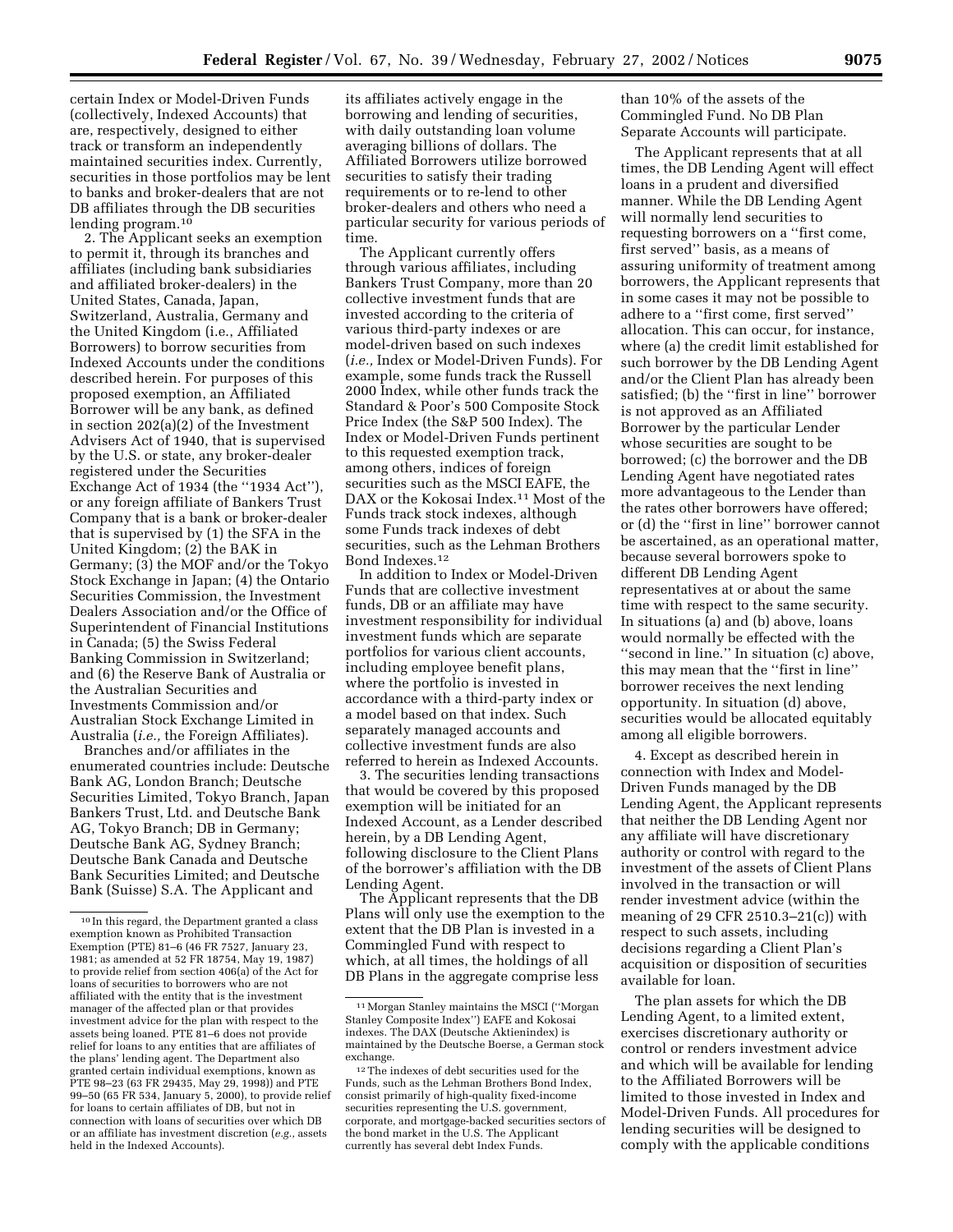of PTE 81–6 13 and PTE 82–63,14 as amended or superseded, except as described herein.

5. The Applicant represents that any arrangement for the DB Lending Agent to lend securities will be approved in advance by a Plan fiduciary who is independent of the DB Lending Agent. In addition, the Client Plan will acknowledge the relationship between the DB Lending Agent and the Affiliated Borrowers. However, all conditions described herein that require an independent Plan fiduciary will not, in the case of a DB Plan, require that the fiduciary be independent of the DB Lending Agent or the Affiliated Borrower.

6. When acting as a direct securities lending agent, the DB Lending Agent, pursuant to authorization from its client, will negotiate the terms of loans to Affiliated Borrowers and otherwise act as a liaison between the Lender (and its custodian) and the Affiliated Borrower. As lending agent, the DB Lending Agent will have the responsibility for monitoring receipt of all collateral required, marking such collateral to market daily to ensure adequate levels of collateral can be maintained, monitoring and evaluating the performance and creditworthiness of borrowers, and, if authorized by a client, holding and investing cash collateral pursuant to given investment guidelines. The DB Lending Agent may also act as trustee, custodian and/or investment manager for the Client Plan.

The DB Lending Agent, as securities lending agent for the Lenders, will negotiate a master securities borrowing agreement with a schedule of modifications attached thereto (Loan Agreement) with the Affiliated Borrowers, as is the case with all borrowers. The Loan Agreement will specify, among other things, the right of the Lender to terminate a loan at any time and the Lender's rights in the event of any default by the Affiliated

Borrowers. The Loan Agreement will set forth the basis for compensation to the Lender for lending securities to the Affiliated Borrowers under each category of collateral. The Loan Agreement will also contain a requirement that the Affiliated Borrowers must pay all transfer fees and transfer taxes related to the securities loans.

7. With respect to Lenders who are Separate Accounts, as direct lending agent, the DB Lending Agent will, prior to lending the Client Plan's securities, enter into an agreement (Client Agreement) with the Client Plan, signed by a fiduciary of the Client Plan who is independent of the DB Lending Agent and the Affiliated Borrowers. The Client Agreement will, among other things, describe the operation of the lending program, disclose the form of the securities loan agreement to be entered into on behalf of the Client Plan with borrowers, identify the securities which are available to be lent, and identify the required collateral and the required daily marking-to-market. The Client Agreement will also set forth the basis and rate of the DB Lending Agent's compensation for the performance of securities lending and cash collateral investment services. The Client Plan may terminate the Client Agreement at any time, without penalty, on no more than five business days notice.

The Client Agreement will contain provisions to the effect that if any Affiliated Borrower is designated by the Client Plan as an approved borrower, the Client Plan will acknowledge the relationship between the Affiliated Borrower and the DB Lending Agent. The DB Lending Agent will represent to the Client Plan that each and every loan made to the Affiliated Borrower on behalf of the Client Plan will be effected at arm's length terms, and such terms will be in no case less favorable to the Client Plan than the pricing established according to the schedule described in paragraph 16.

8. When the DB Lending Agent is lending agent with respect to a Commingled Fund, the DB Lending Agent will, prior to the investment of a Client Plan's assets in such Commingled Fund, obtain from the Client Plan authorization to lend any securities held by the Commingled Fund to brokers and other approved borrowers, including the Affiliated Borrowers. Prior to obtaining such approval, the DB Lending Agent will provide a written description of the operation of the lending program (including the basis and rate of the DB Lending Agent's compensation for the performance of securities lending and cash collateral investment services),

disclose the form of the securities loan agreement to be entered into on behalf of the Commingled Fund with the borrowers, identify the securities which are available to be lent, and identify the required collateral and the required daily marking-to-market.15 If the Client Plan objects to the arrangement, it will be permitted to withdraw from the Commingled Fund, without penalty, no later than 35 days after the notice of withdrawal is received.

In addition, the Client Plan will acknowledge the relationship between the DB Lending Agent and the Affiliated Borrowers, and the DB Lending Agent will represent that each and every loan made to the Affiliated Borrowers by the Commingled Fund will be effected at arm's length terms, and such terms will be in no case less favorable to the Client Plan than the pricing established according to the schedule described in paragraph 16.

9. When the DB Lending Agent is lending securities under a sub-agency arrangement, before the Plan participates in the securities lending program, the primary lending agent will enter into a securities lending agency agreement (Primary Lending Agreement) with a fiduciary of the Client Plan who is independent of such primary lending agent, the DB Lending Agent, and the Affiliated Borrowers. The primary lending agent also will be unrelated to the DB Lending Agent and the Affiliated Borrowers. The Primary Lending Agreement will contain provisions substantially similar to those in the Client Agreement relating to: the description of the lending program, use of an approved form of securities loan agreement, specification of the securities to be lent, specification of the required collateral margin and the requirement of daily marking-to-market, and provision of a list of approved borrowers (which will include one or more of the Affiliated Borrowers). The Primary Lending Agreement will specifically authorize the primary lending agent to appoint sub-agents (including the DB Lending Agent) to facilitate performance of securities lending agency functions. The Primary Lending Agreement will expressly disclose that the DB Lending Agent is to

<sup>13</sup>As noted earlier, PTE 81–6 provides an exemption under certain conditions from section  $406(a)(1)(A)$  through (D) of the Act and the corresponding provisions of section 4975(c)(1) of the Code for the lending of securities that are assets of an employee benefit plan to a U.S. broker-dealer registered under the 1934 Act (or exempted from registration under the 1934 Act as a dealer in exempt Government securities, as defined therein), or to a bank.

<sup>14</sup>PTE 82–63 provides an exemption under certain conditions from section 406(b)(1) of the Act and section 4975(c)(1)(E) of the Code for the payment of compensation to a plan fiduciary for services rendered in connection with loans of plan assets that are securities. PTE 82–63 permits the payment of compensation to a plan fiduciary for the provision of securities lending services only if the loan of securities itself is not prohibited under section 406(a) of the Act.

<sup>&</sup>lt;sup>15</sup> The DB Lending Agent may make transmittals required by the exemption to Plan fiduciaries via authorized recordkeepers. The DB Lending Agent represents that all decisions reserved to fiduciaries under the terms of the exemption will be made by the fiduciaries and never by the recordkeeper on behalf of the fiduciary.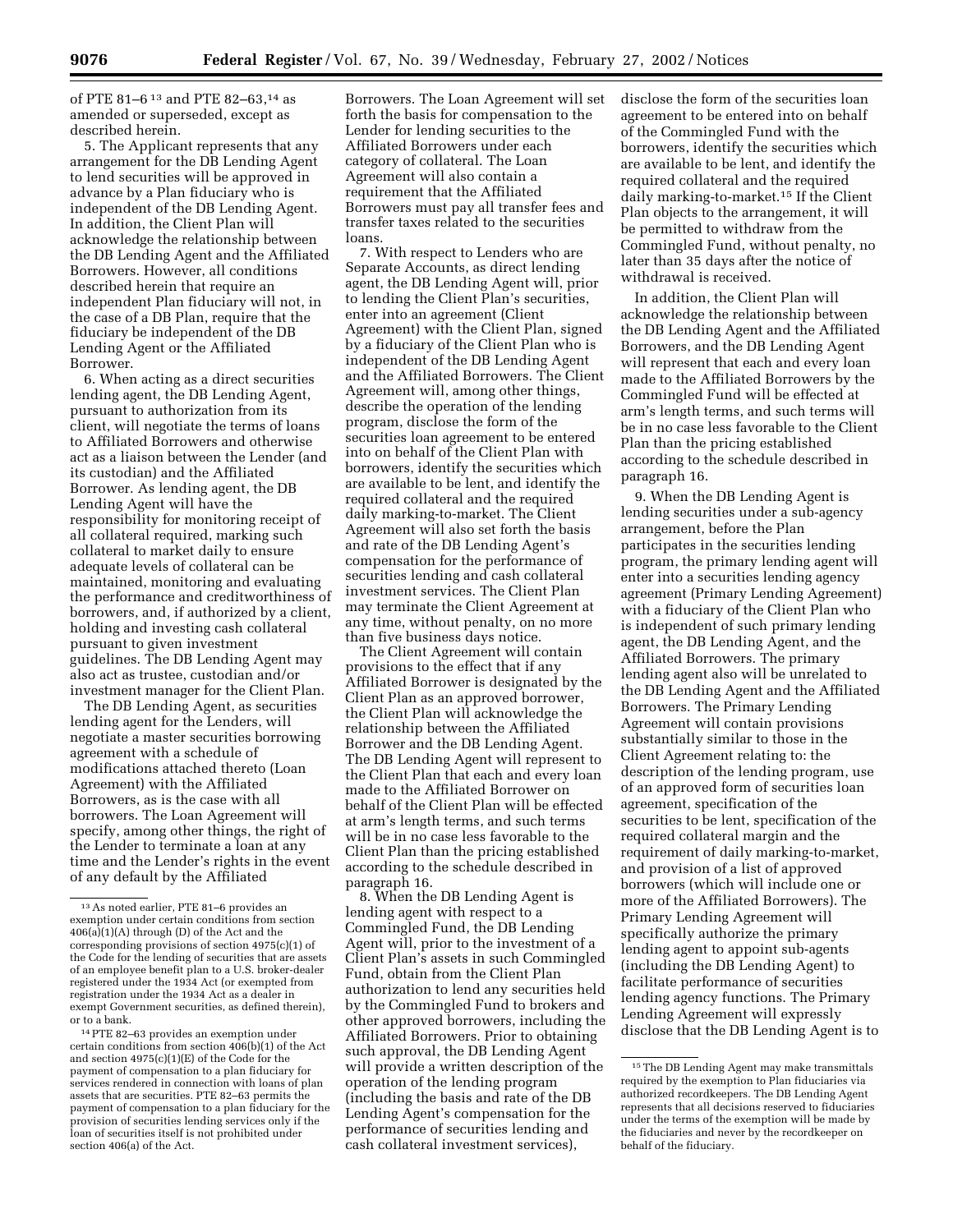act in a sub-agency capacity. The Primary Lending Agreement will also set forth the basis and rate for the primary lending agent's compensation from the Client Plan for the performance of securities lending services and will authorize the primary lending agent to pay a portion of its fee, as the primary lending agent determines in its sole discretion, to any sub-agent(s) it retains (including the DB Lending Agent) pursuant to the authority granted under such agreement.

Pursuant to its authority to appoint sub-agents, the primary lending agent will enter into a securities lending subagency agreement (Sub-Agency Agreement) with the DB Lending Agent under which the primary lending agent will retain and authorize the DB Lending Agent, as sub-agent, to lend securities of the primary lending agent's Client Plans, subject to the same terms and conditions specified in the Primary Lending Agreement. The DB Lending Agent represents that the Sub-Agency Agreement will contain provisions that are in substance comparable to those described above in connection with a Client Agreement in situations where the DB Lending Agent is the primary lending agent. The DB Lending Agent will make in the Sub-Agency Agreement the same representations described above in paragraph 7 with respect to arm's length dealing with the Affiliated Borrowers. The Sub-Agency Agreement will also set forth the basis and rate for the DB Lending Agent's compensation to be paid by the primary lending agent.

10. In all cases, the DB Lending Agent will maintain transactional and market records sufficient to assure compliance with its representation that all loans to the Affiliated Borrowers are effected at arm's length terms, and in no case less favorable to the Client Plan than the pricing established according to the schedule described in paragraph 16. Such records will be made available upon reasonable request and without charge to the Client Plan fiduciary, who (other than in the case of a DB Plan) is independent of the DB Lending Agent and the Affiliated Borrowers, in the manner and format agreed to by the Client Plan fiduciary and the DB Lending Agent.

11. A Lender, in the case of a Separate Account, will be permitted to terminate the lending agency or sub-agency arrangement at any time without penalty, on five business days notice. A Client Plan in the case of a Commingled Fund will be permitted to terminate its participation in the lending arrangement by terminating its investment in the Commingled Fund no later than 35 days after the notice of termination of

participation is received, without penalty to the Plan, in accordance with the terms of the Commingled Fund. Upon a termination, the Affiliated Borrower will be contractually obligated to return securities identical to the borrowed securities (or the equivalent thereof in the event of reorganization, recapitalization or merger of the issuer of the borrowed securities) to the Lender within one of the following time periods, whichever is least: the customary delivery period for such securities, five business days of written notification of termination, or the time negotiated for such delivery by the Client Plan, in a Separate Account, or by the DB Lending Agent, as lending agent to a Commingled Fund, and the Affiliated Borrowers.

Because the securities must be returned before the end of the customary delivery period for sale of those securities, the DB Lending Agent need not wait to sell the securities as long as it has the contractual assurance that they will be returned before settlement. Consequently, the lending has no impact on the investment decision to sell or its implementation and, therefore, no effect on tracking error vis-a-vis the relevant index.

12. The Lender, or another custodian designated to act on its behalf, will receive collateral from each Affiliated Borrower by physical delivery, book entry in a U.S. securities depository, wire transfer or similar means by the close of business on or before the day the loaned securities are delivered to the Affiliated Borrower. All collateral will be received by the Lender or other custodian in the United States. The collateral will consist of U.S. currency, securities issued or guaranteed by the U.S. Government or its agencies or instrumentalities, or irrevocable bank letters of credit issued by a U.S. bank other than DB (or any subsequent parent corporation of the DB Lending Agent) or an affiliate thereof, or any combination thereof, or other collateral permitted under PTE 81–6 (as amended or superseded). The collateral will be held on behalf of a Client Plan in a depository account separate from the Affiliated Borrower.

The market value (or, in the case of a letter of credit, a stated amount) of the collateral on the close of business on the day preceding the day of the loan will be at least 102 percent of the market value of the loaned securities. The Loan Agreement will give the Lender a continuing security interest in and a lien on or title to the collateral. The DB Lending Agent will monitor the level of the collateral daily. If the market value of the collateral, on the close of trading

on a business day, is less than 100 percent (or such greater percentage as agreed to by the parties) of the market value of the loaned securities at the close of business on that day, the DB Lending Agent will require the Affiliated Borrowers to deliver by the close of business on the next day sufficient additional collateral to bring the level back to at least 102 percent.

13. Prior to making any loans under the Loan Agreement from Separate Accounts, the Affiliated Borrowers will furnish their most recent available audited and unaudited financial statements to the DB Lending Agent, which will provide such statements to the Client Plan invested in such Separate Account before the authorizing fiduciary of the Client Plan is asked to approve the proposed lending to the Affiliated Borrowers. The terms of the Loan Agreement will contain a requirement that the Affiliated Borrowers must give prompt notice to the DB Lending Agent at the time of any loan of any material adverse change in their financial condition since the date of the most recently furnished financial statements. If any such material adverse change has taken place, the DB Lending Agent will request that the independent fiduciary of the Client Plan, if invested in a Separate Account, approve continuation of the lending arrangement in view of the changed financial conditions.

In addition, upon request, the DB Lending Agent will provide the audited financial statements of the applicable Affiliated Borrowers to Client Plans invested in Commingled Funds on an annual basis.

14. In the case of Client Plans currently invested in Commingled Funds, approval of lending to the Affiliated Borrowers will be accomplished by the following special procedure for Commingled Funds. The information described in paragraph 8 will be furnished by the DB Lending Agent as lending fiduciary to an independent fiduciary of each Client Plan invested in Commingled Funds not less than 30 days prior to implementation of the lending arrangement, and thereafter, upon the reasonable request of the authorizing fiduciary. In the event any such authorizing fiduciary submits a notice in writing within the 30-day period to the DB Lending Agent, in its capacity as the lending fiduciary, objecting to the implementation of or continuation of the lending arrangement with the Affiliated Borrowers, the Plan on whose behalf the objection was tendered will be given the opportunity to terminate its investment in the Commingled Fund,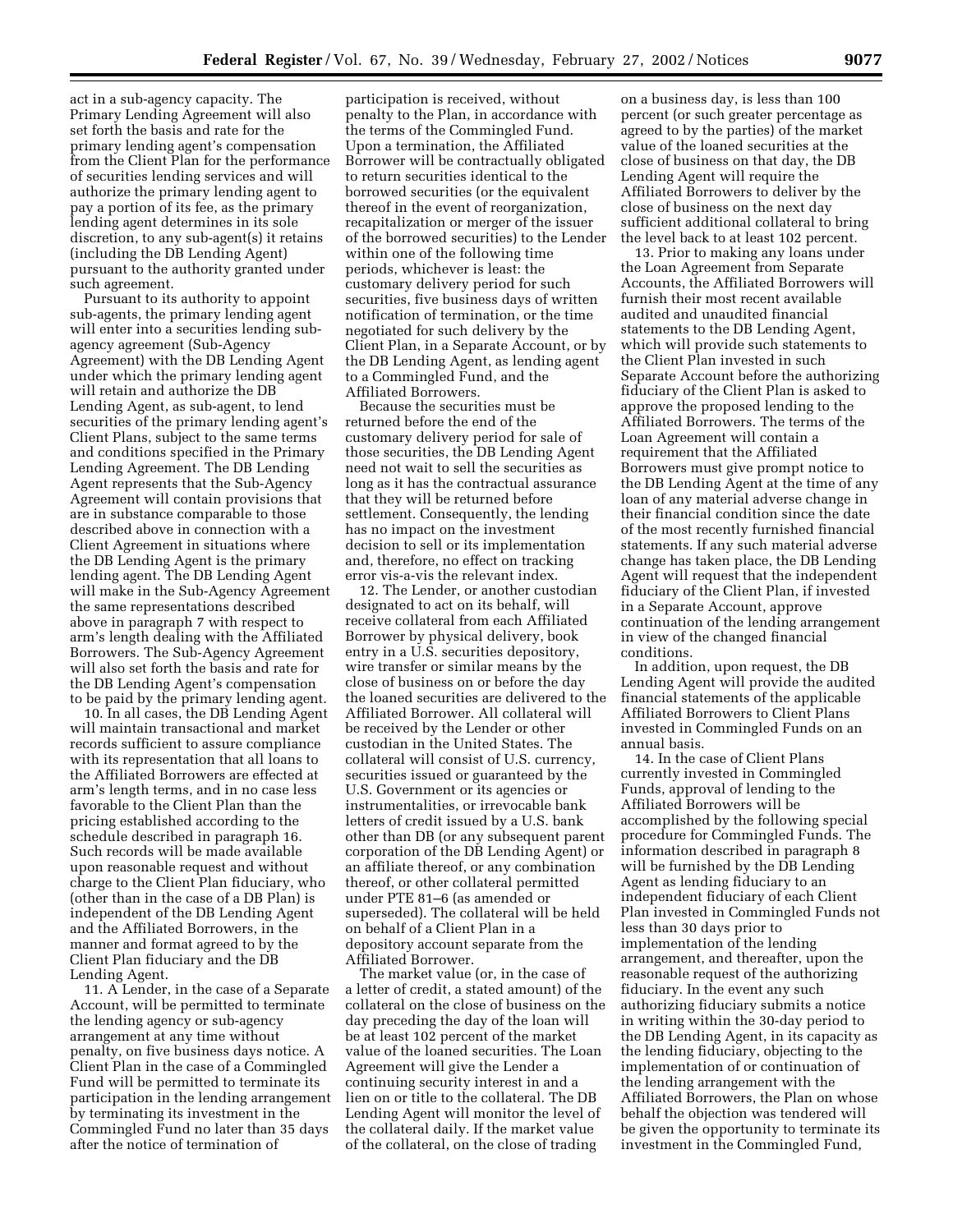without penalty to the Plan, no later than 35 days after the notice of withdrawal is received. In the case of a Plan that elects to withdraw pursuant to the foregoing, such withdrawal shall be effected prior to the implementation of the arrangement; but an existing arrangement need not be discontinued by reason of a Plan electing to withdraw. In the case of a Plan whose assets are proposed to be invested in a Commingled Fund subsequent to the implementation of the arrangement, the Plan's investment in the Commingled Fund shall be authorized in the manner described in paragraph 8.

In the case of loans made by Commingled Funds, upon notice by the Affiliated Borrower to the DB Lending Agent of a material adverse change in its financial conditions, the DB Lending Agent will make a decision whether to terminate existing loans and whether to continue making additional loans to the Affiliated Borrower, using the same standards of credit analysis the DB Lending Agent would use in evaluating unrelated borrowers. In the event the Plan invested in a Commingled Fund has any objection to the continuation of lending to an Affiliated Borrower, it may withdraw from the fund as described above.

15. With respect to material changes in the lending arrangement with the Affiliated Borrowers after approval by Client Plans, the DB Lending Agent will obtain approval from Client Plans (whether in Separate Accounts or Commingled Funds) prior to implementation of any such change. For those Client Plans invested in Commingled Funds, approval of the proposed material change will be by the procedure described in paragraph 14.

16. In return for lending securities, the Lender either will receive a reasonable fee which is related to the value of the borrowed securities and the duration of the loan, or will have the opportunity to derive compensation through the investment of cash collateral. Under such circumstances, the Lender may pay a loan rebate or similar fee to the Affiliated Borrowers, if such fee is not greater than the fee the Lender would pay in a comparable arm's length transaction with an unrelated party.

In this regard, each time a Lender loans securities to an Affiliated Borrower pursuant to the Loan Agreement, the DB Lending Agent will reflect in its records the material terms of the loan, including the securities to be loaned, the required level of collateral, and the fee or rebate payable. The fee or rebate payable for each loan will be effected at arm's-length terms,

and such terms will be in no case less favorable to the Client Plan than the pricing established according to the schedule described below. The rebate rates, which are established for cash collateralized loans made by the Lender, will take into account the potential demand for the loaned securities, the applicable benchmark cost of funds (typically the U.S. Federal Funds rate established by the Federal Reserve System), the overnight ''repo'' rate, or the like and the anticipated investment returns on the investment of cash collateral. Further, the lending fees with respect to loans collateralized by other than cash will be set daily to reflect conditions as influenced by potential market demand. The Applicant represents that the securities lending agent fee paid to the DB Lending Agent will comply with the requirements of PTE 82–63.

The DB Lending Agent will establish each day a written schedule of lending fees  $16$  and rebate rates  $17$  with respect to new loans of designated classes of securities, such as U.S. Government securities, U.S. equities and corporate bonds, international fixed income securities and non-U.S. equities, in order to assure uniformity of treatment among borrowers and to limit the discretion the DB Lending Agent would have in negotiating securities loans to Affiliated Borrowers. Loans to all borrowers of a given security on that day will be made at rates or lending fees on the relevant daily schedules or at rates or lending fees which are more

17Separate maximum daily rebate rates will be established with respect to loans of securities within the designated classes identified above. Such rebate rates will be based upon an objective methodology which takes into account several factors, including potential demand for loaned securities, the applicable benchmark cost of fund indices, and anticipated investment return on overnight investments permitted by the Client Plan's independent fiduciary. The DB Lending Agent will submit the method for determining such maximum daily rebate rates to such fiduciary before initially lending any securities to an Affiliated Borrower on behalf of the Client Plan.

advantageous to the Lenders. The Applicant represents that in no case will loans be made to Affiliated Borrowers at rates or lending fees that are less advantageous to the Lenders than those on the relevant schedules. In addition, it is represented that the method of determining the daily securities lending rates (fees and rebates) will be disclosed to each Client Plan, whether in Separate Accounts or Commingled Funds. For those Client Plans invested in Commingled Funds, disclosure will be by the special procedure described in paragraph 14.

17. When a loan of securities by a Lender is collateralized with cash, the DB Lending Agent will transfer such cash to the trust or other investment vehicle for investment that the Client Plan has authorized, and will rebate a portion of the earnings on such collateral to the appropriate Affiliated Borrower as agreed to in the securities lending agreement between Lender and the Borrower. The DB Lending Agent will share with the Client Plan the income earned on the investment of cash collateral for the DB Lending Agent's provision of lending services, which will reduce the income earned by the Client Plans (whether in a Commingled Fund or Separate Account) from the lending of securities. The DB Lending Agent may receive a separate management fee for providing cash collateral investment services. Where collateral other than cash is used, the Affiliated Borrower will pay a fee to the Lender based on the value of the loaned securities. These fees will also be shared between the Client Plans (whether in a Commingled Fund or Separate Account) and the DB Lending Agent. Any income or fees shared will be net of cash collateral management fees and borrower rebate fees. The sharing of income and fees will be in accordance with the arrangements authorized by the Client Plan in advance of commencement of the lending program.

An authorizing fiduciary of the Client Plan also may authorize the DB Lending Agent to act as investment manager, custodian, and/or directed trustee of the Client Plan's Index or Model-Driven portfolio of securities available for lending whether in a Separate Account or Commingled Fund, and to receive a reasonable fee for such services.

18. The DB Lending Agent will negotiate rebate rates for cash collateral payable to each borrower, including Affiliated Borrowers, on behalf of a Lender. The fees or rebate rates negotiated will be effected at arm's length terms, and in no case will be less favorable to the Client Plan than the

 $^{\rm 16}\rm{The}$  DB Lending Agent will adopt minimum daily lending fees for non-cash collateral payable by Affiliated Borrowers to the DB Lending Agent on behalf of a Lender. Separate minimum daily lending fees will be established with respect to loans of designated classes of securities. With respect to each designated class of securities, the minimum lending fee will be stated as a percentage of the principal value of the loaned securities. The DB Lending Agent will submit the method for determining such minimum daily lending fees to an authorizing fiduciary of the Client Plan, in the case of a Separate Account, for approval before initially lending any securities to Affiliated Borrowers on behalf of such Client Plan. The DB Lending Agent will submit the method for determining such minimum daily lending fees to an authorizing fiduciary of each Client Plan involved in or planning to invest in a Commingled Fund pursuant to the procedure described in paragraph 14, above.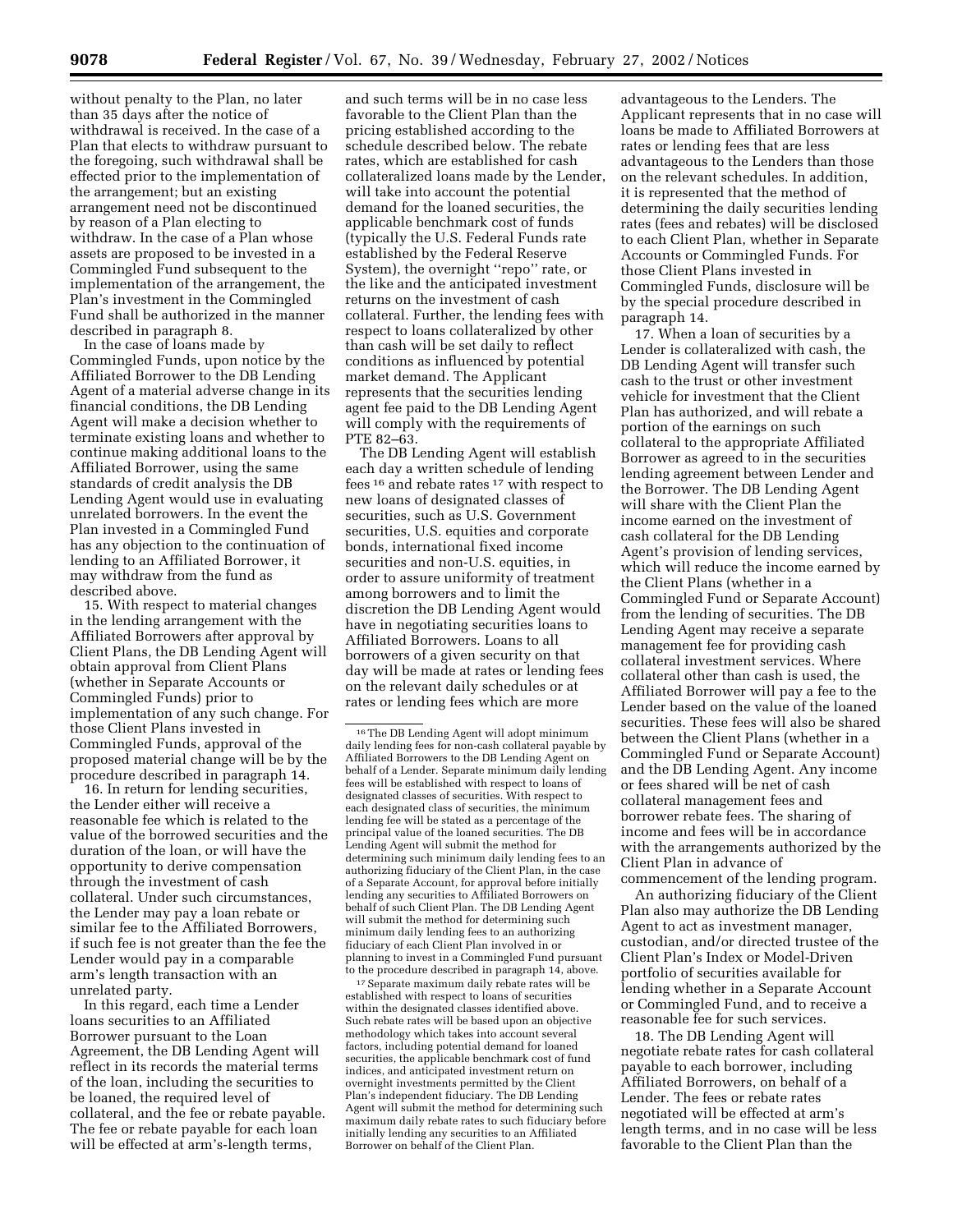pricing established according to the schedule described in paragraph 16.

With respect to any loan to an Affiliated Borrower, the DB Lending Agent, at the inception of such loan, will not negotiate and agree to a rebate rate with respect to such loan which it expects would produce a zero or negative return to the Lender over the life of the loan (assuming no default on the investments made by the DB Lending Agent where it has investment discretion over the cash collateral or on investments expected to be made by the Client Plan's designee, where the DB Lending Agent does not have investment discretion over cash collateral).

19. The DB Lending Agent may, depending on market conditions, reduce the lending fee or increase the rebate rate on any outstanding loan to an Affiliated Borrower, or any other borrower. Except in the case of a change resulting from a change in the value of any third party independent index with respect to which the fee or rebate is calculated, such reduction in lending fee or increase in rebate shall not establish a lending fee below the minimum or a rebate above the maximum set in the schedule of fees and rebates described in paragraph 16. If the DB Lending Agent reduces the lending fee or increases the rebate rate on any outstanding loan from a Separate Account to an Affiliated Borrower (except in the case of a change resulting from a change in the value of any third party independent index with respect to which the fee or rebate is calculated), the DB Lending Agent, by the close of business on the date of such adjustment, will provide the independent fiduciary of the Client Plan invested in the Separate Account with notice (including by electronic means) that it has reduced such fee or increased the rebate rate to such Affiliated Borrower and that the Client Plan may terminate such loan at any time.

20. Except as otherwise expressly provided in the exemption, the Applicant represents that all procedures regarding the securities lending activities will, at a minimum, conform to the applicable provisions of PTE 81– 6 and PTE 82–63, both as amended or superseded, as well as to applicable securities laws of the United States and the United Kingdom.

21. DB agrees to indemnify and hold harmless the Client Plans in the United States (including the sponsor and fiduciaries of such Client Plans) for any transactions covered by this exemption with the Affiliated Borrower so that the Lender does not have to litigate, in the case of a foreign Affiliated Borrower, in

a foreign jurisdiction, nor sue to realize on the indemnification. Such indemnification will be against any and all reasonably foreseeable losses, costs and expenses (including attorneys fees) which the Lender may incur or suffer arising from any impermissible use by an Affiliated Borrower of the loaned securities, from an event of default arising from the failure of an Affiliated Borrower to deliver loaned securities when due in accordance with the provisions of the Loan Agreement or from an Affiliated Borrower's other failure to comply with the terms of the Loan Agreement, except to the extent that such losses are caused by the Client Plan's own negligence. The applicable Affiliated Borrower will also be liable to the Lender for breach of contract for any failure by such Borrower to deliver loaned securities when due or to otherwise comply with the terms of the Loan Agreement.

If any event of default occurs to the extent that (i) liquidation of the pledged collateral or (ii) additional cash received from the Affiliated Borrower does not provide sufficient funds on a timely basis, the DB Lending Agent, as securities lending agent, promptly and at its own expense, shall purchase or cause to be purchased for the account of the Lender, securities identical to the borrowed securities (or their equivalent). If the collateral and any such additional cash is insufficient to accomplish such purchase, DB, pursuant to the indemnification, will indemnify the Lender for any shortfall in the collateral plus interest on such amount and any transaction costs incurred (including attorneys' fees). Alternatively, if such replacement securities cannot be obtained in the open market, DB will pay the Lender the difference in U.S. dollars between the market value of the loaned securities and the market value of the related collateral as determined on the date of the Affiliated Borrower's breach of the obligation to return the securities pursuant to the applicable Loan Agreement.

The ''market value'' of any securities listed on a national securities exchange in the United States will be the last sales price on such exchange on the preceding business day or, if there is no sale on that day, the last sale price on the next preceding business day on which there is a sale on such exchange, as quoted on the consolidated tape. If the principal market for securities to be valued is the over-the-counter market, the securities' market value will be the closing sale price as quoted on the National Association of Securities Dealers Automated Quotation System

(NASDAQ) on the preceding business day or the opening price on such business day if the securities are issues for which last sale prices are not quoted on NASDAQ. If the securities to be valued are not quoted on NASDAQ, their market value shall be the highest bid quotation appearing in The Wall Street Journal, National Quotation Bureau pink sheets, Salomon Brothers quotation sheets, quotation sheets of registered market makers and, if necessary, independent dealers' telephone quotations on the preceding business day. (In each case, if the relevant quotation does not exist on such day, then the relevant quotation on the next preceding business day in which there is such a quotation would be the market value.)

22. The Lender will be entitled to receive the equivalent of all distributions made to holders of the borrowed securities during the term of the loan, including but not limited to, interest and dividends, shares of stock as a result of a stock split and rights to purchase additional securities, or other distributions during the loan period.18

23. Further, prior to a Client Plan's authorization of a securities lending program, the DB Lending Agent will provide a Plan fiduciary with copies of the final exemption (if granted) and this notice of proposed exemption.

24. In order to provide the means for monitoring lending activity in Separate Accounts and Commingled Funds, a quarterly report will be provided to an auditor selected by the DB Lending Agent who is independent of the DB Lending Agent (but may or may not be independent of the Client Plan). This report will show the fees or rebates (as applicable) on loans to Affiliated Borrowers compared with loans to other borrowers, as well as the level of collateral on the loans. The Applicant represents that the quarterly report will show, on a daily basis, the market value of all outstanding security loans to Affiliated Borrowers and to other borrowers as compared to the total collateral held for both categories of loans. Further, the quarterly report will state the daily fees where collateral other than cash is utilized and will specify the details used to establish the daily rebate payable to all borrowers

<sup>18</sup>The Applicant represents that dividends and other distributions on foreign securities payable to a Lender may be subject to foreign tax withholdings. Under these circumstances, the applicable Affiliated Borrower, where necessary, will gross-up the in-lieu-of-payment (in respect of such dividend or distribution it makes) to the Lender so that the Lender will receive back what it otherwise would have received (by way of dividend or distribution) had it not loaned the securities.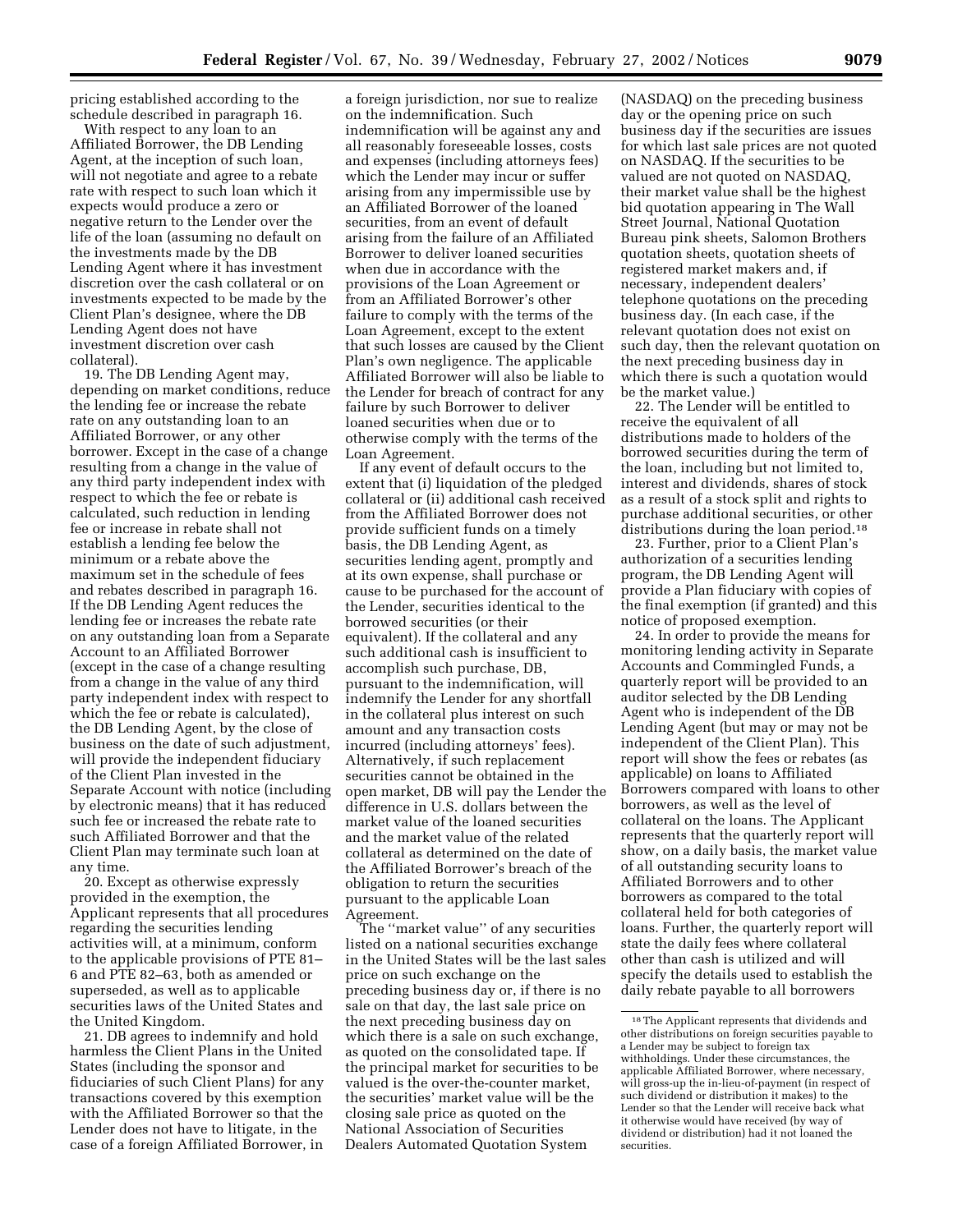where cash is used as collateral. The quarterly report also will state, on a daily basis, the rates at which securities are loaned to Affiliated Borrowers compared with those at which securities are loaned to other borrowers.

The independent auditor will review the lending data on a quarterly basis and certify whether the loans have satisfied the criteria of this exemption, in that they appear no less favorable to the Separate Account or Commingled Fund than the pricing established in the schedule described in paragraph 16. Client Plans invested in Separate Accounts will receive both the quarterly report and the auditor's certification as described above. Client Plans invested in Commingled Funds will receive the auditor's certification and, upon request, will receive the quarterly report.

In the event an authorizing fiduciary of a Plan invested in a Commingled Fund submits a notice in writing to the DB Lending Agent objecting to the continuation of the lending program to the Affiliated Borrowers, the Plan on whose behalf the objection was tendered will be given the opportunity to terminate its investment in the Commingled Fund, without penalty to the Plan, no later than 35 days after the notice of withdrawal is received.

25. To ensure that any lending of securities to an Affiliated Borrower will be monitored by an authorizing fiduciary of above average experience and sophistication in matters of this kind, only Client Plans with total assets having an aggregate market value of at least \$50 million will be permitted to lend securities to the Affiliated Borrowers. However, in the case of two or more Client Plans which are maintained by the same employer, controlled group of corporations or employee organization, whose assets are commingled for investment purposes in a single master trust or any other entity the assets of which are ''plan assets'' under 29 CFR 2510.3–101 (the Plan Asset Regulation), which entity is engaged in securities lending arrangement with the DB Lending Agent, the foregoing \$50 million requirement will be deemed satisfied if such trust or other entity has aggregate assets which are in excess of \$50 million; provided that if the fiduciary responsible for making the investment decision on behalf of such master trust or other entity is not the employer or an affiliate of the employer, such fiduciary must have total assets under its management and control, exclusive of the \$50 million threshold amount attributable to plan investment in the commingled entity, which are in excess

of \$100 million. In the case of two or more Client Plans which are not maintained by the same employer, controlled group of corporations or employee organization, whose assets are commingled for investment purposes in a group trust or any other form of entity the assets of which are ''plan assets'' under the Plan Asset Regulation, which entity is engaged in securities lending arrangements with the DB Lending Agent, the foregoing \$50 million requirement will be satisfied if such trust or other entity has aggregate assets which are in excess of \$50 million (excluding the assets of any Client Plan with respect to which the fiduciary responsible for making the investment decision on behalf of such group trust or other entity or any member of the controlled group of corporations including such fiduciary is the employer maintaining such Plan or an employee organization whose members are covered by such Plan). However, the fiduciary responsible for making the investment decision on behalf of such group trust or other entity must have full investment responsibility with respect to plan assets invested therein, and must have total assets under its management and control, exclusive of the \$50 million threshold amount attributable to plan investment in the commingled entity, which are in excess of \$100 million. In addition, none of the entities described above may be formed for the sole purpose of making loans of securities.

26. With respect to any calendar quarter, at least 50 percent or more of the outstanding dollar value of securities loans negotiated on behalf of Lenders by the DB Lending Agent will be to borrowers unrelated to the DB Lending Agent. Thus, the competitiveness of the loan fee will be continuously tested in the marketplace. Accordingly, the Applicant believes that loans to Affiliated Borrowers should result in competitive fee income to the Lenders.

27. With respect to foreign Affiliated Borrowers, the Applicant represents that each such entity (*e.g.*, Deutsche Bank AG, London Branch and other affiliates in the United Kingdom) is regulated by the host country's supervisory authority (*e.g.*, the UK SFA) and is, therefore, authorized to conduct an investment banking business in and from the host country (*e.g.*, the United Kingdom) as a broker-dealer. The proposed exemption will be applicable only to transactions effected by a DB Lending Agent with an Affiliated Borrower which is registered as a broker-dealer with the host country's supervisory authority (the Foreign Authority) and in compliance

with Rule 15a–6 under the Securities Exchange Act of 1934 (Rule 15a–6). The Applicant represents that the role of a broker-dealer in a principal transaction in each of the host countries (the United Kingdom, Germany, Japan, Canada, Switzerland and Australia) is substantially identical to that of a broker-dealer in a principal transaction in the United States. The Applicant further represents that registration of a broker-dealer with the Foreign Authority is equivalent to registration of a broker-dealer with the SEC under the 1934 Act. The Applicant maintains that the Foreign Authority has promulgated rules for broker-dealers which are equivalent to SEC rules relating to registration requirements, minimum capitalization, reporting requirements, periodic examinations, fund segregation, client protection, and enforcement. The Applicant represents that the rules and regulations set forth by the Foreign Authority and the SEC share a common objective: the protection of the investor by the regulation of securities markets. The Applicant explains that under each Foreign Authority's rules, a person who manages investments or gives advice with respect to investments must be registered as a ''registered representative.'' If a person is not a registered representative and, as part of his duties, makes commitments in market dealings or transactions, that person must be registered as a ''registered trader.'' The Applicant represents that the Foreign Authority's rules require each firm which employs registered representatives or registered traders to have positive tangible net worth and to be able to meet its obligations as they fall due, and that the Foreign Authority's rules set forth comprehensive financial resource and reporting/disclosure rules regarding capital adequacy. In addition to demonstration of capital adequacy, the Applicant states that the Foreign Authority's rules impose reporting/ disclosure requirements on brokerdealers with respect to risk management, internal controls, and all records relating to a counterparty, and that all records must be produced at the request of the Foreign Authority at any time. The Applicant states that Foreign Authority's registration requirements for broker-dealers are backed up by potential fines and penalties and rules which establish a comprehensive disciplinary system.

28. In addition to the protections afforded by registration with the Foreign Authority, the Applicant represents that the Affiliated Borrower will comply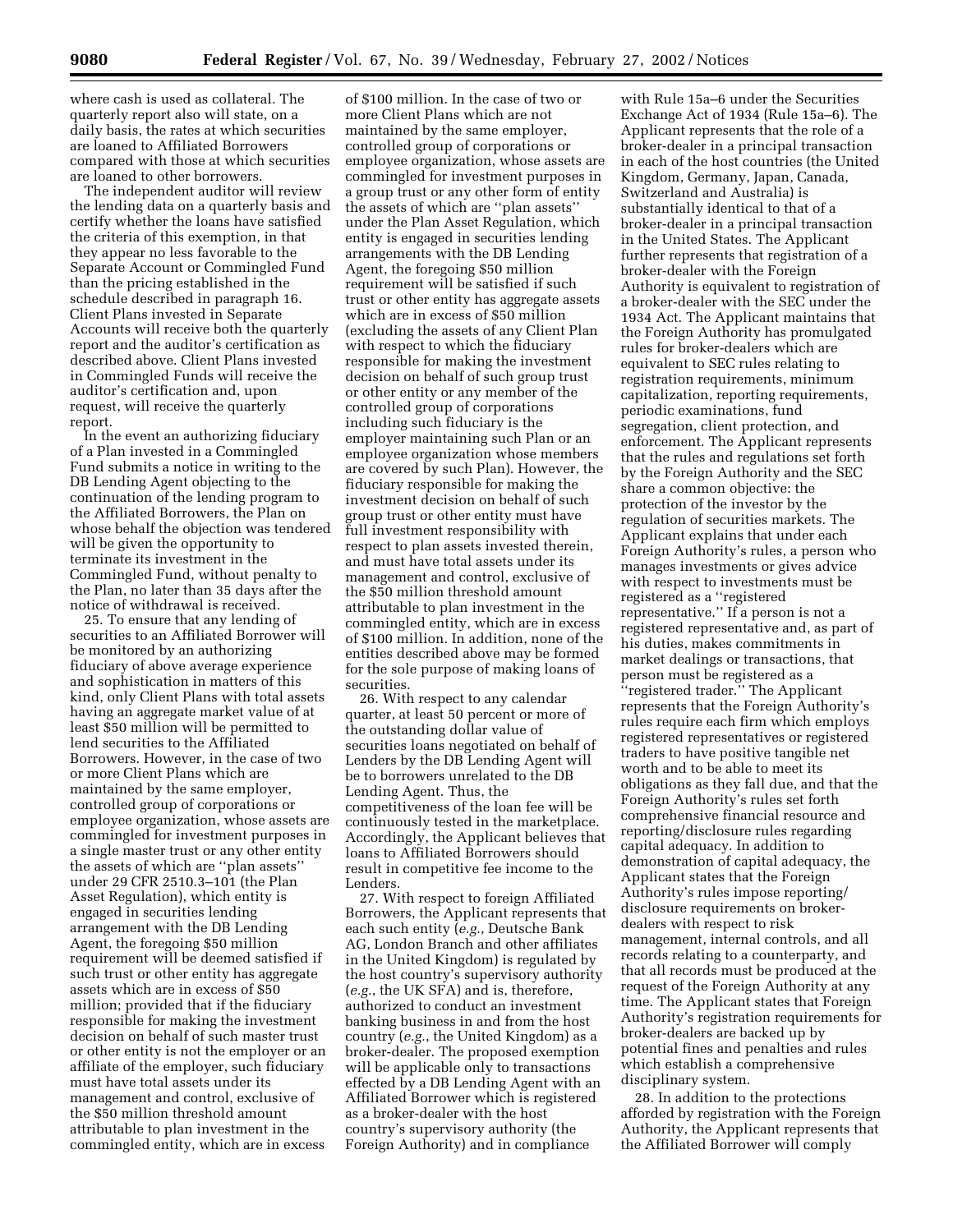with the applicable provisions of Rule 15a–6 (described below). The Applicant represents that compliance by the Affiliated Borrower with the requirements of Rule 15a–6 will offer additional protections in lieu of registration with the SEC. The Applicant represents that Rule 15a–6 provides an exemption from U.S. broker-dealer registration for a foreign broker-dealer that induces or attempts to induce the purchase or sale of any security (including over-the-counter equity and debt options) by a ''U.S. institutional investor'' or a ''major U.S. institutional investor,'' provided that the foreign broker-dealer, among other things, enters into these transactions through a U.S. registered broker-dealer intermediary. The term ''U.S. institutional investor'', as defined in Rule 15a–6(b)(7), includes an employee benefit plan within the meaning of the Act if (a) the investment decision is made by a plan fiduciary, as defined in section 3 (21) of the Act, which is either a bank, savings and loan association, insurance company or registered investment advisor, (b) the employee benefit plan has total assets in excess of \$5,000,000, or (c) the employee benefit plan is a self-directed plan with investment decisions made solely by persons that are ''accredited investors'' as defined in Rule 501(a)(1) of Regulation D of the Securities Act of 1933, as amended. The term ''major U.S. institutional investor'' is defined as a person that is a U.S. institutional investor that has, or has under management, total assets in excess of \$100 million, or is an investment adviser registered under section 203 of the Investment Advisers Act of 1940 that has total assets under management in excess of \$100 million. The Applicant represents that the intermediation of the U.S. registered broker-dealer imposes upon the foreign broker-dealer the requirement that the securities transaction be effected in accordance with a number of U.S. securities laws and regulations applicable to U.S. registered brokerdealers.

The Applicant represents that, under Rule 15a–6, a foreign broker-dealer that induces or attempts to induce the purchase or sale of any security by a U.S. institutional or major U.S. institutional investor in accordance with 15a–6 must, among other things:

a. Consent to service of process for any civil action brought by, or proceeding before, the SEC or any selfregulatory organization;

b. Provide the SEC with any information or documents within its possession, custody or control, any

testimony of any foreign associated persons,19 and any assistance in taking the evidence of other persons, wherever located, that the SEC requests and that relates to transactions effected pursuant to Rule 15a–6; and

c. Rely on the U.S. registered brokerdealer through which the transactions with the U.S. institutional and major U.S. institutional investors are effected to (among other things):

1. Effect the transactions, other than negotiating their terms;

2. Issue all required confirmations and statements;

3. As between the foreign brokerdealer and the U.S. registered brokerdealer, extend or arrange for the extension of credit in connection with the transactions;

4. Maintain required books and records relating to the transactions, including those required by Rules 17a– 3 (Records to be Made by Certain Exchange Members) and 17a–4 (Records to be Preserved by Certain Exchange Members, Brokers and Dealers) of the 1934 Act;

5. Receive, deliver and safeguard funds and securities in connection with the transactions on behalf of the U.S. institutional investor or major U.S. institutional investor in compliance with Rule 15c3–3 of the 1934 Act (Customer Protection-Reserves and Custody of Securities); and

6. Participate in all oral communications (e.g., telephone calls) between a foreign associated person and the U.S. institutional investor (other than a major U.S. institutional investor), and accompany the foreign associated person on all visits with both U.S. institutional and major U.S. institutional investors. By virtue of this participation, the U.S. registered brokerdealer would become responsible for the content of all these communications.

All collateral will be maintained in United States dollars or U.S. dollardenominated securities or letters of credit. All collateral will be held in the United States and the DB Lending Agent will maintain the situs of the Loan Agreements (evidencing the Lender's right to return of the loaned securities and the continuing interest in and lien on or title to the collateral) in the United States under an arrangement that complies with the indicia of ownership requirements under section 404(b) of the Act and the regulations promulgated under 29 CFR 2550.404(b)–1.

Prior to a transaction involving a foreign Affiliated Borrower, the foreign Affiliated Borrower will (a) agree to submit to the jurisdiction of the courts of the United States; (b) agree to appoint a Process Agent for service of process in the United States, which may be an affiliate; (c) consent to service of process on the Process Agent; and (d) agree that enforcement by a Client Plan of the indemnity provided by DB may occur in the United States Courts.

29. In summary, the Applicant represents that the proposed transactions will satisfy the statutory criteria for an exemption under section 408(a) of the Act because:

a. For each Client Plan, neither the DB Lending Agent nor any affiliate (except as expressly permitted in the exemption) will have or exercise discretionary authority or control with respect to the investment of the assets of Client Plans involved in the transaction or will render investment advice with respect to such assets, including decisions concerning a Client Plan's acquisition or disposition of securities available for loan, except to the extent that the DB Lending Agent exercises discretionary authority or control or renders investment advice in connection with an Index Fund or Model-Driven Fund managed by the DB Lending Agent in which Client Plans invest.

b. Any arrangement for the DB Lending Agent to lend securities will be approved in advance by a Plan fiduciary who (except in the case of a DB Plan) is independent of the DB Lending Agent.

c. The terms of each loan of securities by a Lender to an Affiliated Borrower will be at least as favorable to such Separate Account or Commingled Fund as those of a comparable arm's length transaction between unrelated parties.

d. Upon termination of a loan, the Affiliated Borrowers will transfer securities identical to the borrowed securities (or the equivalent thereof) to the Lender within one of the following time periods, whichever is least: (1) The customary delivery period for such securities; (2) five business days; or (3) the time negotiated for such delivery by the Client Plan, in a Separate Account, or by the DB Lending Agent, as lending agent to a Commingled Fund, and the Affiliated Borrowers.

e. The Lender will receive from each Affiliated Borrower collateral consisting of U.S. currency, securities issued or guaranteed by the United States Government or its agencies or instrumentalities, irrevocable bank

<sup>19</sup>A foreign associated person is defined in Rule 15a–6(b)(2) as any natural person domiciled outside the United States who is an associated person, as defined in section 3(a)(18) of the 1934 Act, of the foreign broker or dealer, and who participates in the solicitation of a U.S. institutional investor or a major U.S. institutional investor under Rule 15a–  $6(a)(3)$ .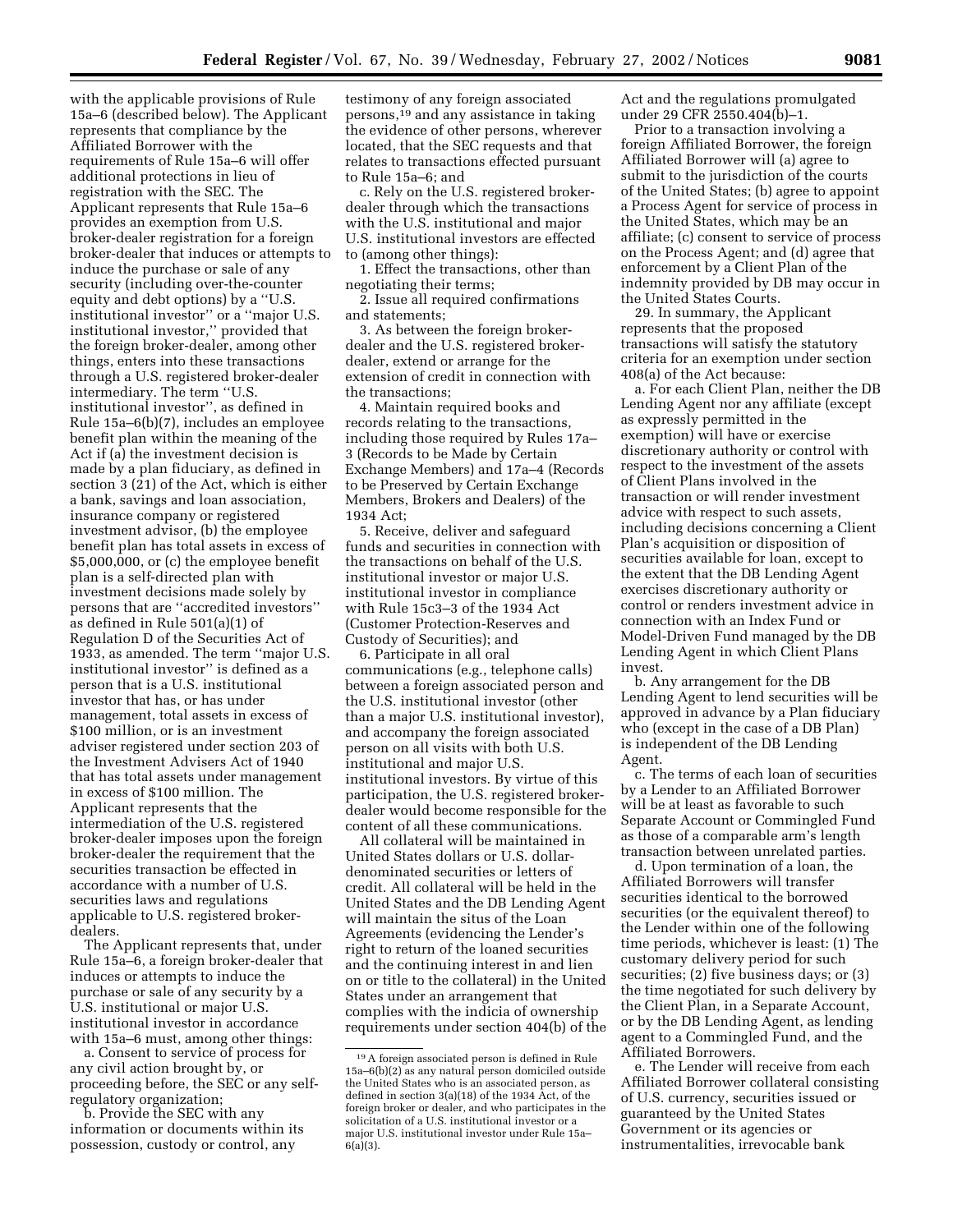letters of credit issued by a U.S. bank (other than DB or any subsequent parent corporation of the DB Lending Agent, or an affiliate thereof, or any combination thereof) or other collateral permitted under PTE 81–6 (as amended or superseded), which will be held in a depository account separate from the Affiliated Borrower.

f. In return for lending securities, the Lender either will receive a reasonable fee, which is related to the value of the borrowed securities and the duration of the loan, or will have the opportunity to derive compensation through the investment of cash collateral.

g. DB agrees to indemnify and hold harmless the Client Plans in the United States (including the sponsor and fiduciaries of such Client Plans) for any transactions covered by this exemption with an Affiliated Borrower so that the Client Plans do not have to litigate, in the case of a foreign Affiliated Borrower, in a foreign jurisdiction nor sue to realize on the indemnification.

h. All loans involving foreign Affiliated Borrowers will involve Affiliated Borrowers that are registered as broker-dealers subject to regulation by the Foreign Authority and that are in compliance with all applicable provisions of Rule 15a–6.

i. Prior to a transaction involving a foreign Affiliated Borrower, the foreign Affiliated Borrower will: agree to submit to the jurisdiction of the United States; agree to appoint a Process Agent in the United States; consent to service of process on the Process Agent; and agree that enforcement by a Client Plan of the indemnity provided by DB may occur in the United States courts.

**FOR FURTHER INFORMATION CONTACT:** Gary Lefkowitz of the Department, telephone (202) 693–8546. (This is not a toll-free number).

#### **Barclays Global Investors, N.A. (BGI)**

*Located in San Francisco, California*

## [Exemption Application No. D–10925]

#### **Proposed Exemption**

The Department is considering granting an exemption under the authority of section 408(a) of the Act, section 8477(c)(3) of the Federal Employees' Retirement System Act of 1986 (FERSA) and section 4975(c)(2) of the Code, and in accordance with the procedures set forth in 29 CFR part 2570, subpart B (55 FR 32836, 32847, August 10, 1990).20

#### *Section I—Transactions*

If the exemption is granted, the restrictions of section 406(a)(1)(A) through  $(D)$  and  $406(b)(1)$  and  $(2)$  of the Act, section  $8477(c)(2)(A)$  and  $(B)$  of FERSA, and the sanctions resulting from the application of section 4975 of the Code, by reason of section  $4975(c)(1)(A)$ through (E) of the Code, shall not apply to:

(a) The lending of securities to: (1) Barclays Capital Inc., its

successors or affiliates (BC NY); (2) Barclays Capital Securities Limited, its successors or affiliates (BC

UK); (3) Barclays Global Investor Services, its successors or affiliates (BGIS); and

(4) any future affiliate of BGI  $^{21}$ , subject to the regulatory requirements applicable to BC NY, BC UK and/or BGIS (individually, ''Borrower'' and collectively, ''Borrowers''), which are domestic or foreign broker-dealers, by employee benefit plans, including commingled investment funds holding plan assets (the Client Plans or Plans)<sup>22</sup>, for which BGI, an affiliate of the proposed Borrowers, acts as securities lending agent or subagent<sup>23</sup> and also may serve as trustee, custodian or investment manager of securities being lent; and

(b) the receipt of compensation by BGI in connection with these transactions.

#### *Section II—Conditions*

Section I of this exemption applies only if the conditions of Section II are satisfied. For purposes of this exemption, any requirement that the approving fiduciary be independent of BGI or the Borrower shall not apply in the case of a Barclays Plan invested in a Commingled Fund, provided that at

23BGI may be retained by primary securities lending agents to provide securities lending services in a sub-agent capacity with respect to portfolio securities of clients of such primary securities lending agents. As a securities lending sub-agent, BGI's role parallels that under the lending transactions for which BGI acts as a primary securities lending agent on behalf of its clients. References to BGI's performance of services as securities lending agent should be deemed to include its parallel performance as a securities lending sub-agent and references to the Client Plans should be deemed to include those plans for which BGI is acting as a sub-agent with respect to securities lending, unless otherwise specifically indicated or by the context of the reference.

all times, the holdings of all Barclays Plans in the aggregate comprise less than 10% of the assets of the Commingled Fund.

(a) For each Client Plan, neither BGI nor any affiliate (except as expressly permitted herein) has or exercises discretionary authority or control with respect to the investment of the assets of Client Plans involved in the transaction or renders investment advice (within the meaning of 29 CFR 2510.3–21(c)) with respect to such assets, including decisions concerning a Client Plan's acquisition or disposition of securities available for loan.

This paragraph (a) will be deemed satisfied notwithstanding that BGI exercises discretionary authority or control or renders investment advice in connection with an Index Fund or Model-Driven Fund managed by BGI in which Client Plans invest.

(b) Any arrangement for BGI to lend securities is approved in advance by a Plan fiduciary who is independent of BGI (the Independent Fiduciary).

(c) The specific terms of the securities loan agreement (the Loan Agreement) are negotiated by BGI which acts as a liaison between the Lender and the Borrower to facilitate the securities lending transaction. In the case of a Separate Account, the Independent Fiduciary of a Client Plan approves the general terms of the Loan Agreement between the Client Plan and the Borrower as well as any material change in such Loan Agreement. In the case of a Commingled Fund, approval is pursuant to the procedure described in paragraph (i), below.

(d) The terms of each loan of securities by a Lender to a Borrower are at least as favorable to such Separate Account or Commingled Fund as those of a comparable arm's length transaction between unrelated parties.

(e) A Client Plan, in the case of a Separate Account, may terminate the lending agency or sub-agency arrangement at any time, without penalty, on five business days notice. A Client Plan in the case of a Commingled Fund may terminate its participation in the lending arrangement by terminating its investment in the Commingled Fund no later than 35 days after the notice of termination of participation is received, without penalty to the Plan, in accordance with the terms of the Commingled Fund. Upon termination, the Borrowers will transfer securities identical to the borrowed securities (or the equivalent thereof in the event of reorganization, recapitalization or merger of the issuer of the borrowed securities) to the Separate Account or, if the Plan's withdrawal necessitates a

<sup>20</sup>For purposes of this exemption, references to specific provisions of Title I of the Act, unless otherwise specified, refer to the corresponding provisions of FERSA and the Code.

<sup>21</sup>Any reference to BGI shall be deemed to include any successors thereto.

<sup>22</sup>The common and collective trust funds trusteed, custodied, and/or managed by BGI, and in which Client Plans invest, are referred to herein as ''Commingled Funds.'' The Client Plan separate accounts trusteed, custodied, and/or managed by BGI are referred to herein as ''Separate Accounts.'' Commingled Funds and Separate Accounts are collectively referred to herein as ''Lender'' or ''Lenders.''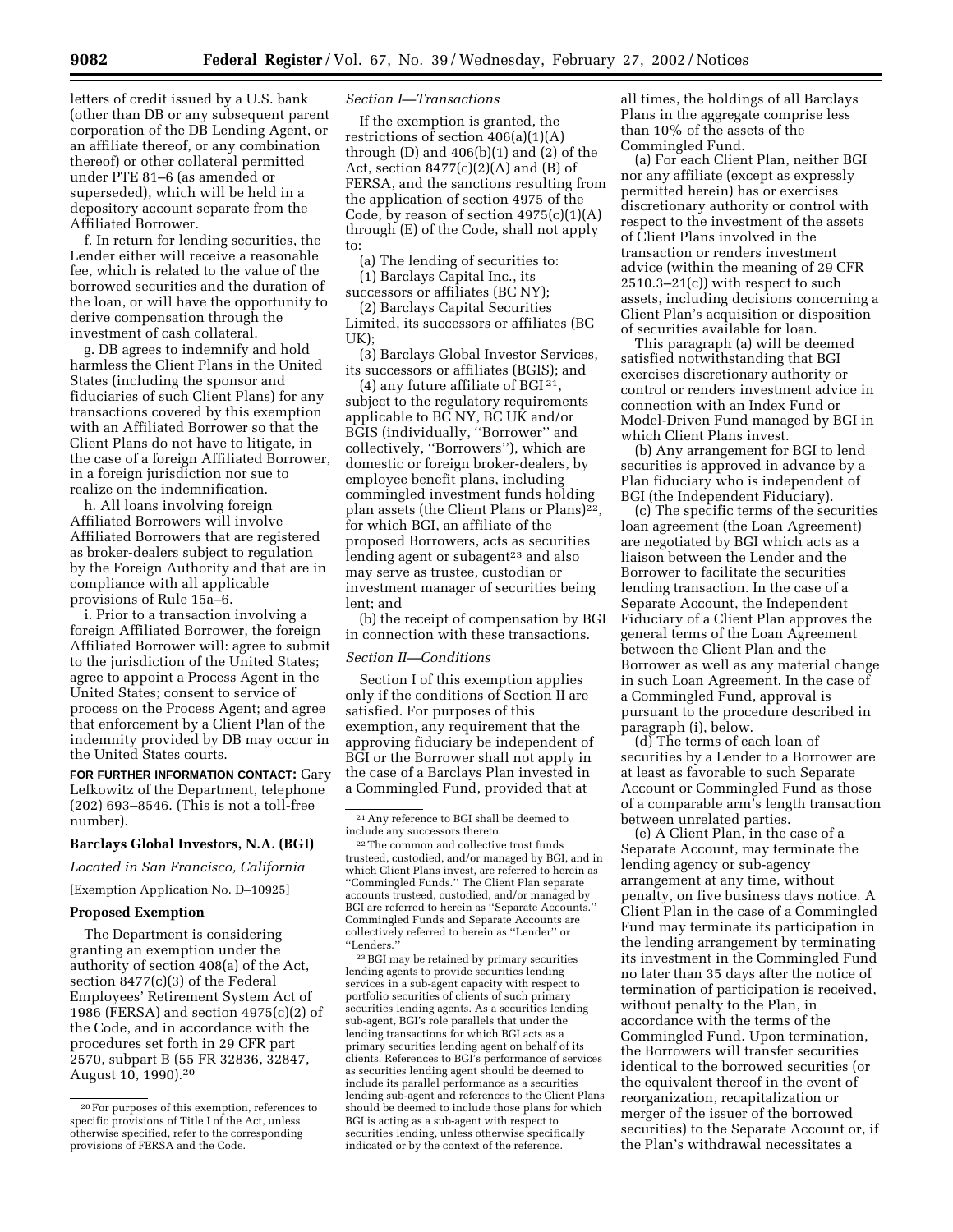return of securities, to the Commingled Fund, within:

(1) The customary delivery period for such securities;

(2) Five business days; or

(3) The time negotiated for such delivery by the Client Plan, in a Separate Account, or by BGI, as lending agent to a Commingled Fund, and the Borrowers, whichever is least.

(f) The Separate Account, Commingled Fund or another custodian designated to act on behalf of the Client Plan, receives from each Borrower (either by physical delivery, book entry in a securities depository located in the United States, wire transfer or similar means) by the close of business on or before the day the loaned securities are delivered to the Borrower, collateral consisting of U.S. currency, securities issued or guaranteed by the United States Government or its agencies or instrumentalities, irrevocable bank letters of credit issued by a U.S. bank, other than Barclays Bank PLC (Barclays)(or any subsequent parent corporation of BGI, BC NY, BC UK and BGIS) or an affiliate thereof, or any combination thereof, or other collateral permitted under Prohibited Transaction Exemption 81–6 (46 FR 7527, January 23, 1981) (PTE 81–6) (as it may be amended or superseded) (collectively, the Collateral). The Collateral will be held on behalf of a Client Plan in a depository account separate from the Borrower.

(g) The market value (or in the case of a letter of credit, a stated amount) of the Collateral on the close of business on the day preceding the day of the loan is initially at least 102 percent of the market value of the loaned securities. The applicable Loan Agreement gives the Separate Account or the Commingled Fund in which the Client Plan has invested a continuing security interest in and a lien on or title to the Collateral. The level of the Collateral is monitored daily by BGI. If the market value of the Collateral, on the close of trading on a business day, is less than 100 percent of the market value of the loaned securities at the close of business on that day, the Borrower is required to deliver, by the close of business on the next day, sufficient additional Collateral such that the market value of the Collateral will again equal 102 percent.

(h) (1) For a Lender that is a Separate Account, prior to entering into a Loan Agreement, the applicable Borrower furnishes its most recently available audited and unaudited statements to BGI which will, in turn, provide such statements to the Client Plan before the Client Plan approves the terms of the Loan Agreement. The Loan Agreement

contains a requirement that the applicable Borrower must give prompt notice at the time of a loan of any material adverse changes in its financial condition since the date of the most recently furnished financial statements. If any such changes have taken place, BGI will not make any further loans to the Borrower unless an Independent Fiduciary of the Client Plan in a Separate Account is provided notice of any material change and approves the continuation of the lending arrangement in view of the changed financial condition.

(2) For a Lender that is a Commingled Fund, BGI will furnish upon reasonable request to an Independent Fiduciary of each Client Plan invested in the Commingled Fund the most recently available audited and unaudited financial statements of the applicable Borrower prior to authorization of lending, and annually thereafter.

(i) In the case of Commingled Funds, the information described in paragraph (c) (including any information with respect to any material change in the arrangement) shall be furnished by BGI as lending fiduciary to the Independent Fiduciary of each Client Plan whose assets are invested in the Commingled Fund, not less than 30 days prior to implementation of the arrangement or material change to the lending arrangement as previously described to the Client Plan, and thereafter, upon the reasonable request of the Client Plan's Independent Fiduciary. In the event of a material adverse change in the financial condition of a Borrower, BGI will make a decision, using the same standards of credit analysis BGI would use in evaluating unrelated borrowers, whether to terminate existing loans and whether to continue making additional loans to the Borrower.

In the event any such Independent Fiduciary submits a notice in writing within the 30 day period provided in the preceding paragraph to BGI, as lending fiduciary, objecting to the implementation of, material change in, or continuation of the arrangement, the Plan on whose behalf the objection was tendered is given the opportunity to terminate its investment in the Commingled Fund, without penalty to the Plan, no later than 35 days after the notice of withdrawal is received. In the case of a Plan that elects to withdraw pursuant to the foregoing, such withdrawal shall be effected prior to the implementation of, or material change in, the arrangement; but an existing arrangement need not be discontinued by reason of a Plan electing to withdraw. In the case of a Plan whose assets are proposed to be invested in the

Commingled Fund subsequent to the implementation of the arrangement, the Plan's investment in the Commingled Fund shall be authorized in the manner described in paragraph (c).

(j) In return for lending securities, the Lender either'

(1) Receives a reasonable fee, which is related to the value of the borrowed securities and the duration of the loan; or

(2) Has the opportunity to derive compensation through the investment of cash Collateral. (Under such circumstances, the Lender may pay a loan rebate or similar fee to the Borrowers, if such fee is not greater than the fee the Lender would pay in a comparable arm's length transaction with an unrelated party.)

(k) Except as otherwise expressly provided herein, all procedures regarding the securities lending activities will, at a minimum, conform to the applicable provisions of PTE 81– 6 and Prohibited Transaction Exemption 82–63 (46 FR 14804, April 6, 1982) (PTE 82–63), both as amended or superseded, as well as to applicable securities laws of the United States and the United Kingdom.

(l) Barclays agrees to indemnify and hold harmless the Client Plans in the United States (including the sponsor and fiduciaries of such Client Plans) for any transactions covered by this exemption with a Borrower so that the Client Plans do not have to litigate, in the case of BC UK, in a foreign jurisdiction nor sue to realize on the indemnification. Such indemnification is against any and all reasonably foreseeable damages, losses, liabilities, costs and expenses (including attorney's fees) which the Client Plans may incur or suffer, arising from any impermissible use by a Borrower of the loaned securities, from an event of default arising from the failure of a Borrower to deliver loaned securities in accordance with the applicable Loan Agreement or from a Borrower's other failure to comply with the terms of such agreement, except to the extent that such losses are caused by the Client Plan's own negligence.

If any event of default occurs, to the extent that (i) liquidation of the pledged Collateral or (ii) additional cash received from the Borrower does not provide sufficient funds on a timely basis, BGI, as securities lending agent, promptly and at its own expense (subject to rights of subrogation in the Collateral and against such Borrower) will purchase or cause to be purchased, for the account of the Client Plan, securities identical to the borrowed securities (or their equivalent as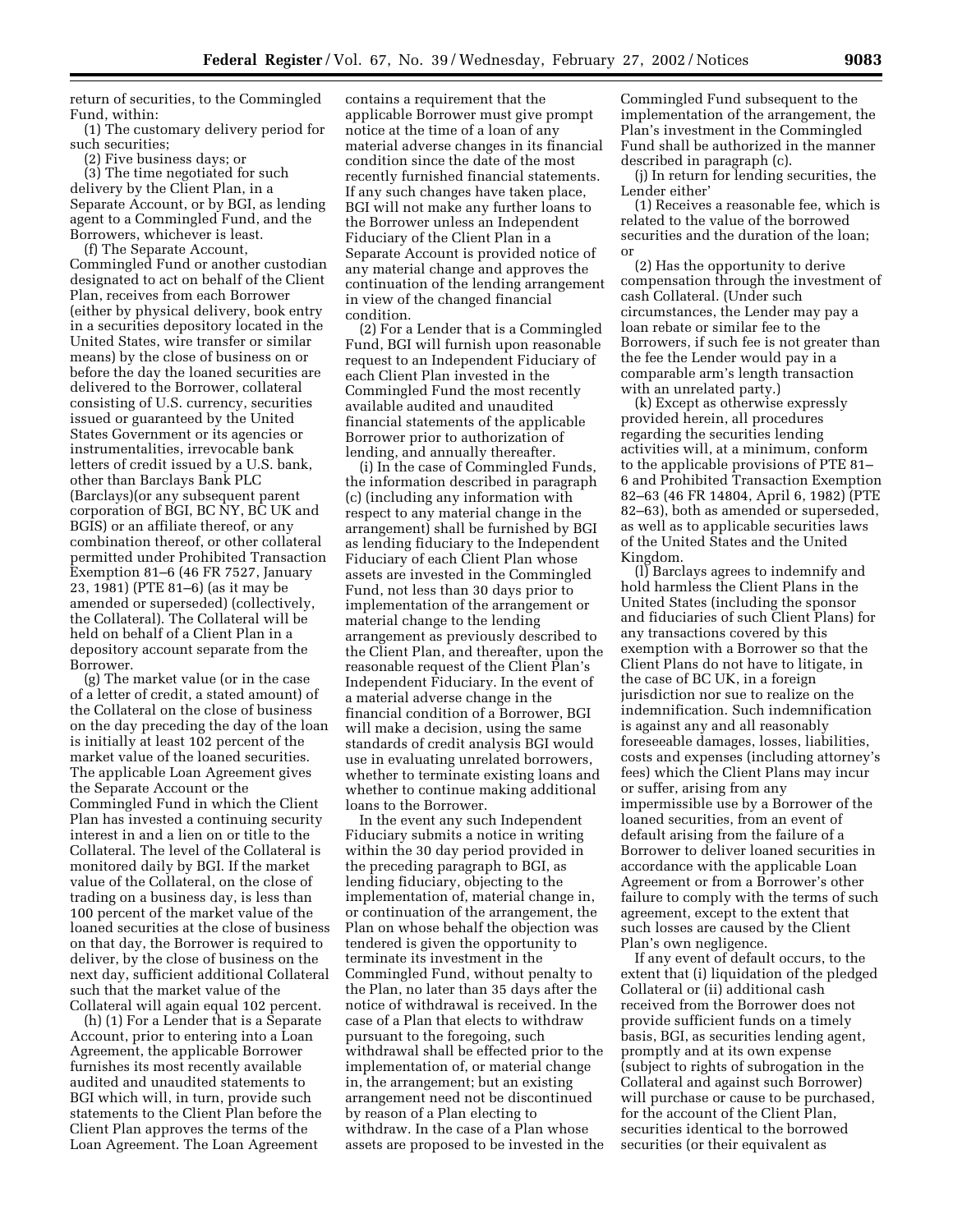discussed above). If the Collateral and any such additional cash is insufficient to accomplish such purchase, Barclays, pursuant to the indemnification, indemnifies the Client Plan invested in a Separate Account or Commingled Fund for any shortfall in the Collateral plus interest on such amount and any transaction costs incurred (including attorney's fees). Alternatively, if such replacement securities cannot be obtained in the open market, Barclays pays the Lender the difference in U.S. dollars between the market value of the loaned securities and the market value of the related Collateral as determined on the date of the Borrower's breach of the obligation to return the securities pursuant to the applicable Loan Agreement.

(m) The Lender receives the equivalent of all distributions made to holders of the borrowed securities during the term of the loan, including but not limited to all interest and dividends on the loaned securities, shares of stock as a result of stock splits and rights to purchase additional securities, or other distributions.

(n) Prior to any Client Plan's approval of the lending of its securities to any Borrower, a copy of this notice of proposed exemption, and, if granted, the final exemption, is provided to the Client Plan.

(o) The Independent Fiduciary of each Client Plan that is invested in a Separate Account is provided with (including by electronic means) quarterly reports with respect to the securities lending transactions, including, but not limited to, the information described in Representation 24 of the Summary of Facts and Representations, and the certification of an auditor selected by BGI who is independent of BGI (but may or may not be independent of the Client Plan) that the loans appear no less favorable to the Lender than the pricing established in the schedule described in Representation 16, so that the Independent Fiduciary may monitor such transactions with the Borrower. The Independent Fiduciary of a Client Plan invested in a Commingled Fund will receive the auditor's certification and, upon request, will also receive the quarterly report.

(p) Only Client Plans with total assets having an aggregate market value of at least \$50 million are permitted to lend securities to the Borrowers; provided, however, that —

(1) In the case of two or more Client Plans which are maintained by the same employer, controlled group of corporations or employee organization, whose assets are commingled for investment purposes in a single master

trust or any other entity the assets of which are ''plan assets'' under 29 CFR 2510.3–101 (the Plan Asset Regulation), which entity is engaged in securities lending arrangement with BGI, the foregoing \$50 million requirement shall be deemed satisfied if such trust or other entity has aggregate assets which are in excess of \$50 million; provided that if the fiduciary responsible for making the investment decision on behalf of such master trust or other entity is not the employer or an affiliate of the employer, such fiduciary has total assets under its management and control, exclusive of the \$50 million threshold amount attributable to plan investment in the commingled entity, which are in excess of \$100 million.

(2) In the case of two or more Client Plans which are not maintained by the same employer, controlled group of corporations or employee organization, whose assets are commingled for investment purposes in a group trust or any other form of entity the assets of which are ''plan assets'' under the Plan Asset Regulation, which entity is engaged in securities lending arrangements with BGI, the foregoing \$50 million requirement is satisfied if such trust or other entity has aggregate assets which are in excess of \$50 million (excluding the assets of any Client Plan with respect to which the fiduciary responsible for making the investment decision on behalf of such group trust or other entity or any member of the controlled group of corporations including such fiduciary is the employer maintaining such Plan or an employee organization whose members are covered by such Plan). However, the fiduciary responsible for making the investment decision on behalf of such group trust or other entity.

(A) Has full investment responsibility with respect to plan assets invested therein; and

(B) Has total assets under its management and control, exclusive of the \$50 million threshold amount attributable to plan investment in the commingled entity, which are in excess of \$100 million.

In addition, none of the entities described above are formed for the sole purpose of making loans of securities.

(q) With respect to any calendar quarter, at least 50 percent or more of the outstanding dollar value of securities loans negotiated on behalf of Lenders will be to borrowers unrelated to BGI.

(r) In addition to the above, all loans involving foreign Borrowers have the following requirements:

(1) The foreign Borrower is registered as a broker-dealer subject to regulation by the Securities and Futures Authority of the United Kingdom (the SFA);

(2) The foreign Borrower is in compliance with all applicable provisions of Rule 15a–6 under the Securities Exchange Act of 1934 (17 CFR 240.15a–6)(Rule 15a–6) which provides foreign broker-dealers a limited exemption from United States registration requirements;

(3) All Collateral is maintained in United States dollars or U.S. dollardenominated securities or letters of credit (unless an applicable exemption provides otherwise);

(4) All Collateral is held in the United States and the situs of the securities lending agreements is maintained in the United States under an arrangement that complies with the indicia of ownership requirements under section 404(b) of the Act and the regulations promulgated under 29 CFR 2550.404(b)–1 related to the lending of securities; and

(5) Prior to a transaction involving a foreign Borrower, the foreign Borrower- (A) Agrees to submit to the

jurisdiction of the United States;

(B) Agrees to appoint an agent for service of process in the United States, which may be an affiliate (the Process Agent);

(C) Consents to service of process on the Process Agent; and

(D) Agrees that enforcement by a Client Plan of the indemnity provided by Barclays may occur in the United States courts.

(s) BGI maintains, or causes to be maintained, within the United States for a period of six years from the date of such transaction, in a manner that is convenient and accessible for audit and examination, such records as are necessary to enable the persons described in paragraph (t)(1) to determine whether the conditions of the exemption have been met, except that—

(1) A prohibited transaction will not be considered to have occurred if, due to circumstances beyond the control of BGI and/or its affiliates, the records are lost or destroyed prior to the end of the six-year period; and

(2) No party in interest other than BGI or its affiliates shall be subject to the civil penalty that may be assessed under section 502(i) of the Act, or to the taxes imposed by section 4975(a) and (b) of the Code, if the records are not maintained, or are not available for examination as required below by paragraph (t)(1).

(t)(1) Except as provided in subparagraph (t)(2) of this paragraph and notwithstanding any provisions of sections (a)(2) and (b) of section 504 of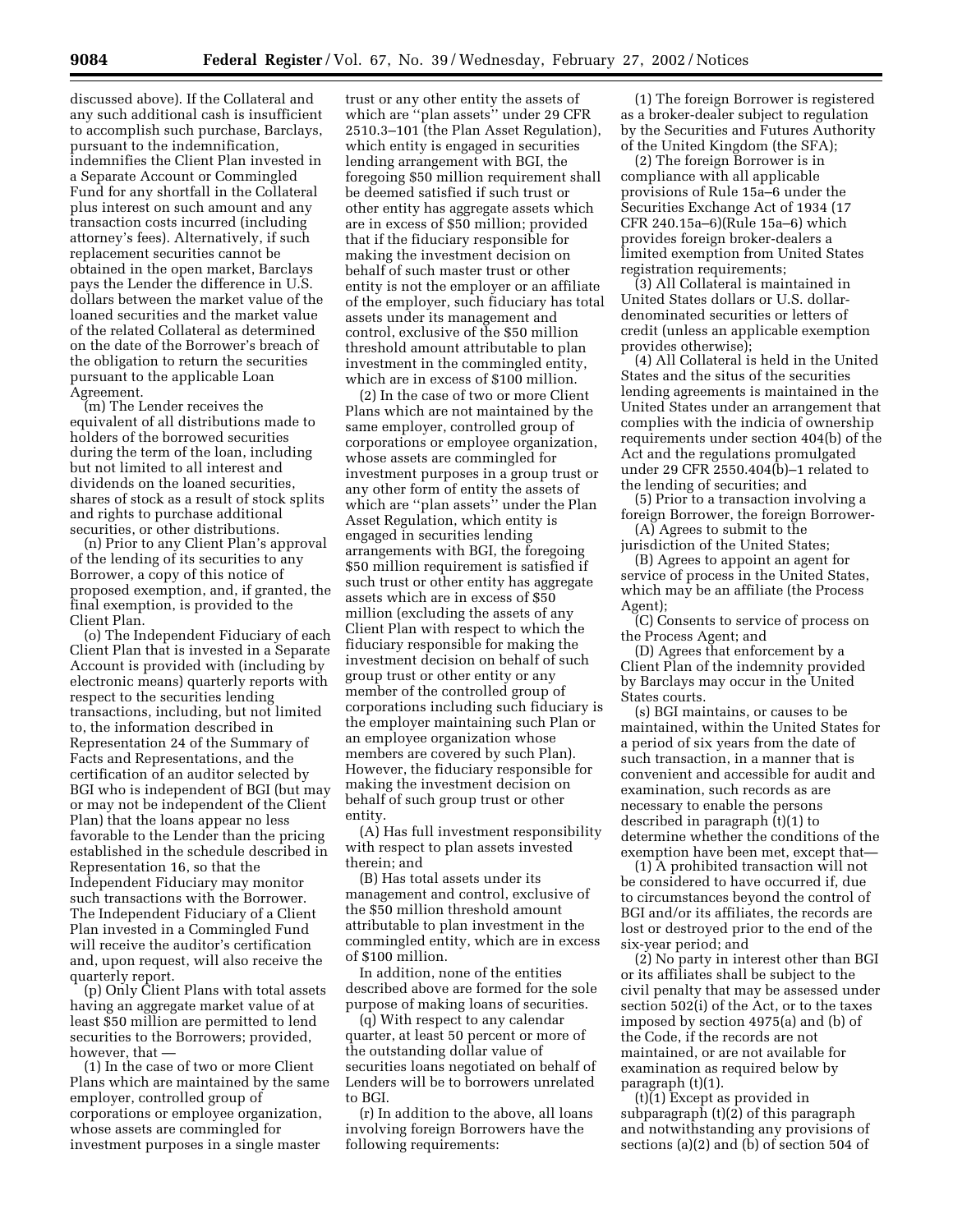the Act, the records referred to in paragraph (s) are unconditionally available at their customary location for examination during normal business hours by:

(A) Any duly authorized employee or representative of the Department, the Internal Revenue Service or the Securities and Exchange Commission;

(B) Any fiduciary of a participating Client Plan or any duly authorized representative of such fiduciary;

(C) Any contributing employer to any participating Client Plan or any duly authorized employee or representative of such employer; and

(D) Any participant or beneficiary of any participating Client Plan, or any duly authorized representative of such participant or beneficiary. (t)(2) None of the persons described above in paragraphs  $(t)(1)(B)$ – $(t)(1)(D)$  are authorized to examine the trade secrets of BGI or its affiliates or commercial or financial information which is privileged or confidential.

#### *Section III—Definitions*

(a) *Barclays Plan:* An ERISA covered employee benefit plan sponsored and maintained by BGI and/or an affiliate for its own employees.

(b) *Index Fund*: Any investment fund, account or portfolio sponsored, maintained, trusteed or managed by BGI or an affiliate, in which one or more investors invest, and-—

(1) which is designed to track the rate of return, risk profile and other characteristics of an Index by either (i) replicating the same combination of securities which compose such Index or (ii) sampling the securities which compose such Index based on objective criteria and data;

(2) for which BGI or its affiliate does not use its discretion, or data within its control, to affect the identity or amount of securities to be purchased or sold;

(3) that contains ''plan assets'' subject to the Act, pursuant to the Department's Plan Asset Regulation; and, (4) that involves no agreement, arrangement, or understanding regarding the design or operation of the Fund which is intended to benefit BGI or its affiliate or any party in which BGI or its affiliate may have an interest.

(c) *Model-Driven Fund*: Any investment fund, account or portfolio sponsored, maintained, trusteed or managed by BGI or an affiliate, in which one or more investors invest, and-(1) which is composed of securities the identity of which and the amount of which are selected by a computer model that is based on prescribed objective criteria using independent third-party

data, not within the control of BGI or an affiliate, to transform an Index;

(2) which contains ''plan assets'' subject to the Act, pursuant to the Department's Plan Asset Regulation; and

(3) that involves no agreement, arrangement or understanding regarding the design or operation of the Fund or the utilization of any specific objective criteria which is intended to benefit BGI, any affiliate of BGI, or any party in which BGI or any affiliate may have an interest.

(d) *Index*: a securities index that represents the investment performance of a specific segment of the public market for equity or debt securities in the United States and/or foreign countries, but only if—

(1) The organization creating and maintaining the index is—

(A) engaged in the business of providing financial information, evaluation, advice or securities brokerage services to institutional clients,

(B) a publisher of financial news or information, or

(C) a public stock exchange or association of securities dealers;

(2) the index is created and maintained by an organization independent of Barclays; and

(3) the index is a generally accepted standardized index of securities which is not specifically tailored for the use of BGI.

#### **Summary of Facts and Representations**

1. The applicants are Barclays Global Investors, N.A. (BGI) and its affiliated companies Barclays Capital Inc. (BC NY), Barclays Capital Securities Limited (BC UK), and Barclays Global Investors Services (BGIS), all of which are subsidiaries of Barclays Bank PLC (Barclays), a financial services group based in the United Kingdom. Barclays is a full-line investment services group which is an authorized institution under the Banking Act of 1987 of the United Kingdom and is regulated by the Bank of England. As of December 2000, Barclays had total assets in excess of \$472 billion.

BGI is a national bank headquartered in San Francisco, California. BGI serves as trustee, investment manager fiduciary and securities lending agent for employee benefit plans (Client Plans or Plans) invested in separate accounts or collective trust funds that hold plan assets on a commingled basis.24 BGI also manages certain assets for the Federal Thrift Savings Plan established pursuant to the provisions of FERSA. BGI is a leader in ''passive'' investment strategies; the majority of its assets under management are invested in Index or Model-Driven Funds (as described more fully below). As of June 2001, BGI and its affiliates had over \$771 billion in assets under management. Many of the Commingled Funds and Separate Accounts for which BGI acts as trustee and fiduciary engage in securities lending, with BGI acting as securities lending agent.

BC NY is a United Kingdom entity licensed in New York. It is an investment bank that customarily borrows securities in the ordinary course of its prime brokerage and equity finance businesses. BC NY is a registered broker-dealer under Section 15 of the Securities Exchange Act of 1934 (1934 Act).

BC UK is a broker-dealer located in London. BC UK also customarily borrows securities in the ordinary course of its business. BC UK is subject to regulation in the United Kingdom by the UK Securities and Futures Authority (SFA).

BGIS is located in San Francisco, California. BGIS is a registered brokerdealer under Section 15 of the 1934 Act. BGIS anticipates that in the future it will borrow securities in the ordinary course of its business.

2. The applicants represent that securities lending has become a common activity for institutional investors, including employee benefit plans, seeking to increase the return on their portfolios. Acting as principals, banks and broker-dealers borrow securities to satisfy their own needs or to re-lend to other entities wishing to borrow the securities. The lender generally requires that the loans of securities be fully collateralized by cash, U.S. Government securities, certain federal agency obligations or letters of credit. Where the collateral is cash, the lender or its agent generally invests the cash, and the lender retains a portion of the earnings on the cash collateral as its fee for lending the securities. Where non-cash collateral is used, the borrower pays a set fee directly to the lender.

Institutional investors often use the services of an agent in performing securities lending transactions. The lending agent is paid a fee for its services. Such fee may be a percentage of the income earned by the investor

<sup>24</sup>The common and collective trust funds trusteed, custodied, and/or managed by BGI, and in which Client Plans invest, are referred to herein as ''Commingled Funds.'' The Client Plan separate

accounts trusteed, custodied, and/or managed by BGI are referred to herein as "Separate Accounts. Commingled Funds and Separate Accounts are collectively referred to herein as ''Lender'' or ''Lenders.''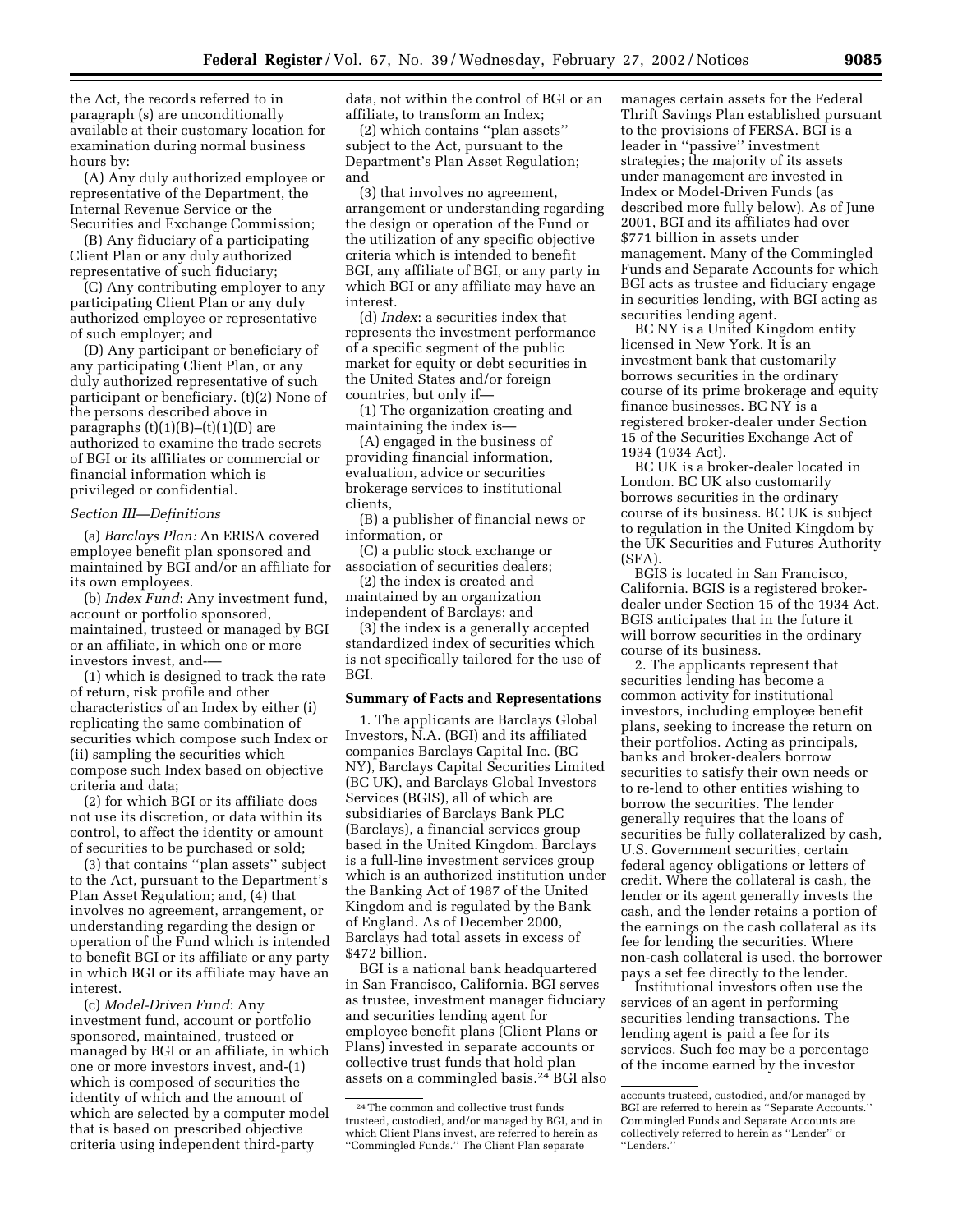from lending its securities. The applicants represent that the essential functions of a securities lending agent are identifying appropriate borrowers of securities and negotiating the terms of loans to those borrowers. The agent also performs other services, such as monitoring the level of collateral and the value of loaned securities, and investing the cash collateral. The lending agent may receive a separate fee for the investment of cash collateral. The fee arrangement between BGI, as securities lending agent, and the Commingled Fund or the Client Plan in a Separate Account, is authorized by an independent Plan fiduciary.

BGI may provide services in several capacities for Client Plans, including trustee, custodian, securities lending agent, and/or investment manager. In connection with plan assets managed by BGI that are invested in Index and Model-Driven Funds, BGI exercises discretionary authority or control or renders investment advice with respect to such Funds, although BGI's discretion is effectively limited because of the nature of Index and Model-Driven Funds.25 An Index Fund is one that is designed to track the rate of return, risk profile and other characteristics of an independently maintained securities index by either (i) replicating the same combination of securities which compose such index or (ii) sampling the securities which compose such index based on objective criteria and data. A Model-Driven Fund is one which is composed of securities the identity of which and the amount of which are selected by a computer model that is based on prescribed objective criteria using independent third-party data, not within the control of the investment manager, to transform an independently maintained securities index.

3. The applicants request an individual exemption for the lending of securities held in Commingled Funds or Separate Accounts to BC NY, BC UK, BGIS or any future affiliate of BGI subject to the regulatory requirements applicable to BC NY, BC UK and/or BGIS (individually, ''Borrower'' and collectively, ''Borrowers''), by BGI as securities lending agent, following disclosure to the Client Plans of the Borrower's affiliation with BGI, and for the receipt of compensation by BGI in connection with such transactions.

The applicants represent that Plans sponsored and maintained by BGI and/ or an affiliate for their own employees (Barclays Plans) will only use the

exemption to the extent that the Barclays Plan is invested in a Commingled Fund with respect to which, at all times, the holdings of all Barclays Plans in the aggregate comprise less than 10% of the assets of the Commingled Fund. No Barclays Plan Separate Accounts will participate.

The applicants represent that at all times, BGI will effect loans in a prudent and diversified manner. While BGI will normally lend securities to requesting borrowers on a ''first come, first served'' basis, as a means of assuring uniformity of treatment among borrowers, the applicants represent that in some cases it may not be possible to adhere to a ''first come, first served'' allocation. This can occur, for instance, where (a) the credit limit established for such borrower by BGI and/or the Client Plan has already been satisfied; (b) the ''first in line'' borrower is not approved as a borrower by the particular Lender whose securities are sought to be borrowed; (c) the borrower and BGI have negotiated rates more advantageous to the Lender than the rates other borrowers have offered; or (d) the ''first in line'' borrower cannot be ascertained, as an operational matter, because several borrowers spoke to different BGI representatives at or about the same time with respect to the same security. In situations (a) and (b), loans would normally be effected with the ''second in line.'' In situation (c), this may mean that the ''first in line'' borrower receives the next lending opportunity. In situation (d), securities would be allocated equitably among all eligible borrowers.

4. Except as described herein in connection with Index and Model-Driven Funds managed by BGI, the applicants represent that neither BGI nor any affiliate will have discretionary authority or control with regard to the investment of the assets of Client Plans involved in the transaction or will render investment advice (within the meaning of 29 CFR 2510.3–21(c)) with respect to such assets, including decisions regarding a Client Plan's acquisition or disposition of securities available for loan.

The plan assets for which BGI, to a limited extent, exercises discretionary authority or control or renders investment advice and which will be available for lending to the Borrowers will be limited to those invested in Index and Model-Driven Funds. All procedures for lending securities will be designed to comply with the applicable conditions of Prohibited Transaction Exemption 81–6 (PTE 81–6)(46 FR 7527,

January 23, 1981) 26 and Prohibited Transaction Exemption 82–63 (PTE 82– 63)(46 FR 14804, April 6, 1982), 27 as amended or superseded, except as described herein.

5. The applicants represent that any arrangement for BGI to lend securities will be approved in advance by a Plan fiduciary who is independent of BGI. In addition, the Client Plan will acknowledge the relationship between BGI and the Borrowers. However, all conditions described herein that require an independent Plan fiduciary will not, in the case of a Barclays Plan, require that the fiduciary be independent of BGI or the Borrower.

6. When acting as a direct securities lending agent, BGI, pursuant to authorization from its client, will negotiate the terms of loans to Borrowers and otherwise act as a liaison between the Lender (and its custodian) and the Borrower. As lending agent, BGI will have the responsibility for monitoring receipt of all collateral required, marking such collateral to market daily to ensure adequate levels of collateral can be maintained, monitoring and evaluating the performance and creditworthiness of borrowers, and, if authorized by a client, holding and investing cash collateral pursuant to given investment guidelines. BGI may also act as trustee, custodian and/or investment manager for the Client Plan.

BGI, as securities lending agent for the Lenders, will negotiate a master securities borrowing agreement with a schedule of modifications attached thereto (Loan Agreement) with the Borrowers, as is the case with all borrowers. The Loan Agreement will specify, among other things, the right of the Lender to terminate a loan at any time and the Lender's rights in the event of any default by the Borrowers. The Loan Agreement will set forth the basis for compensation to the Lender for lending securities to the Borrowers under each category of collateral. The

27PTE 82–63 provides an exemption under certain conditions from section 406(b)(1) of the Act and section 4975(c)(1)(E) of the Code for the payment of compensation to a plan fiduciary for services rendered in connection with loans of plan assets that are securities. PTE 82–63 permits the payment of compensation to a plan fiduciary for the provision of securities lending services only if the loan of securities itself is not prohibited under section 406(a) of the Act.

<sup>25</sup>See Proposed Class Exemption for Cross-Trades of Securities by Index and Model-Driven Funds as published at 64 FR 70057 (Dec. 15, 1999).

<sup>26</sup>PTE 81–6 provides an exemption under certain conditions from section  $406(a)(1)(A)$  through (D) of the Act and the corresponding provisions of section  $4975(c)(1)$  of the Code for the lending of securities that are assets or an employee benefit plan to a U.S. broker-dealer registered under the 1934 Act (or exempted from registration under the 1934 Act as a dealer in exempt Government securities, as defined therein).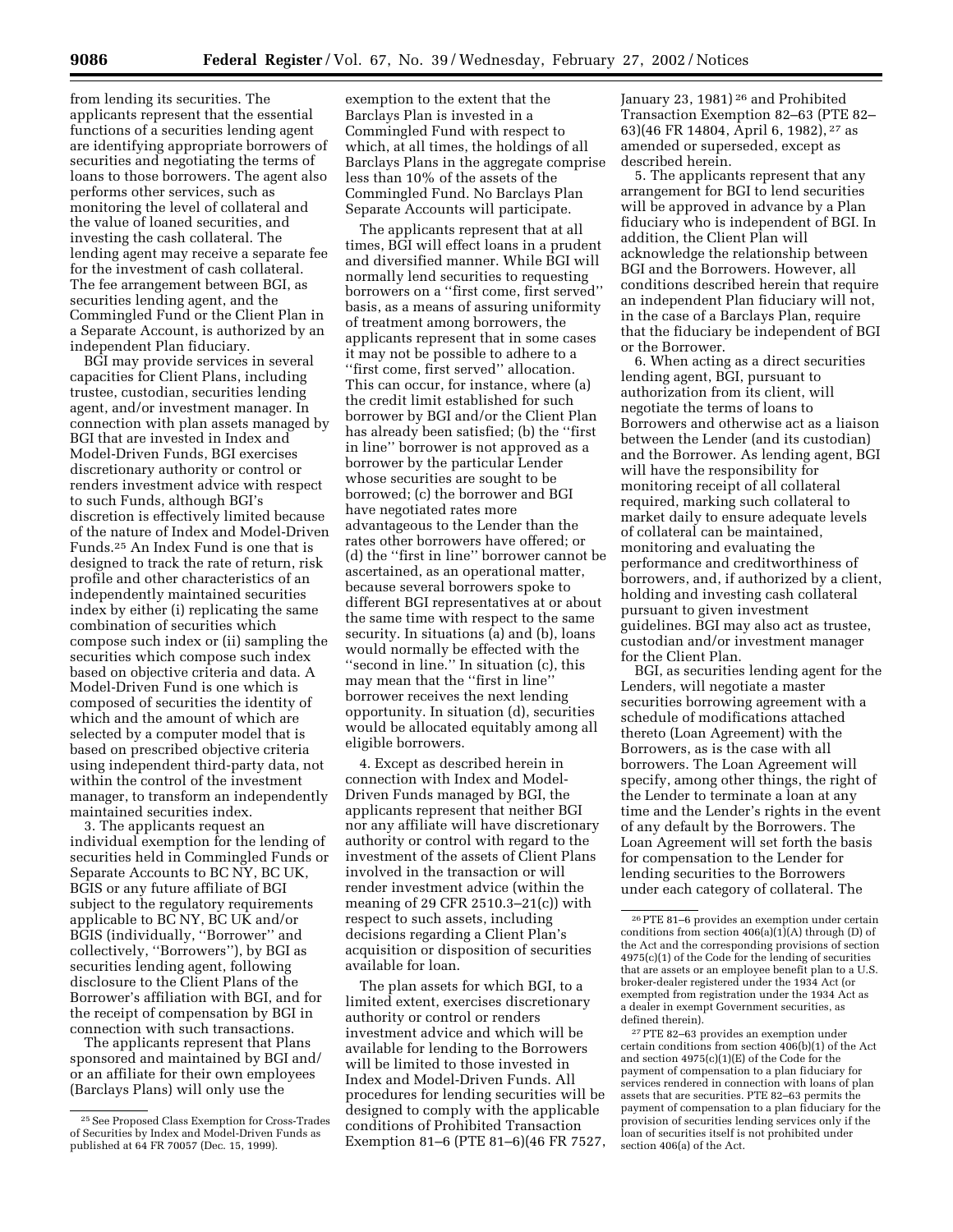Loan Agreement will also contain a requirement that the Borrowers must pay all transfer fees and transfer taxes related to the securities loans.

7. With respect to Lenders who are Separate Accounts, as direct lending agent, BGI will, prior to lending the Client Plan's securities, enter into an agreement (Client Agreement) with the Client Plan, signed by a fiduciary of the Client Plan who is independent of BGI and the Borrowers. The Client Agreement will, among other things, describe the operation of the lending program, disclose the form of the securities loan agreement to be entered into on behalf of the Client Plan with borrowers, identify the securities which are available to be lent, and identify the required collateral and the required daily marking-to-market. The Client Agreement will also set forth the basis and rate of BGI's compensation for the performance of securities lending and cash collateral investment services. The Client Plan may terminate the Client Agreement at any time, without penalty, on no more than five business days notice.

The Client Agreement will contain provisions to the effect that if any Borrower is designated by the Client Plan as an approved borrower, the Client Plan will acknowledge the relationship between the Borrower and BGI and BGI will represent to the Client Plan that each and every loan made to the Borrower on behalf of the Client Plan will be effected at arm's length terms, and such terms will be in no case less favorable to the Client Plan than the pricing established according to the schedule described in paragraph 16.

8. When BGI is lending agent with respect to a Commingled Fund, BGI will, prior to the investment of a Client Plan's assets in such Commingled Fund, obtain from the Client Plan authorization to lend any securities held by the Commingled Fund to brokers and other approved borrowers, including the Borrowers. Prior to obtaining such approval, BGI will provide a written description of the operation of the lending program (including the basis and rate of BGI's compensation for the performance of securities lending and cash collateral investment services), disclose the form of the securities loan agreement to be entered into on behalf of the Commingled Fund with the borrowers, identify the securities which are available to be lent, and identify the required collateral and the required daily marking-to-market.28 If the Client

Plan objects to the arrangement, it will be permitted to withdraw from the Commingled Fund, without penalty, no later than 35 days after the notice of withdrawal is received.

In addition, the Client Plan will acknowledge the relationship between BGI and the Borrowers, and BGI will represent that each and every loan made to the Borrowers by the Commingled Fund will be effected at arm's length terms, and such terms will be in no case less favorable to the Client Plan than the pricing established according to the schedule described in paragraph 16.

9. When BGI is lending securities under a sub-agency arrangement, before the Plan participates in the securities lending program, the primary lending agent will enter into a securities lending agency agreement (Primary Lending Agreement) with a fiduciary of the Client Plan who is independent of such primary lending agent, BGI, and the Borrowers. The primary lending agent also will be unrelated to BGI and the Borrowers. The Primary Lending Agreement will contain provisions substantially similar to those in the Client Agreement relating to: the description of the lending program, use of an approved form of securities loan agreement, specification of the securities to be lent, specification of the required collateral margin and the requirement of daily marking-to-market, and provision of a list of approved borrowers (which will include one or more of the Borrowers). The Primary Lending Agreement will specifically authorize the primary lending agent to appoint sub-agents (including BGI) to facilitate performance of securities lending agency functions. The Primary Lending Agreement will expressly disclose that BGI is to act in a subagency capacity. The Primary Lending Agreement will also set forth the basis and rate for the primary lending agent's compensation from the Client Plan for the performance of securities lending services and will authorize the primary lending agent to pay a portion of its fee, as the primary lending agent determines in its sole discretion, to any sub-agent(s) it retains (including BGI) pursuant to the authority granted under such agreement.

Pursuant to its authority to appoint sub-agents, the primary lending agent will enter into a securities lending subagency agreement (Sub-Agency Agreement) with BGI under which the primary lending agent will retain and

authorize BGI, as sub-agent, to lend securities of the primary lending agent's Client Plans, subject to the same terms and conditions specified in the Primary Lending Agreement. BGI represents that the Sub-Agency Agreement will contain provisions that are in substance comparable to those described above in connection with a Client Agreement in situations where BGI is the primary lending agent. BGI will make in the Sub-Agency Agreement the same representations described above in paragraph 7 with respect to arm's length dealing with the Borrowers. The Sub-Agency Agreement will also set forth the basis and rate for BGI's compensation to be paid by the primary lending agent.

10. In all cases, BGI will maintain transactional and market records sufficient to assure compliance with its representation that all loans to the Borrowers are effected at arm's length terms, and such terms will be in no case less favorable to the Client Plan than the pricing established according to the schedule described in paragraph 16. Such records will be made available upon reasonable request and without charge to the Client Plan fiduciary, who (other than in the case of a Barclays Plan) is independent of BGI and the Borrowers, in the manner and format agreed to by the Client Plan fiduciary and BGI.

11. A Lender, in the case of a Separate Account, will be permitted to terminate the lending agency or sub-agency arrangement at any time without penalty, on five business days notice. A Client Plan in the case of a Commingled Fund will be permitted to terminate its participation in the lending arrangement by terminating its investment in the Commingled Fund no later than 35 days after the notice of termination of participation is received, without penalty to the Plan, in accordance with the terms of the Commingled Fund. Upon a termination, the Borrower will be contractually obligated to return securities identical to the borrowed securities (or the equivalent thereof in the event of reorganization, recapitalization or merger of the issuer of the borrowed securities) to the Lender within one of the following time periods, whichever is least: The customary delivery period for such securities, five business days of written notification of termination, or the time negotiated for such delivery by the Client Plan, in a Separate Account, or by BGI, as lending agent to a Commingled Fund, and the Borrowers.

Because the securities must be returned before the end of the customary delivery period for sale of

<sup>28</sup>BGI may make transmittals required by the exemption to Plan fiduciaries via authorized recordkeepers. BGI represents that all decisions

reserved to fiduciaries under the terms of the exemption will be made by the fiduciaries and never by the recordkeeper on behalf of the fiduciary.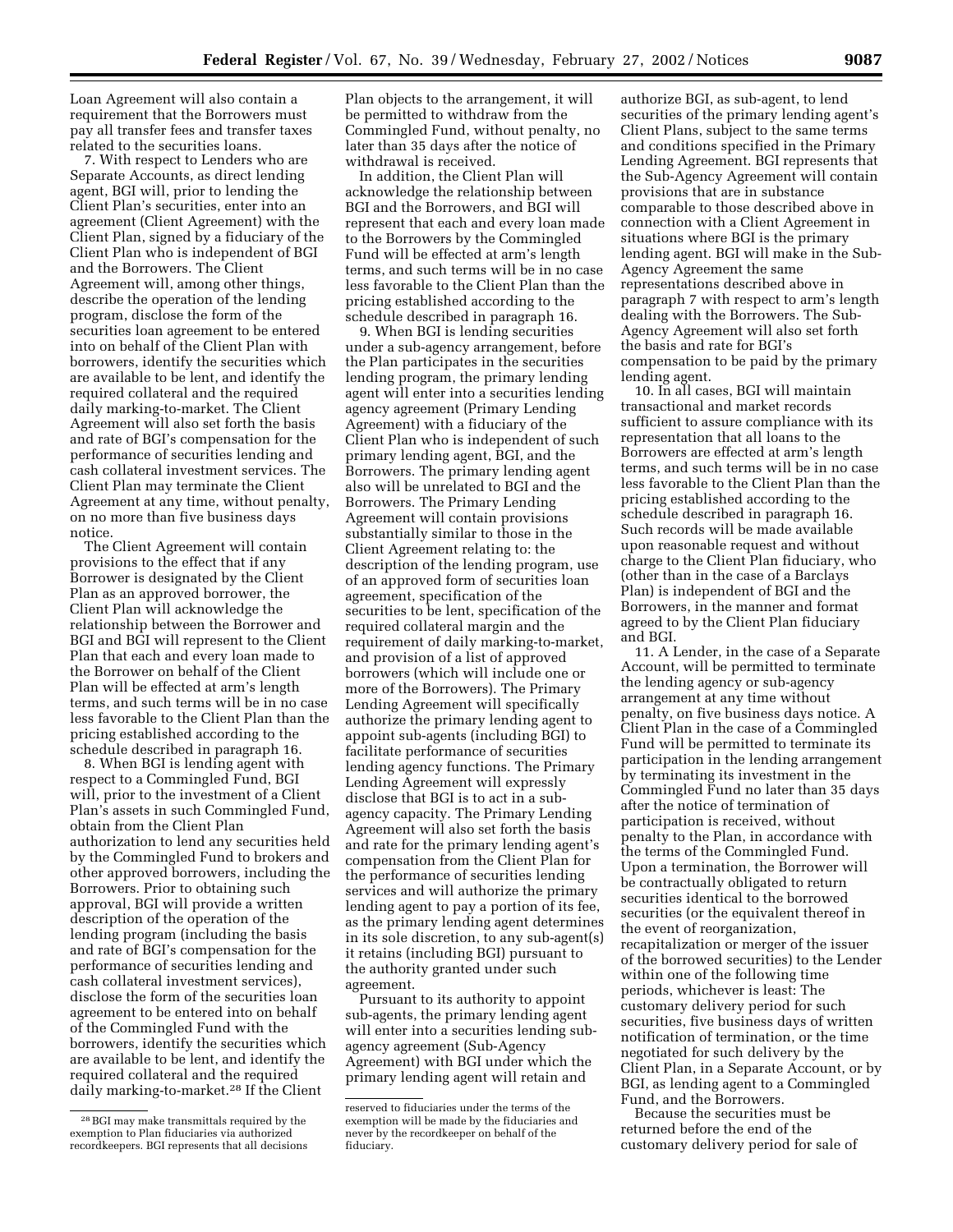those securities, BGI need not wait to sell the securities as long as it has the contractual assurance that they will be returned before settlement. Consequently, the lending has no impact on the investment decision to sell or its implementation and, therefore, no effect on tracking error.

12. The Lender, or another custodian designated to act on its behalf, will receive collateral from each Borrower by physical delivery, book entry in a U.S. securities depository, wire transfer or similar means by the close of business on or before the day the loaned securities are delivered to the Borrower. All collateral will be received by the Lender or other custodian, in the United States. The collateral will consist of U.S. currency, securities issued or guaranteed by the U.S. Government or its agencies or instrumentalities, or irrevocable bank letters of credit issued by a U.S. bank other than Barclays (or any subsequent parent corporation of BGI, BC NY, BC UK, and BGIS) or an affiliate thereof, or any combination thereof, or other collateral permitted under PTE 81–6 (as amended or superseded). The collateral will be held on behalf of a Client Plan in a depository account separate from the Borrower.

The market value (or, in the case of a letter of credit, a stated amount) of the collateral on the close of business on the day preceding the day of the loan will be at least 102 percent of the market value of the loaned securities. The Loan Agreement will give the Lender a continuing security interest in and a lien on or title to the collateral. BGI will monitor the level of the collateral daily. If the market value of the collateral, on the close of trading on a business day, is less than 100 percent (or such greater percentage as agreed to by the parties) of the market value of the loaned securities at the close of business on that day, BGI will require the Borrowers to deliver by the close of business on the next day sufficient additional collateral to bring the level back to at least 102 percent.

13. Prior to making any loans under the Loan Agreement from Separate Accounts, the Borrowers will furnish their most recent available audited and unaudited financial statements to BGI, which will provide such statements to the Client Plan invested in such Separate Account before the authorizing fiduciary of the Client Plan is asked to approve the proposed lending to the Borrowers. The terms of the Loan Agreement will contain a requirement that the Borrowers must give prompt notice to BGI at the time of any loan of any material adverse change in their

financial condition since the date of the most recently furnished financial statements. If any such material adverse change has taken place, BGI will request that the independent fiduciary of the Client Plan, if invested in a Separate Account, approve continuation of the lending arrangement in view of the changed financial conditions.

In addition, upon request, BGI will provide the audited financial statements of the applicable Borrowers to Client Plans invested in Commingled Funds on an annual basis.

14. In the case of Client Plans currently invested in Commingled Funds, approval of lending to the Borrowers will be accomplished by the following special procedure for Commingled Funds. The information described in paragraph 8 will be furnished by BGI as lending fiduciary to an independent fiduciary of each Client Plan invested in Commingled Funds not less than 30 days prior to implementation of the lending arrangement, and thereafter, upon the reasonable request of the authorizing fiduciary. In the event any such authorizing fiduciary submits a notice in writing within the 30-day period to BGI, in its capacity as the lending fiduciary, objecting to the implementation of or continuation of the lending arrangement with the Borrowers, the Plan on whose behalf the objection was tendered will be given the opportunity to terminate its investment in the Commingled Fund, without penalty to the Plan, no later than 35 days after the notice of withdrawal is received. In the case of a Plan that elects to withdraw pursuant to the foregoing, such withdrawal shall be effected prior to the implementation of the arrangement; but an existing arrangement need not be discontinued by reason of a Plan electing to withdraw. In the case of a Plan whose assets are proposed to be invested in a Commingled Fund subsequent to the implementation of the arrangement, the Plan's investment in the Commingled Fund shall be authorized in the manner described in paragraph 8.

In the case of loans made by Commingled Funds, upon notice by the Borrower to BGI of a material adverse change in its financial conditions, BGI will make a decision whether to terminate existing loans and whether to continue making additional loans to the Borrower, using the same standards of credit analysis BGI would use in evaluating unrelated borrowers. In the event the Client Plan invested in a Commingled Fund has any objection to the continuation of lending to a

Borrower, it may withdraw from the fund as described above.

15. With respect to material changes in the lending arrangement with the Borrowers after approval by Client Plans, BGI will obtain approval from Client Plans (whether in Separate Accounts or Commingled Funds) prior to implementation of any such change. For those Client Plans invested in Commingled Funds, approval of the proposed material change will be by the procedure described in paragraph 14.

16. In return for lending securities, the Lender either will receive a reasonable fee which is related to the value of the borrowed securities and the duration of the loan, or will have the opportunity to derive compensation through the investment of cash collateral. Under such circumstances, the Lender may pay a loan rebate or similar fee to the Borrowers, if such fee is not greater than the fee the Lender would pay in a comparable arm's length transaction with an unrelated party.

In this regard, each time a Lender loans securities to a Borrower pursuant to the Loan Agreement, BGI will reflect in its records the material terms of the loan, including the securities to be loaned, the required level of collateral, and the fee or rebate payable. The fee or rebate payable for each loan will be effected at arm's-length terms, and such terms will be in no case less favorable to the Client Plan than the pricing established according to the schedule described below. The rebate rates, which are established for cash collateralized loans made by the Lender, will take into account the potential demand for the loaned securities, the applicable benchmark cost of funds (typically the U.S. Federal Funds rate established by the Federal Reserve System), the overnight ''repo'' rate, or the like and the anticipated investment returns on the investment of cash collateral. Further, the lending fees with respect to loans collateralized by other than cash will be set daily to reflect conditions as influenced by potential market demand. The applicants represent that the securities lending agent fee paid to BGI will comply with the requirements of PTE 82–63.

BGI will establish each day a written schedule of lending fees 29 and rebate

<sup>29</sup>BGI will adopt minimum daily lending fees for non-cash collateral payable by Borrowers to BGI on behalf of a Lender. Separate minimum daily lending fees will be established with respect to loans of designated classes of securities. With respect to each designated class of securities, the minimum lending fee will be stated as a percentage of the principal value of the loaned securities. BGI will submit the method for determining such minimum daily lending fees to an authorizing fiduciary of the Client Plan, in the case of a Separate Account, for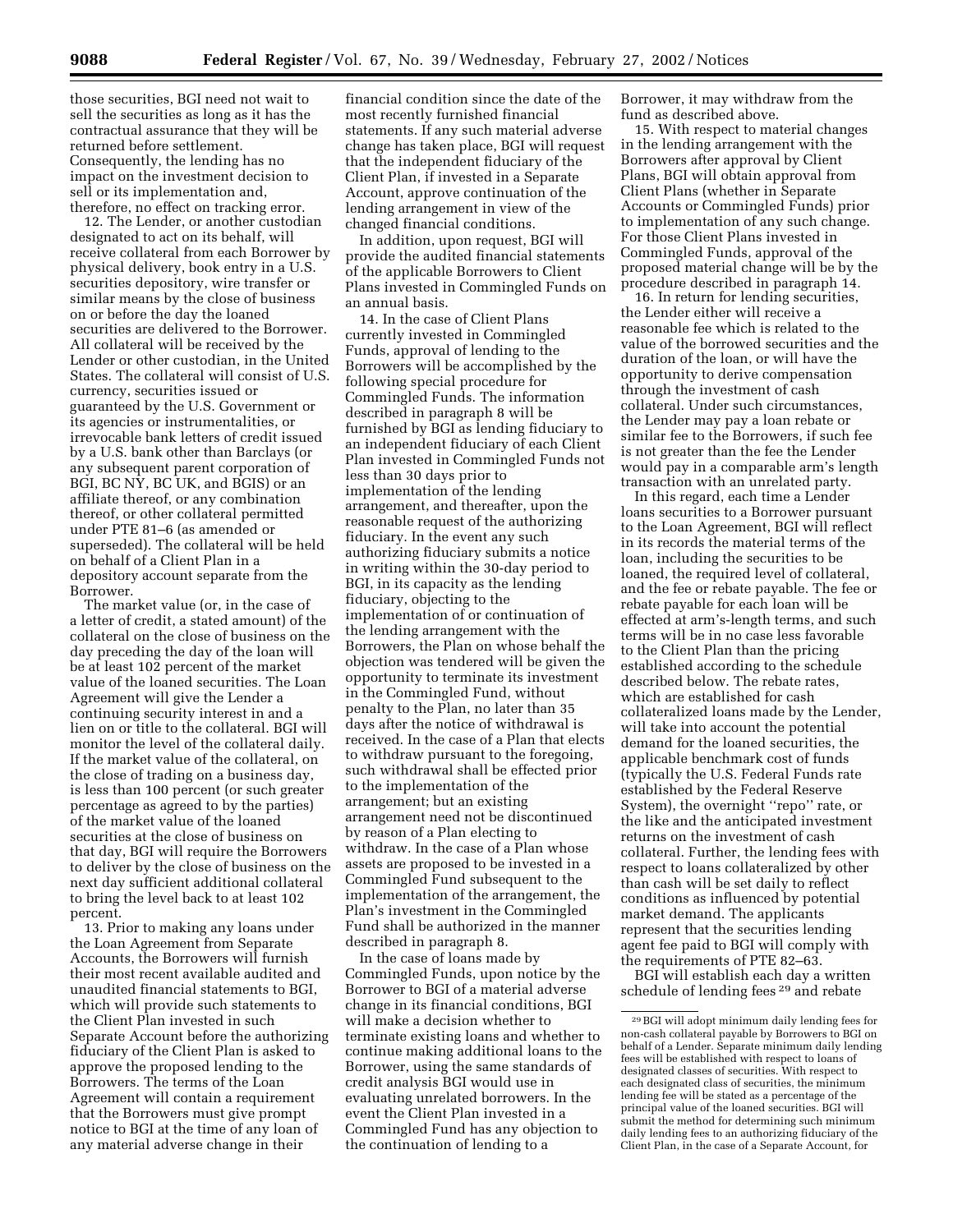rates 30 with respect to new loans of designated classes of securities, such as U.S. Government securities, U.S. equities and corporate bonds, international fixed income securities and non-U.S. equities, in order to assure uniformity of treatment among borrowers and to limit the discretion BGI would have in negotiating securities loans to Borrowers. Loans to all borrowers of a given security on that day will be made at rates or lending fees on the relevant daily schedules or at rates or lending fees which are more advantageous to the Lenders. The applicants represent that in no case will loans be made to Borrowers at rates or lending fees that are less advantageous to the Lenders than those on the relevant schedules. In addition, it is represented that the method of determining the daily securities lending rates (fees and rebates) will be disclosed to each Client Plan, whether in Separate Accounts or Commingled Funds. For those Client Plans invested in Commingled Funds, disclosure will be by the special procedure described in paragraph 14.

17. When a loan of securities by a Lender is collateralized with cash, BGI will transfer such cash to the trust or other investment vehicle for investment that the Client Plan has authorized, and will rebate a portion of the earnings on such collateral to the appropriate Borrower as agreed to in the securities lending agreement between Lender and the Borrower. BGI will share with the Client Plan the income earned on the investment of cash collateral for BGI's provision of lending services, which will reduce the income earned by the Client Plans (whether in a Commingled Fund or Separate Account) from the lending of securities. BGI may receive a separate management fee for providing cash collateral investment services. Where collateral other than cash is used, the Borrower will pay a fee to the Lender based on the value of the loaned securities. These fees will also be shared between the Client Plans (whether in a Commingled Fund or Separate Account) and BGI. Any income or fees shared will be net of cash collateral management fees and borrower rebate fees. The sharing of income and fees will be in accordance with the arrangements

authorized by the Client Plan in advance of commencement of the lending program.

An authorizing fiduciary of the Client Plan also may authorize BGI to act as investment manager, custodian, and/or directed trustee of the Client Plan's Index or Model-Driven portfolio of securities available for lending whether in a Separate Account or Commingled Fund, and to receive a reasonable fee for such services.

18. BGI will negotiate rebate rates for cash collateral payable to each borrower, including Borrowers, on behalf of a Lender. The fees or rebate rates negotiated will be effected at arm's length terms, and such terms will be in no case less favorable to the Client Plan than the pricing established according to the schedule described in paragraph 16.

With respect to any loan to a Borrower, BGI, at the inception of such loan, will not negotiate and agree to a rebate rate with respect to such loan which it expects would produce a zero or negative return to the Lender over the life of the loan (assuming no default on the investments made by BGI where it has investment discretion over the cash collateral or on investments expected to be made by the Client Plan's designee, where BGI does not have investment discretion over cash collateral).

19. BGI may, depending on market conditions, reduce the lending fee or increase the rebate rate on any outstanding loan to a Borrower, or any other borrower. Except in the case of a change resulting from a change in the value of any third party independent index with respect to which the fee or rebate is calculated, such reduction in lending fee or increase in rebate shall not establish a lending fee below the minimum or a rebate above the maximum set in the schedule of fees and rebates described in paragraph 16. If BGI reduces the lending fee or increases the rebate rate on any outstanding loan from a Separate Account to a Borrower (except in the case of a change resulting from a change in the value of any third party independent index with respect to which the fee or rebate is calculated), BGI, by the close of business on the date of such adjustment, will provide the independent fiduciary of the Client Plan invested in the Separate Account with notice (including by electronic means) that it has reduced such fee or increased the rebate rate to such Borrower and that the Client Plan may terminate such loan at any time.

20. Except as otherwise expressly provided in the exemption, the applicants represent that all procedures regarding the securities lending activities will, at a minimum, conform to the applicable provisions of PTE 81– 6 and PTE 82–63, both as amended or superseded, as well as to applicable securities laws of the United States and the United Kingdom.

21. Barclays agrees to indemnify and hold harmless the Client Plans in the United States (including the sponsor and fiduciaries of such Client Plans) for any transactions covered by this exemption with the Borrower so that the Lender does not have to litigate, in the case of BC UK, in a foreign jurisdiction, nor sue to realize on the indemnification. Such indemnification will be against any and all reasonably foreseeable losses, costs and expenses (including attorneys fees) which the Lender may incur or suffer arising from any impermissible use by a Borrower of the loaned securities, from an event of default arising from the failure of a Borrower to deliver loaned securities when due in accordance with the provisions of the Loan Agreement or from a Borrower's other failure to comply with the terms of the Loan Agreement, except to the extent that such losses are caused by the Client Plan's own negligence. The applicable Borrower will also be liable to the Lender for breach of contract for any failure by such Borrower to deliver loaned securities when due or to otherwise comply with the terms of the Loan Agreement.

If any event of default occurs to the extent that (i) liquidation of the pledged collateral or (ii) additional cash received from the Borrower does not provide sufficient funds on a timely basis, BGI, as securities lending agent, promptly and at its own expense, shall purchase or cause to be purchased for the account of the Lender, securities identical to the borrowed securities (or their equivalent). If the collateral and any such additional cash is insufficient to accomplish such purchase, Barclays, pursuant to the indemnification, will indemnify the Lender for any shortfall in the collateral plus interest on such amount and any transaction costs incurred (including attorneys' fees). Alternatively, if such replacement securities cannot be obtained in the open market, Barclays will pay the Lender the difference in U.S. dollars between the market value of the loaned securities and the market value of the related collateral as determined on the date of the Borrower's breach of the obligation to return the securities pursuant to the applicable Loan Agreement.

The ''market value'' of any securities listed on a national securities exchange

approval before initially lending any securities to Borrowers on behalf of such Client Plan. BGI will submit the method for determining such minimum daily lending fees to an authorizing fiduciary of each Client Plan involved in or planning to invest in a Commingled Fund pursuant to the procedure described in paragraph 14, above.

<sup>30</sup>Separate maximum daily rebate rates will be established with respect to loans of securities within the designated classes identified above.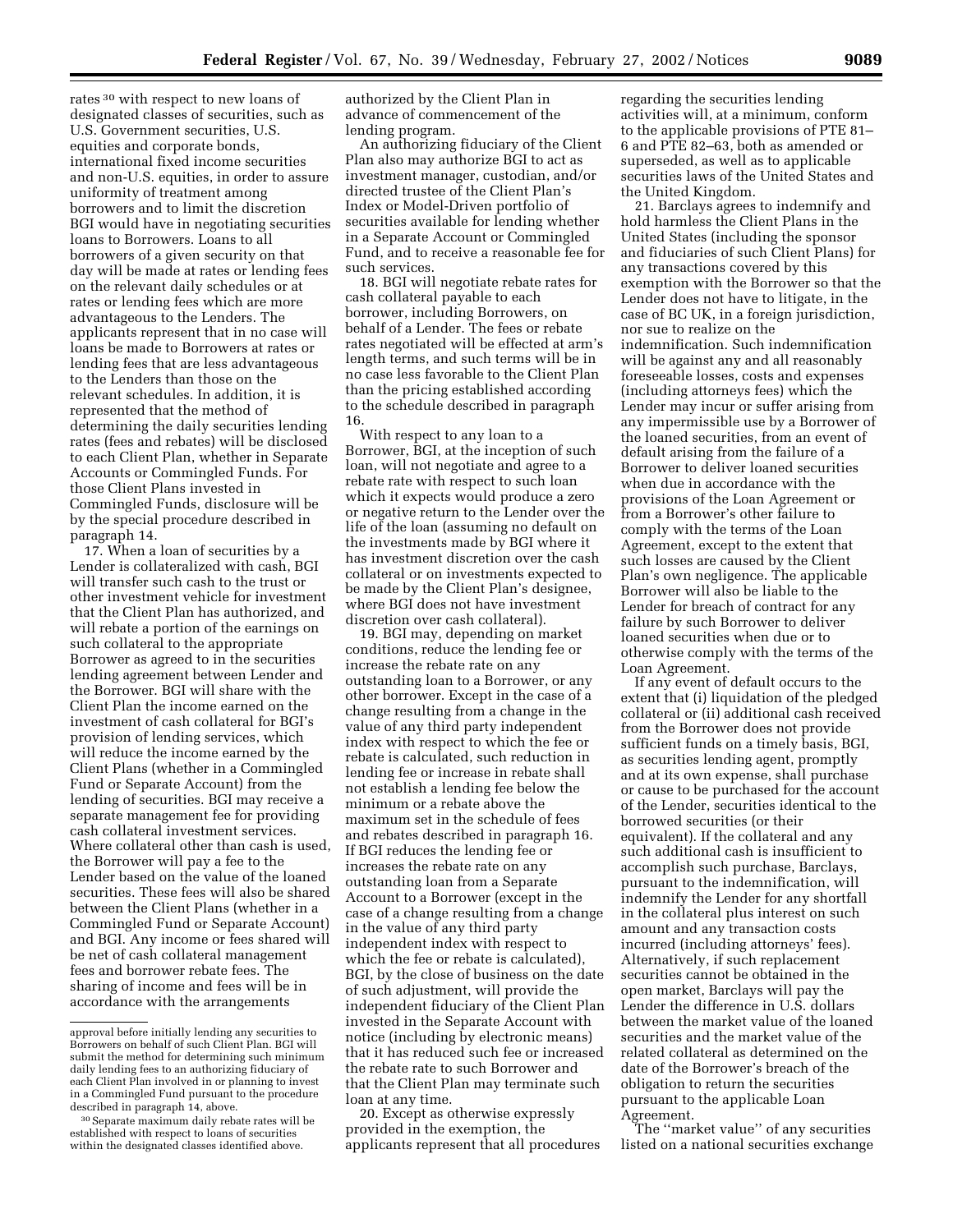in the United States will be the last sales price on such exchange on the preceding business day or, if there is no sale on that day, the last sale price on the next preceding business day on which there is a sale on such exchange, as quoted on the consolidated tape. If the principal market for securities to be valued is the over-the-counter market, the securities' market value will be the closing sale price as quoted on the National Association of Securities Dealers Automated Quotation System (NASDAQ) on the preceding business day or the opening price on such business day if the securities are issues for which last sale prices are not quoted on NASDAQ. If the securities to be valued are not quoted on NASDAQ, their market value shall be the highest bid quotation appearing in The Wall Street Journal, National Quotation Bureau pink sheets, Salomon Brothers quotation sheets, quotation sheets of registered market makers and, if necessary, independent dealers' telephone quotations on the preceding business day. (In each case, if the relevant quotation does not exist on such day, then the relevant quotation on the next preceding business day in which there is such a quotation would be the market value.)

22. The Lender will be entitled to receive the equivalent of all distributions made to holders of the borrowed securities during the term of the loan, including but not limited to, interest and dividends, shares of stock as a result of a stock split and rights to purchase additional securities, or other distributions during the loan period.31

23. Further, prior to a Client Plan's authorization of a securities lending program, BGI will provide a Plan fiduciary with copies of the notice of proposed exemption and, if granted, the final exemption.

24. In order to provide the means for monitoring lending activity in Separate Accounts and Commingled Funds, a quarterly report will be provided to an auditor selected by BGI who is independent of BGI (but may or may not be independent of the Client Plan). This report will show the fees or rebates (as applicable) on loans to Borrowers compared with loans to other borrowers, as well as the level of collateral on the loans. The applicants represent that the

quarterly report will show, on a daily basis, the market value of all outstanding security loans to Borrowers and to other borrowers as compared to the total collateral held for both categories of loans. Further, the quarterly report will state the daily fees where collateral other than cash is utilized and will specify the details used to establish the daily rebate payable to all borrowers where cash is used as collateral. The quarterly report also will state, on a daily basis, the rates at which securities are loaned to Borrowers compared with those at which securities are loaned to other borrowers.

The independent auditor will review the lending data on a quarterly basis and certify whether the loans have satisfied the criteria of this exemption, in that they appear no less favorable to the Separate Account or Commingled Fund than the pricing established in the schedule described in paragraph 16. Client Plans invested in Separate Accounts will receive both the quarterly report and the auditor's certification as described above. Client Plans invested in Commingled Funds will receive the auditor's certification and, upon request, will receive the quarterly report.

In the event an authorizing fiduciary of a Plan invested in a Commingled Fund submits a notice in writing to BGI objecting to the continuation of the lending program to the Borrowers, the Plan on whose behalf the objection was tendered will be given the opportunity to terminate its investment in the Commingled Fund, without penalty to the Plan, no later than 35 days after the notice of withdrawal is received.

25. To ensure that any lending of securities to a Borrower will be monitored by an authorizing fiduciary of above average experience and sophistication in matters of this kind, only Client Plans with total assets having an aggregate market value of at least \$50 million will be permitted to lend securities to the Borrowers. However, in the case of two or more Client Plans which are maintained by the same employer, controlled group of corporations or employee organization, whose assets are commingled for investment purposes in a single master trust or any other entity the assets of which are ''plan assets'' under 29 CFR 2510.3–101 (the Plan Asset Regulation), which entity is engaged in securities lending arrangement with BGI, the foregoing \$50 million requirement will be deemed satisfied if such trust or other entity has aggregate assets which are in excess of \$50 million; provided that if the fiduciary responsible for

making the investment decision on behalf of such master trust or other entity is not the employer or an affiliate of the employer, such fiduciary must have total assets under its management and control, exclusive of the \$50 million threshold amount attributable to plan investment in the commingled entity, which are in excess of \$100 million. In the case of two or more Client Plans which are not maintained by the same employer, controlled group of corporations or employee organization, whose assets are commingled for investment purposes in a group trust or any other form of entity the assets of which are ''plan assets'' under the Plan Asset Regulation, which entity is engaged in securities lending arrangements with BGI, the foregoing \$50 million requirement will be satisfied if such trust or other entity has aggregate assets which are in excess of \$50 million (excluding the assets of any Client Plan with respect to which the fiduciary responsible for making the investment decision on behalf of such group trust or other entity or any member of the controlled group of corporations including such fiduciary is the employer maintaining such Plan or an employee organization whose members are covered by such Plan). However, the fiduciary responsible for making the investment decision on behalf of such group trust or other entity must have full investment responsibility with respect to plan assets invested therein, and must have total assets under its management and control, exclusive of the \$50 million threshold amount attributable to plan investment in the commingled entity, which are in excess of \$100 million. In addition, none of the entities described above may be formed for the sole purpose of making loans of securities.

26. With respect to any calendar quarter, at least 50 percent or more of the outstanding dollar value of securities loans negotiated on behalf of Lenders by BGI will be to borrowers unrelated to BGI. Thus, the competitiveness of the loan fee will be continuously tested in the marketplace. Accordingly, the applicants believe that loans to Borrowers should result in competitive fee income to the Lenders.

27. With respect to foreign Borrowers, the applicants represent that BC UK is regulated by the UK SFA and is, therefore, authorized to conduct an investment banking business in and from the United Kingdom as a brokerdealer. The proposed exemption will be applicable only to transactions effected by BC UK which is registered as a broker-dealer with the SFA and in compliance with Rule 15a–6 under the

<sup>31</sup>The applicants represent that dividends and other distributions on foreign securities payable to a Lender may be subject to foreign tax withholdings. Under these circumstances, the applicable Borrower, where necessary, will gross-up the in-lieu-of-payment (in respect of such dividend or distribution it makes) to the Lender so that the Lender will receive back what it otherwise would have received (by way of dividend or distribution) had it not loaned the securities.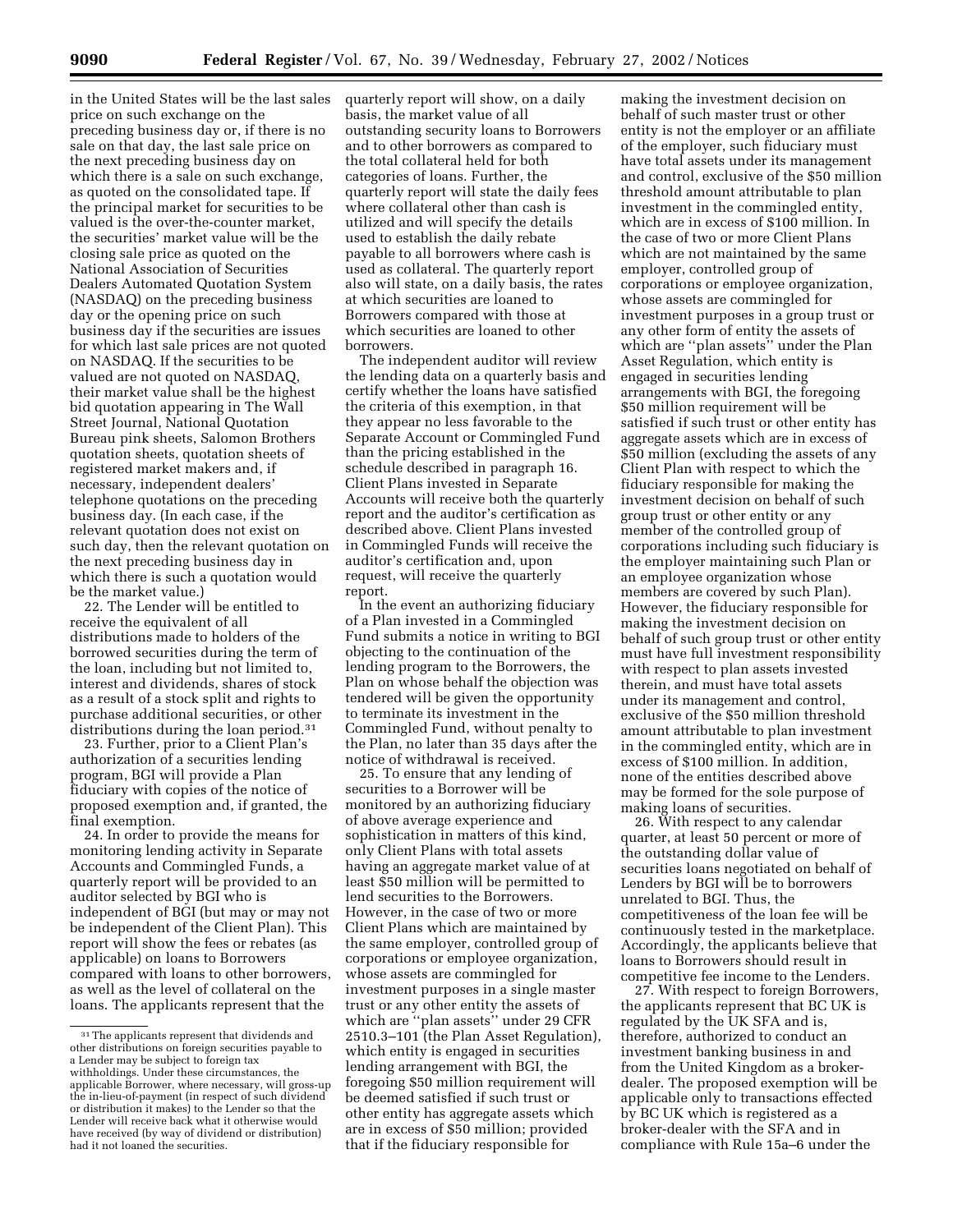Securities Exchange Act of 1934 (Rule 15a–6). The applicants represent that the role of a broker-dealer in a principal transaction in the United Kingdom is substantially identical to that of a broker-dealer in a principal transaction in the United States. The applicants further represent that registration of a broker-dealer with the SFA is equivalent to registration of a broker-dealer with the SEC under the 1934 Act. The applicants maintain that the SFA has promulgated rules for broker-dealers which are equivalent to SEC rules relating to registration requirements, minimum capitalization, reporting requirements, periodic examinations, fund segregation, client protection, and enforcement. The applicants represent that the rules and regulations set forth by the SFA and the SEC share a common objective: the protection of the investor by the regulation of securities markets. The applicants explain that under SFA rules, a person who manages investments or gives advice with respect to investments must be registered as a ''registered representative.'' If a person is not a registered representative and, as part of his duties, makes commitments in market dealings or transactions, that person must be registered as a ''registered trader.'' The applicants represent that the SFA rules require each firm which employs registered representatives or registered traders to have positive tangible net worth and to be able to meet its obligations as they fall due, and that the SFA rules set forth comprehensive financial resource and reporting/disclosure rules regarding capital adequacy. In addition to demonstration of capital adequacy, the applicants state that the SFA rules impose reporting/disclosure requirements on broker-dealers with respect to risk management, internal controls, and all records relating to a counterparty, and that all records must be produced at the request of the SFA at any time. The applicants state that SFA's registration requirements for broker-dealers are backed up by potential fines and penalties and rules which establish a comprehensive disciplinary system.

28. In addition to the protections afforded by registration with the SFA, the applicants represent that BC UK will comply with the applicable provisions of Rule 15a–6 (described below). The applicants represent that compliance by BC UK with the requirements of Rule 15a–6 will offer additional protections in lieu of registration with the SEC. The applicants represent that Rule 15a–6 provides an exemption from U.S. broker-dealer registration for a foreign

broker-dealer that induces or attempts to induce the purchase or sale of any security (including over-the-counter equity and debt options) by a ''U.S. institutional investor'' or a ''major U.S. institutional investor,'' provided that the foreign broker-dealer, among other things, enters into these transactions through a U.S. registered broker-dealer intermediary. The term ''U.S. institutional investor'', as defined in Rule 15a–6(b)(7), includes an employee benefit plan within the meaning of the Act if (a) the investment decision is made by a plan fiduciary, as defined in section 3(21) of Act, which is either a bank, savings and loan association, insurance company or registered investment advisor, (b) the employee benefit plan has total assets in excess of \$5,000,000, or (c) the employee benefit plan is a self-directed plan with investment decisions made solely by persons that are ''accredited investors'' as defined in Rule 501(a)(1) of Regulation D of the Securities Act of 1933, as amended. The term ''major U.S. institutional investor'' is defined as a person that is a U.S. institutional investor that has, or has under management, total assets in excess of \$100 million, or is an investment adviser registered under section 203 of the Investment Advisers Act of 1940 that has total assets under management in excess of \$100 million. The applicants represent that the intermediation of the U.S. registered broker-dealer imposes upon the foreign broker-dealer the requirement that the securities transaction be effected in accordance with a number of U.S. securities laws and regulations applicable to U.S. registered brokerdealers.

The applicants represent that, under Rule 15a–6, a foreign broker-dealer that induces or attempts to induce the purchase or sale of any security by a U.S. institutional or major U.S. institutional investor in accordance with 15a–6 must, among other things:

a. Consent to service of process for any civil action brought by, or proceeding before, the SEC or any selfregulatory organization;

b. Provide the SEC with any information or documents within its possession, custody or control, any testimony of any foreign associated persons,32 and any assistance in taking the evidence of other persons, wherever located, that the SEC requests and that relates to transactions effected pursuant to Rule 15a–6; and

c. Rely on the U.S. registered brokerdealer through which the transactions with the U.S. institutional and major U.S. institutional investors are effected to (among other things):

1. Effect the transactions, other than negotiating their terms;

2. Issue all required confirmations and statements;

3. As between the foreign brokerdealer and the U.S. registered brokerdealer, extend or arrange for the extension of credit in connection with the transactions;

4. Maintain required books and records relating to the transactions, including those required by Rules 17a– 3 (Records to be Made by Certain Exchange Members) and 17a–4 (Records to be Preserved by Certain Exchange Members, Brokers and Dealers) of the 1934 Act;

5. Receive, deliver and safeguard funds and securities in connection with the transactions on behalf of the U.S. institutional investor or major U.S. institutional investor in compliance with Rule 15c3–3 of the 1934 Act (Customer Protection-Reserves and Custody of Securities); and

6. Participate in all oral communications (*e.g.,* telephone calls) between a foreign associated person and the U.S. institutional investor (other than a major U.S. institutional investor), and accompany the foreign associated person on all visits with both U.S. institutional and major U.S. institutional investors. By virtue of this participation, the U.S. registered brokerdealer would become responsible for the content of all these communications.

All collateral will be maintained in United States dollars or U.S. dollardenominated securities or letters of credit. All collateral will be held in the United States and BGI will maintain the situs of the Loan Agreements (evidencing the Lender's right to return of the loaned securities and the continuing interest in and lien on or title to the collateral) in the United States under an arrangement that complies with the indicia of ownership requirements under section 404(b) of the Act and the regulations promulgated under 29 CFR 2550.404(b)–1.

Prior to a transaction involving a foreign Borrower, the foreign Borrower will (a) agree to submit to the jurisdiction of the courts of the United States; (b) agree to appoint a Process Agent for service of process in the United States, which may be an affiliate; (c) consent to service of process on the

<sup>32</sup>A foreign associated person is defined in Rule 15a–6(b)(2) as any natural person domiciled outside the United States who is an associated person, as defined in section 3(a)(18) of the 1934 Act, of the foreign broker or dealer, and who participates in the solicitation of a U.S. institutional investor or a major U.S. institutional investor under Rule 15a–  $6(a)(3)$ .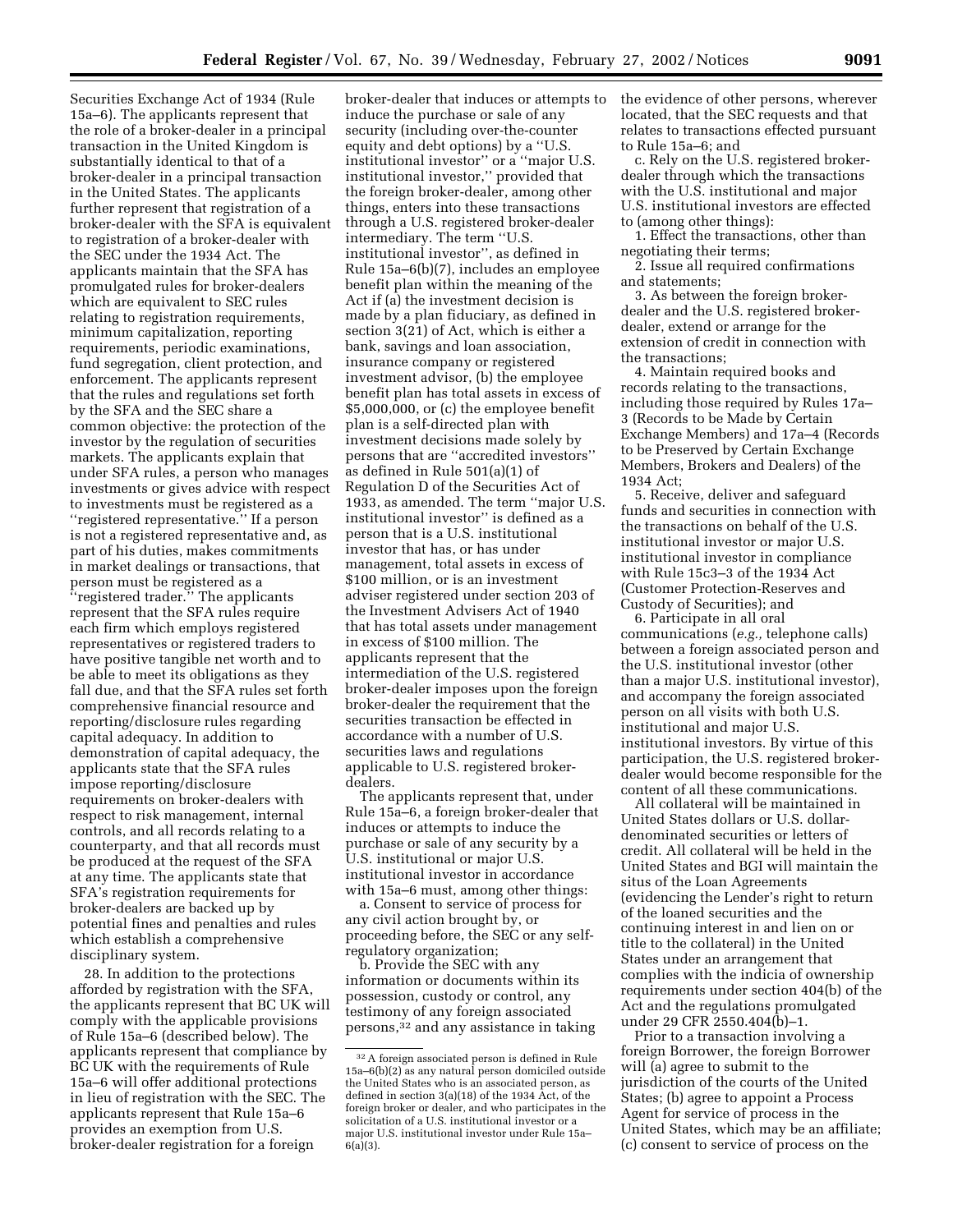Process Agent; and (d) agree that enforcement by a Client Plan of the indemnity provided by Barclays may occur in the United States Courts.

29. In summary, the applicants represent that the proposed transactions will satisfy the statutory criteria for an exemption under section 408(a) of the Act because:

a. For each Client Plan, neither BGI nor any affiliate (except as expressly permitted in the exemption) will have or exercise discretionary authority or control with respect to the investment of the assets of Client Plans involved in the transaction or will render investment advice with respect to such assets, including decisions concerning a Client Plan's acquisition or disposition of securities available for loan, except to the extent that BGI exercises discretionary authority or control or renders investment advice in connection with an Index Fund or Model-Driven Fund managed by BGI in which Client Plans invest.

b. Any arrangement for BGI to lend securities will be approved in advance by a Plan fiduciary who (except in the case of a Barclays Plan) is independent of BGI.

c. The terms of each loan of securities by a Lender to a Borrower will be at least as favorable to such Separate Account or Commingled Fund as those of a comparable arm's length transaction between unrelated parties.

d. Upon termination of a loan, the Borrowers will transfer securities identical to the borrowed securities (or the equivalent thereof) to the Lender within one of the following time periods, whichever is least: (1) The customary delivery period for such securities; (2) five business days; or (3) the time negotiated for such delivery by the Client Plan, in a Separate Account, or by BGI, as lending agent to a Commingled Fund, and the Borrowers.

e. The Lender will receive from each Borrower collateral consisting of U.S. currency, securities issued or guaranteed by the United States Government or its agencies or instrumentalities, irrevocable bank letters of credit issued by a U.S. bank (other than Barclays Bank PLC or any subsequent parent corporation of BGI, BC NY, BC UK and BGIS, or an affiliate thereof, or any combination thereof) or other collateral permitted under PTE 81–6 (as amended or superseded), which will be held in a depository account separate from the Borrower.

f. In return for lending securities, the Lender either will receive a reasonable fee, which is related to the value of the borrowed securities and the duration of the loan, or will have the opportunity to derive compensation through the investment of cash collateral.

g. Barclays agrees to indemnify and hold harmless the Client Plans in the United States (including the sponsor and fiduciaries of such Client Plans) for any transactions covered by this exemption with a Borrower so that the Client Plans do not have to litigate, in the case of BC UK, in a foreign jurisdiction nor sue to realize on the indemnification.

h. All loans involving foreign Borrowers will involve Borrowers that are registered as broker-dealers subject to regulation by the SFA and that are in compliance with all applicable provisions of Rule 15a–6.

i. Prior to a transaction involving a foreign Borrower, the foreign Borrower will: agree to submit to the jurisdiction of the United States; agree to appoint a Process Agent in the United States; consent to service of process on the Process Agent; and agree that enforcement by a Client Plan of the indemnity provided by Barclays may occur in the United States courts.

#### **FOR FURTHER INFORMATION CONTACT:**

Karen Lloyd of the Department, telephone (202) 693–8540. (This is not a toll-free number).

#### **Carl Mundy, Jr. Defined Benefit Plan (the Plan)**

*Located in Alexandria, Virginia*

#### [Application No. D–11043]

#### **Proposed Exemption**

The Department is considering granting an exemption under the authority of section 4975(c)(2) of the Code and in accordance with the procedures set forth in 29 CFR part 2570, subpart B (55 FR 32836, August 10, 1990). If the exemption is granted, the sanctions resulting from the application of section 4975 of the Code, by reason of section  $4975(c)(1)(A)$ through (E) of the Code, shall not apply to the proposed contribution(s) (the Contribution(s)) to the Plan of shares (the Shares) of Schering-Plough Corporation (Schering-Plough) to be received annually by Carl Mundy, Jr. (Mr. Mundy), a disqualified person with respect to the Plan <sup>33</sup> as compensation in the form of Shares in lieu of cash, provided that the following conditions are met:

(a) The Shares are valued at its fair market value at the time of each Contribution;

(b) The Shares represent no more than 20% of the total assets of the Plan following each Contribution;

(c) The Plan will not pay any commissions, costs or other expenses in connection with the Contributions;

(d) Mr. Mundy, who is the only person affected by the transactions, believes that the transactions are appropriate for the Plan and desires that the transactions be consummated.

#### **Summary of Facts and Representations**

1. The Plan is a defined benefit plan covering only Mr. Mundy, who is the Plan's sponsor, administrator and trustee. Mr. Mundy is a sole proprietor engaged in the business of being a member of the board of directors for several companies.

2. Mr. Mundy's annual earned income derives principally from services rendered as a member of the board of directors of various corporations. In this regard, Mr. Mundy serves as a member of the board of directors of Schering-Plough. Thirty percent of his annual earned income is received from the receipt of the Shares in lieu of cash compensation. The Shares are valued by Schering-Plough on the day of the Contribution, reported to the Securities and Exchange Commission as a company stock transaction, and subsequently, to the IRS on form 1099 as taxable, cash compensation.

3. At the time of each Contribution, the Shares will represent no more than less than 20% of the Plan's assets. The Shares will be contributed in subsequent Plan years only to the extent that the fair market value of all the Shares in the Plan will not exceed 20% of the total value of the Plan's assets at the time of the Contribution.

4. The applicant states that his Federal income tax deduction for the Contribution will not exceed the fair market value of the Shares at the time of the Contribution. In addition, the Plan will not incur any sales commissions or other expenses in connection with the Contributions.

5. Mr. Mundy believes that the proposed exemption will enable Mr. Mundy to utilize earned compensation received in a form different than cash, but reported, treated, and taxed as cash, as a cash equivalent contribution to the Plan.

6. Mr. Mundy represents that there is little chance of there being a Plan participant other than himself. However, in the future if there is a new employee. Mr. Mundy will establish a separate defined benefit plan for such employee containing provisions comparable to those contained in the Plan.

<sup>33</sup>Since Mr. Mundy is a sole proprietor and the only participant in the Plan, there is no jurisdiction under Title I of the Act pursuant to 29 CFR 2510.3– 3(b). However, there is jurisdiction under Title II of the Act pursuant to section 4975 of the Code.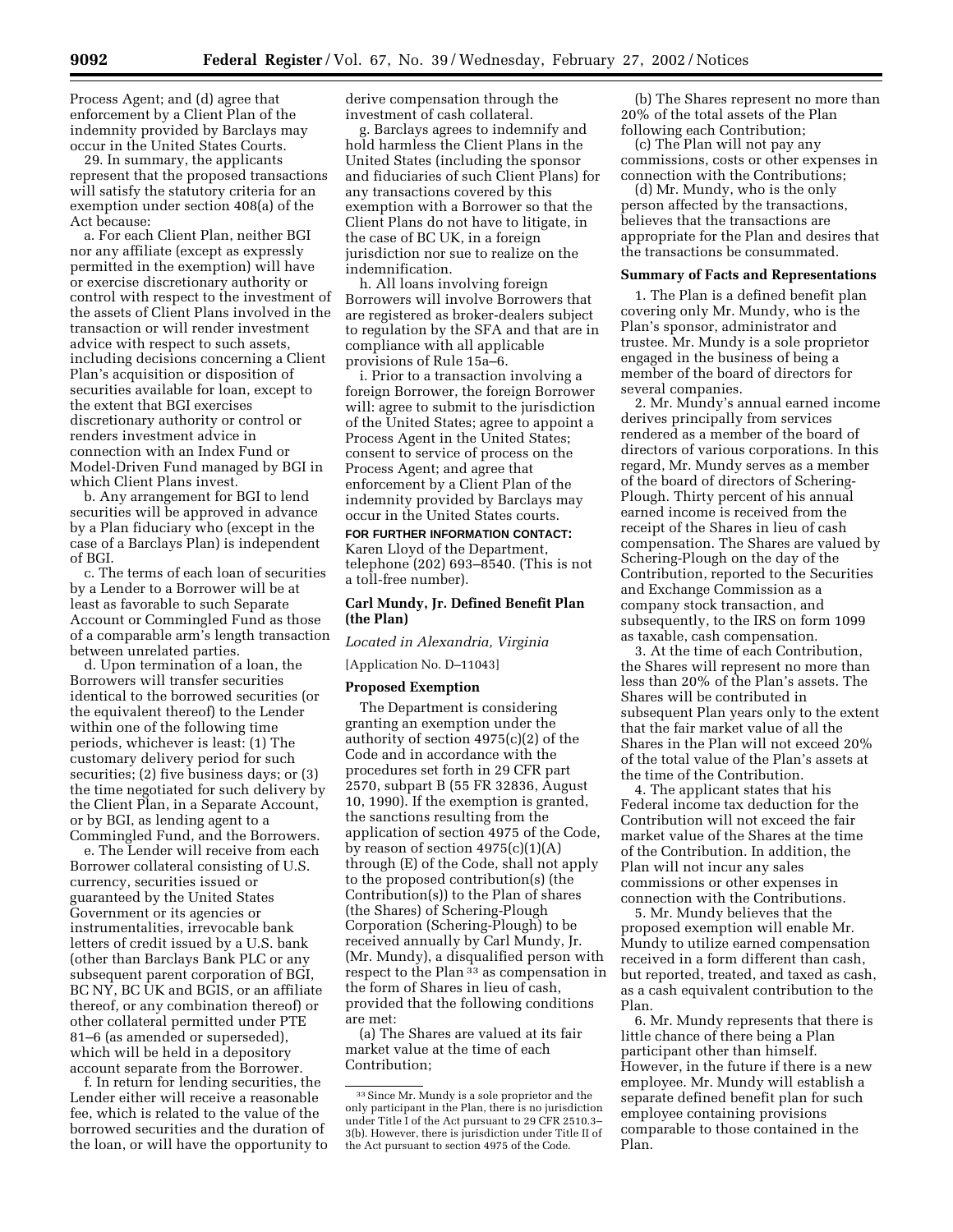7. In summary, the applicant represents that the proposed transaction satisfies the statutory criteria of section 4975(c)(2) of the Code because:

(a) The Shares will be valued at its fair market value at the time of each Contribution;

(b) The Shares will represent no more than 20% of the total assets of the Plan following each Contribution;

(c) The Plan will not pay any commissions, costs or other expenses in connection with the Contributions; and

(d) Mr. Mundy, who is the only person affected by the transactions, believes that the transactions are appropriate for the Plan and desires that the transactions be consummated.

*Notice to Interested Parties:* Because Mr. Mundy is the only participant in the IRA, it has been determined that there is no need to distribute the notice of proposed exemption (the Notice) to interested persons. Comments and requests for a hearing are due thirty (30) days after publication of the Notice in the **Federal Register**.

### **FOR FURTHER INFORMATION CONTACT:**

Khalif Ford of the Department, telephone (202) 693–8540 (this is not a toll-free number).

#### **HSBC Holdings plc**

*Located in London, England*

[Exemption Application No.: D–11057]

#### **Proposed Exemption**

The Department of Labor is considering granting an exemption under the authority of section 408(a) of the Act and section 4975(c)(2) of the Code and in accordance with the procedures set forth 29 CFR part 2570, subpart B (55 FR 32836, 32847, August 10, 1990).34 If the exemption is granted, HSBC Asset Management Americas, Inc. (AMUS), HSBC Asset Management Hong Kong, Ltd. (AMHK), HSBC Bank USA (Bank USA), and any current affiliate of HSBC Holdings plc (HSBC) that is eligible to serve or becomes eligible to serve as a qualified professional asset manager (a QPAM), as defined in Prohibited Transaction Class Exemption 84-14 (PTCE 84-14), 35 HSBC, itself, if in the future it becomes a QPAM, and any newly acquired or newly established affiliate of HSBC that is a QPAM or in the future becomes a QPAM, other than Republic New York Securities Corporation (RNYSC), shall not be precluded from functioning as a

QPAM, pursuant to the terms and conditions of PTCE 84–14, for the period beginning on December 17, 2001, and ending ten (10) years from the date of the publication of the final exemption in the **Federal Register**, solely because of a failure to satisfy Section I(g) of PTCE 84–14, as a result of an affiliation with RNYSC; provided that:

(a) RNYSC has not in the past acted, nor does it now act, nor will it act as a fiduciary with respect to any employee benefit plans subject to the Act;

(b) This exemption is not applicable if HSBC and/or any successor or affiliate is affiliated with or becomes affiliated with any person or entity convicted of any of the crimes described in Section I(g) of PTCE 84–14, other than RNYSC; and

(c) This exemption is not applicable if HSBC and/or any successor or affiliate is convicted of any of the crimes described in Section I(g) of PTCE 84–14, including any such crimes subsequently committed by RNYSC.

**EFFECTIVE DATE:** If granted, this proposed exemption will be effective for the period beginning on December 17, 2001, the date on which the U.S. Attorney for the Southern District of New York filed an Information and Government's Memorandum (the Information) outlining the charges against RNYSC and on which RNYSC entered a plea of guilty to the criminal charges set forth in the Information, and ending ten (10) years from date of the publication of the final exemption in the **Federal Register**.

#### **Summary of Facts and Representations**

1. HSBC, a publicly owned holding company headquartered in London, England, is a U.K. corporation the shares of which are listed and traded on stock exchanges in New York, London, and Hong Kong. HSBC, together with its subsidiaries and affiliates, provides a wide range of banking and financial services in 79 countries. HSBC had consolidated assets, as of December 31, 2000, of approximately \$673 billion.

The exemption is requested for affiliates of HSBC, AMUS, AMHK, and Bank USA that currently qualify as QPAMs, as well as for any current affiliate of HSBC that now or in the future becomes eligible to serve as a QPAM, HSBC, itself, if it becomes a QPAM, and any newly acquired or newly established affiliate of HSBC that is a QPAM or in the future becomes a QPAM (collectively, the Applicants), other than RNYSC.

One of the Applicants, Bank USA, an affiliate of HSBC, located in Buffalo, New York, currently conducts business as a QPAM in compliance with the

requirements of PTCE 84–14 and other applicable exemptions. Bank USA is a New York state-chartered banking corporation and the principal U.S. bank subsidiary of HSBC. As such, Bank USA is subject to regulation and supervision by the Federal Reserve Bank of New York (FRBNY) and the New York State Banking Department (NYSBD). Bank USA has equity capital in excess of \$1,000,000 and is a bank as defined in section 202(a)(2) of the Investment Advisers Act of 1940 (the Advisers Act). As such, Bank USA is subject to the anti-fraud provisions of the Advisers Act, as well relevant state law. Bank USA has approximately \$7.1 billion in assets under management of which approximately \$448 million can be attributed to business with plans subject to the Act. Accordingly, the Applicants represent that Bank USA qualifies as a QPAM, pursuant to section V(a)(1) of PTCE 84–14.

Two other Applicants, AMUS and AMHK are corporations organized, respectively, under the laws of the state of New York and the Peoples Republic of China. AMUS maintains offices on Fifth Avenue in New York, NY, while AMHK is located in Hong Kong. Both AMUS and AMHK are indirectly owned by HSBC and are investment advisers registered under the Advisers Act. As such, both are subject to the jurisdiction of the Securities and Exchange Commission (the SEC) and to the substantive requirements of the Advisers Act. In this regard, AMUS and AMHK must make annual disclosure filings with the SEC and are subject to unannounced audits by the SEC to ensure compliance with the requirements of the Advisers Act.

As of December 31, 2001, AMUS and AMHK have total assets under management and control well in excess of \$50,000,000 (\$8.5 billion and \$13.5 billion, respectively). It is represented that both AMUS and AMHK are each currently qualified to serve as a QPAM.36

2. The Applicants have requested the proposed exemption apply with respect to the following employee benefit plans for which either AMUS or AMHK currently serve as investment managers: (i) The National Fuel and Gas Company Employee Thrift Plan—1996; (ii) The National Fuel and Gas Company Employee Thrift Plan—2002; (iii) The ITT Master Retirement Trust; and (iv) The Northrop Employee Benefit Plan.37

<sup>34</sup>For purposes of this exemption, references to specific provisions of Title I of the Act, unless otherwise specified, refer to the corresponding provisions of the Code.

<sup>35</sup> 49 FR 9494 (March 13, 1984), *as amended,* 50 FR 41430 (October 10, 1985).

<sup>36</sup>The Department expresses no opinion as to whether AMUS, AMHK, or Bank USA qualify as a QPAM for purposes of PTCE 84–14.

<sup>&</sup>lt;sup>37</sup> In their application for exemption, the Applicants also requested relief for transactions Continued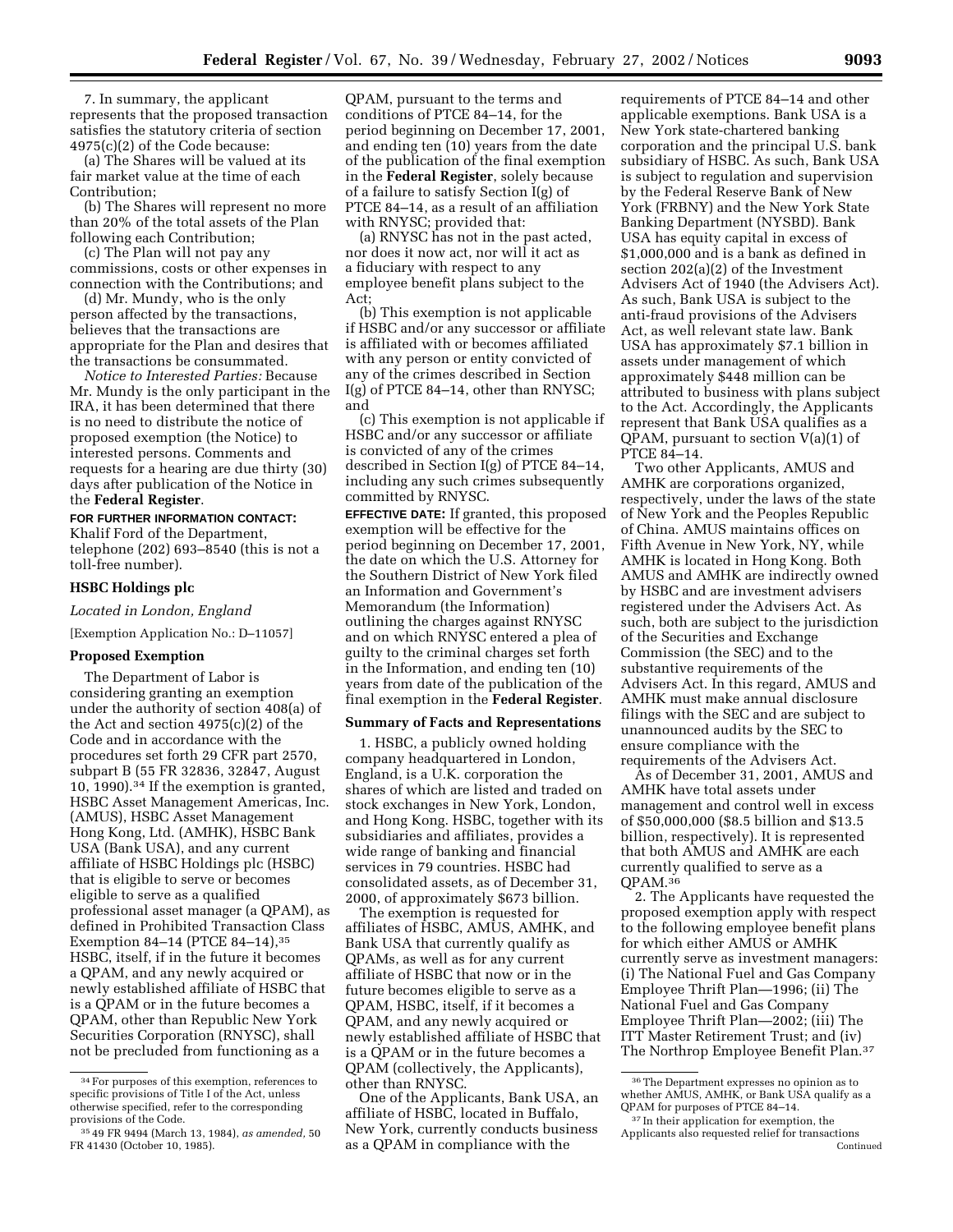The Applicants have also requested that the proposed exemption apply to any employee benefit plans for which the Applicants in the future serve as investment managers but which could not definitely be identified at the time the application was filed. The employee benefit plans for which the Applicants now or in the future serve as investment managers are referred to herein, collectively, as the Plan Clients. It is represented that consistent with the requirements of PTCE 84–14, a fiduciary independent of the Applicants is or will be involved in the appointment of any of the Applicants to serve as a QPAM with respect to the assets of any of the Plan Clients that are or will be affected by this proposed exemption.

3. Beginning in 1995 and continuing over a period of four (4) years, RNYSC allegedly engaged in certain wrongful conduct. The conduct arose out of the involvement of the Futures Division of RNYSC with certain of its customers which were various special purpose entities and out of the involvement of the Futures Division of RNYSC with the founder and chairman of these entities, Martin Armstrong (Mr. Armstrong). It is alleged that Mr. Armstrong, through such entities, issued promissory notes with a face value of approximately \$3 billion which were sold to certain Japanese investors (the Japanese Investors). The proceeds of such sales were deposited in certain custodial accounts (the Accounts) maintained at the Futures Division of RNYSC. Marketing materials provided to the Japanese Investors allegedly contained misrepresentations or misleading statements concerning the investment program and how such investors' money would be held. In addition, at least some the Japanese Investors were allegedly provided by Mr. Armstrong with letters issued by employees of RNYSC on RNYSC letterhead that substantially overstated the net asset value of the balances in the Accounts.

The Department expresses no opinion as to whether the Applicants satisfy the requirements of these class exemptions.

In late August 1999, while in the process of obtaining approval to acquire RNYC, HSBC was informed by RNYC that the Financial Supervisory Agency (FSA) of Japan had launched an investigation into the Tokyo branch of one of Mr. Armstrong's affiliated companies. On August 18, 1999, RNYSC informed HSBC that it had begun an internal investigation of the Accounts based on receipt of the notice from the FSA. It is represented that HSBC immediately notified the staff of the agencies whose approval of the acquisition was required, that it would await the results of RNYC's internal investigation before deciding whether to proceed with the proposed acquisition.

On September 1, 1999, when U.S. authorities seized the Accounts, approximately \$49 million remained in those Accounts and approximately \$1 billion in face value of notes were outstanding. On September 13, 1999, Mr. Armstrong was charged with mail and wire fraud.

Before learning of the involvement of the Futures Division of RNYSC with Mr. Armstrong and his affiliated companies, it is represented HSBC had performed substantial regulatory and corporate due diligence of RNYC and its subsidiaries. It is represented that this due diligence revealed nothing regarding RNYSC's wrongful conduct. After learning of such misconduct, HSBC performed additional due diligence on the operations of RNYC with a view to satisfying itself that there were no other matters which might cause it to reconsider the proposed acquisition of RNYC.

These steps were designed by HSBC to satisfy itself that there was no systemic breakdown at RNYC that might have led to serious exposures to risks in other business lines or that could not be prospectively cured to HSBC's satisfaction with the introduction of HSBC's internal controls following the acquisition. In this regard, HSBC arranged for, and evaluated the results of several reviews of the worldwide operations of RNYC, all of which were meant to consider the compatibility of the operations of RNYC with those of HSBC. This due diligence included reviews of certain of RNYC's non-U.S. operations, including its relationships with hedge funds, and various of its U.S. businesses, including its precious metals business, retail brokerage operations, and private banking activities. HSBC also reviewed certain of RNYSC's branch office operations, policies and procedures, including reports from its subsidiary bank's internal auditors. Based on the results of these reviews, along with RNYC's report

on its internal investigation, senior management concluded that, aside from the conduct of RNYSC in connection with the misconduct of the Futures Division of RNYSC, the operations of RNYC and its affiliates and subsidiaries were otherwise sound. Therefore, HSBC with the approval of the Federal Reserve Board, the FRBNY and the NYSBD, proceeded with the acquisition.

On December 31, 1999, HSBC acquired all of the outstanding shares of Republic New York Corporation (RNYC), the then parent holding company of Republic National Bank of New York (Republic Bank) and numerous other subsidiaries, including RNYSC. Immediately following the acquisition, the Republic Bank was merged with Bank USA (formerly, the Marine Midland Bank). HSBC also acquired at the same time the outstanding shares that were not already owned by RNYC of Safra Republic Holdings SA, a Luxemburg holding company and parent of various European private banking operations.

4. On December 17, 2001, the United States Attorney filed the Information in the United States District Court for the Southern District of New York (the Court) alleging that RNYSC had engaged in conspiracy in violation of 18 U.S.C. 371 and securities fraud in violation of 15 U.S.C. 78j(b) and 78ff. On the same date, RNYSC entered a plea of guilty to the charges in the Information, pursuant to a written cooperation and plea agreement (the Plea Agreement). In the Plea Agreement, RNYSC agreed to the entry of a restitution order totaling in excess of approximately \$600 million to compensate certain of the Japanese Investors. Pursuant to the terms of the Plea Agreement, HSBC USA Inc. (HSBC USA), RNYSC's parent company and an indirect wholly-owned subsidiary of HSBC, also agreed to compensate the Japanese Investors to the extent that the amount of the restitution exceeds the capital of RNYSC. In exchange for the payments by RNYSC and HSBC USA, the Japanese Investors opting to receive restitution agreed to dismiss their pending civil lawsuits.

As a result of the events leading to the Plea Agreement, on December 17, 2001, the same date on which the Information was filed with the Court, the Commodity Futures Trading Commission (CFTC) entered an administrative order and simultaneously settled an enforcement action against RNYSC alleging violations of the Commodity Exchange Act, as amended. Pursuant to the settlement with the CFTC, RNYSC's registrations as a Futures Commissions Merchant and as a Commodity Trading

involving certain employee benefit plans sponsored by the Applicant and managed in-house (the In-House ERISA Plan Clients) and certain collective investment funds managed by Bank USA (the ERISA Collective Investment Fund Clients). Subsequently, in a letter dated February 4, 2002, the Applicants withdrew their request for relief for the House ERISA Plan Clients and the ERISA Collective Investment Fund Clients. In the case of the In-House ERISA Plan Clients, the Applicants represent that they will rely on the terms of Prohibited Transaction Class Exemption 96–23 for party in interest in-house transactions. In the case of the ERISA Collective Investment Fund Clients, the Applicants represent that they will rely on the terms of Prohibited Transaction Class Exemption 91–38, regarding transactions involving bank collective investment funds.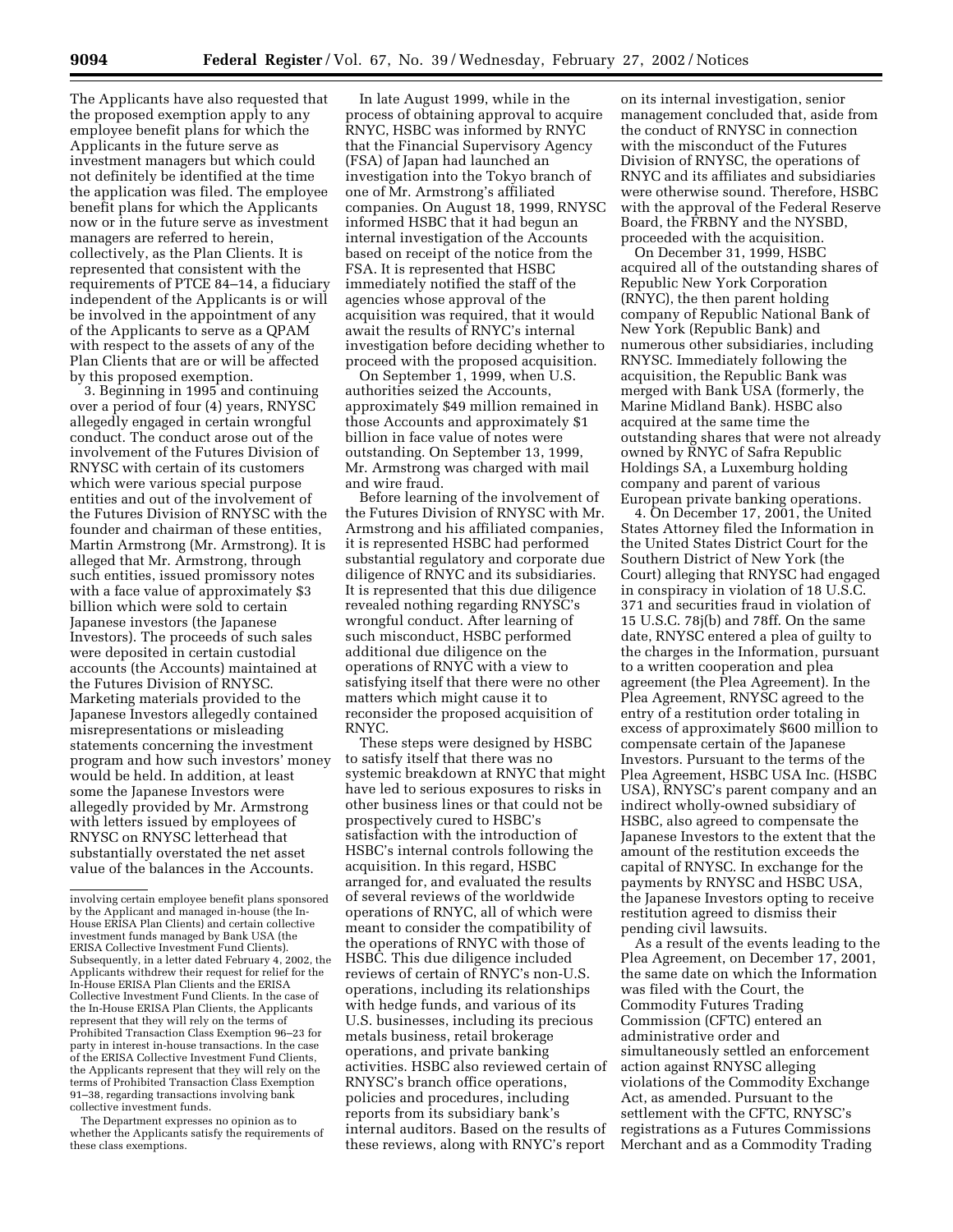Advisor were revoked. Further, among other things, RNYSC was ordered to pay a civil money penalty in the amount of \$5 million.

Also, as a result of the events leading to the Information and the Plea Agreement on December 17, 2001, the SEC entered an administrative order and simultaneously settled an enforcement action against RNYSC alleging violations of the Securities Act of 1933, as amended, and the Securities Exchange Act of 1934, as amended. Pursuant to the settlement with the SEC, RNYSC registration as a broker dealer was revoked. On December 17, 2001, HSBC and certain of its subsidiaries and affiliates, as a result of their affiliation with RNYSC, filed an application with the SEC for a temporary and permanent order exempting them from section 9(a) of the Investment Company Act of 1940, pursuant to section 9(2) of such act. The SEC granted the temporary order on December 17, 2001, and the permanent order on January 14, 2002.

5. The Applicants have requested that the proposed exemption, if granted, would permit each of them to continue to function as a QPAM, pursuant to the terms and conditions of PTCE 84–14. PTCE 84–14, in general, permits various parties in interest with respect to an employee benefit plan to engage in certain transactions involving plan assets, if, among other conditions, the assets are managed by a QPAM who is independent and who meets specified financial standards and other conditions. In this regard, the requested exemption would apply to a full range of transactions that can be executed by investment managers which qualify as QPAMS.

6. The Applicants represent that it would not be uncommon for one of the Applicants, as a fiduciary for one of the Plan Clients, to engage in a transaction that involves a party in interest, as defined under section 3(14) of the Act. Although such parties in interest can be identified when a specific transaction is contemplated, it is not practical for the Applicants to identify all the parties in interest that might be involved in transactions covered by the requested exemption, given the size, number, and changing identity of such Plan Clients, the large number of service providers (particularly financial institutions) that such Plan Clients engage, the breadth of the definition of ''party in interest'' under the Act, and the wide array of services offered by the Applicants. Accordingly, the Applicants have requested that the proposed exemption apply to all current and future parties in interest transactions with respect to the Plan Clients.

The transactions with parties in interest for which relief has been requested by the Applicants include, but are not limited to sale and exchange transactions, derivative transactions, leasing and other real estate transactions, foreign currency trading transactions, and transactions involving the furnishing of goods, services, and facilities to an investment fund managed on a discretionary basis. It is represented that many of these types of transactions comprise an important component of the Applicants' business activities. It is represented that such transactions typically would have been evaluated by the Applicants, consistent with their fiduciary responsibilities under the Act, on the merits of such transactions, without regard to the involvement of a party in interest and that the terms of any material transactions with a party in interest are consistent with an arm's length standard at the time such terms are agreed to.38

7. In all but one respect, the terms and conditions of the proposed exemption are identical to those, as set forth in PTCE 84–14. However, section I(g)of PTCE 84–14, requires that the QPAM and any affiliate of the QPAM must not have been convicted of certain felonies within a ten (10) year period preceding each transaction covered by the class exemption. The term, "felony," as set forth in section  $I(g)$  of PTCE 84-14 includes:

any felony involving abuse or misuse of such person's employee benefit plan position or employment, or position or employment with a labor organization: any felony arising out of the conduct of the business of a broker, dealer, investment adviser, bank, insurance company, or fiduciary: income tax evasion: any felony involving the larceny, theft, robbery, extortion, forgery, counterfeiting,

fraudulent concealment, embezzlement, fraudulent conversion, or misappropriation of funds or securities; conspiracy or attempt to commit any such crimes or a crime in which any of the foregoing crimes is an element: or any other crimes described in section 411 of the Act.

Section V(d) of PTCE 84–14, defines an ''affiliate'' of a person to mean—

(1) Any person directly or indirectly through one or more intermediaries, controlling, controlled by, or under common control with the person, (2) Any director of, relative of, or partner in, any such person, (3) Any corporation, partnership, trust, or unincorporated enterprise of which such person is an officer, director, or a 5 percent (5%) or more partner or owner, and (4) Any employee or officer of the person who —(A) Is a highly compensated employee (as defined in section 4975(e)(2)(H) of the Code) or officer (earning 10 percent (10%) or more of the yearly wages of such person), or (B) Has direct or indirect authority, responsibility or control regarding the custody, management, or disposition of plan assets.

Section V(e) of PTCE 84–14 states that the term, ''control,'' means the power to exercise a controlling influence over the management or policies of a person other than an individual.

8. Upon the acquisition of RNYC by HSBC in December 31, 1999, the Applicants became affiliated with RNYC and RNYSC, pursuant to the definition of ''affiliate,'' as set forth in section V(d) of PTCE 84–14. Further, because RNYSC on December 17, 2001, entered a plea of guilty with respect to a felony, as described in section I(g) of PTCE 84–14, the Applicants, as affiliates of RNYSC, as of that date, could no longer satisfy section I(g) of PTCE 84–14. Furthermore, as of the same date, any of the Applicants which had qualified as a QPAM (*e.g.,* AMUS, AMHK, and Bank USA) were precluded from continuing to act as a QPAM. Accordingly, Applicants seek retroactive relief from the restrictions of section  $406(a)(1)(A)$ – (D), and 406(b)(1), and 406(b)(2), of the Act, as well as the corresponding provisions of the Code. The Applicants further request that the exemption be effective as of December 17, 2001, the date on which RNYSC signed the Plea Agreement.

9. The Applicants maintain that the requested exemption should be granted notwithstanding the guilty plea entered by RNYSC. In support of their position, the Applicants state that all of the activity covered by the RNYSC guilty plea occurred before RNYSC became affiliated with HSBC. It is represented that none of the acts underlying the guilty plea involved any investment management activities of the

<sup>38</sup>The Department notes that the general standards of fiduciary conduct under the Act would apply to the investment transactions permitted by this proposed exemption, and that satisfaction of the conditions of this proposed exemption should not be viewed as an endorsement of any particular investment by the Department. Section 404 of the Act requires, among other things, that a fiduciary discharge his duties with respect to a plan solely in the interest of the plan's participants and beneficiaries and in a prudent fashion. Accordingly, the manager or other plan fiduciary must act prudently with respect to the decision to enter into an investment transaction, as well as to the negotiation of the specific terms under which the plan will engage in such transaction. The Department further emphasizes that it expects a manager or other plan fiduciary to fully understand the benefits and risks associated with engaging in a specific transaction. In addition, such manager or plan fiduciary must be capable of periodically monitoring the investment, including any changes in the value of the investment and the creditworthiness of the issuer or other party to the transaction. Thus, in considering whether to enter into a transaction, a fiduciary should take into account its ability to provide adequate oversight of the particular investment.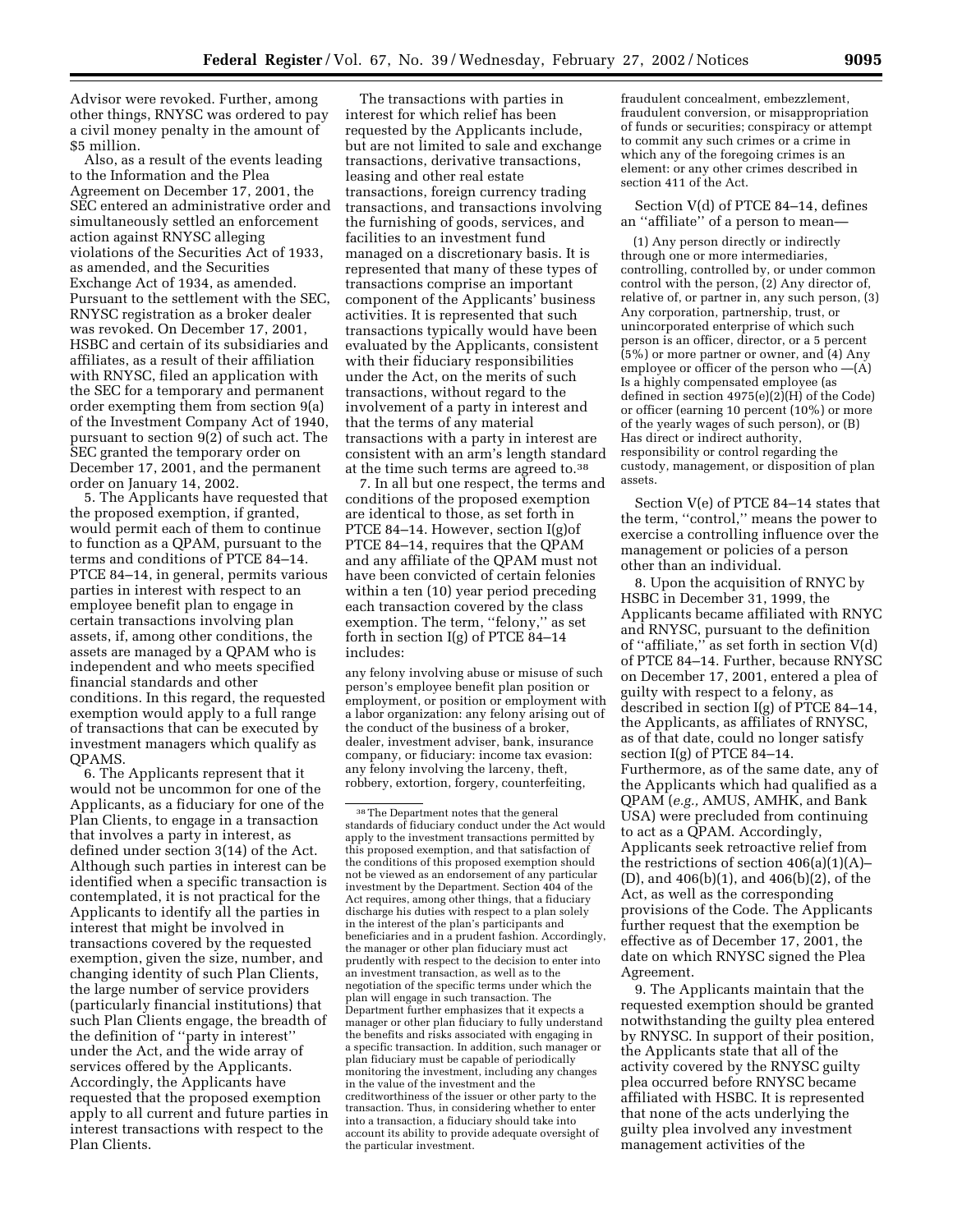Applicants, nor did such activity affect any assets of any plan subject to the Act.

HSBC and its subsidiaries fully cooperated with the U.S. Attorney's Office, the SEC and the CFTC in their investigations in the matters that form the basis of the Information and were cited by the U.S. Attorney for their exemplary degree of cooperation.

The former employees of RNYSC who were identified by RNYSC and HSBC as being responsible for the matter out of which the Plea Agreement arose were terminated in 1999 and 2000 and are no longer employed by RNYSC. Further, it is represented that the individuals responsible for RNYSC's misconduct are not now nor will they be employees of HSBC or any of its affiliates.

The Applicants maintain that the charges related to the guilty plea in no way reflect upon the Applicants' ability to serve as independent investment managers. After the acquisition, RNYSC ceased active operations and is now a dormant corporation. All of the executives of RNYSC who were associated with RNYSC's misconduct were terminated in 1999 and 2000. There are currently only two officers of RNYSC, neither of whom were connected with the activities that gave rise to RNYSC's guilty plea and both of whom were appointed by HSBC to administer the dormant operations of RNYSC. Neither RNYSC nor its employees will be involved in investment management activities relating to plans subject to the Act, nor will such parties influence or control the management or policies of the Applicants in the future.

HSBC and its U.S. subsidiaries have implemented steps designed to prevent future violations of applicable laws and regulations similar to those that are the subject of the Information. In addition to winding down RNYSC, HSBC promptly brought RNYC and its subsidiaries under the rigorous policies and procedures, internal controls, audit procedures, and compliance regime that applies to all subsidiaries of HSBC world wide. It is represented that these measures are designed, among other things, to identify and prevent conduct similar to the criminal conduct which is the basis for the criminal charges set forth in the Information.

10. The Applicants maintain that the requested exemption is protective of the rights of participants. In this regard, the proposed exemption contains safeguards similar to those provided in PTCE 84–14. Specifically, all of the conditions imposed by PTCE 84–14 would apply to this proposed exemption, except that section I(g) of PTCE 84–14 would not apply to the

violations giving rise to RNYSC's guilty plea. Further, it is represented that many of the Applicants' Plan Clients have significant assets, and hence have the sophistication and the access to resources necessary to monitor effectively the performance of such plans' investment managers.

The proposed exemption also contains conditions, in addition to those imposed by PTCE 84–14, which are designed to ensure the presence of adequate safeguards to protect the interests of the Plan Clients against wrongdoers now and in the future. In this regard, the proposed exemption will not be applicable if any of the Applicants is convicted of or is affiliated with or becomes affiliated with any person or entity convicted of any of the crimes described in section I(g) of PTCE 84–14, including any such crimes subsequently committed by RNYSC.

11. The Applicants represent that the requested exemption is administratively feasible because the relief would not impose any administrative burdens either on the Applicants or on the Department which are not already imposed by PTCE 84–14. In the opinion of the Applicants, the administrative feasibility of the requested exemption is further demonstrated by the fact that the Department has previously granted other individual exemptions for a variety of similarly situated entities under substantially the same circumstances.39

12. Without the requested relief, the Plan Clients may be forced to incur greater transaction costs and increased credit risks, if certain transactions are effected through unrelated parties, rather than through parties in interest.

13. Denial of the exemption, in the opinion of the Applicants, would be

Other cases similar to the proposed exemption include: (a) Bankers Trust Co., BT Alex Brown, Inc., and Deutsche Bank, Prohibited Transaction Exemption 99–29, 64 F.R. 40623 (July 22, 1999); (b) PanAngora Management, Inc., Prohibited Transaction Exemption 97–10, 62 F.R. 4813 (Jan. 31, 1997); (c) American Express Company and Affiliates, Prohibited Transaction Exemption 94–34, 59 F.R. 19247 (April 22, 1994); and (d) CS Holding and its Worldwide Affiliates, Prohibited Transaction Exemption 94–31, 59 FR 17590 (April 13, 1994).

unduly and disproportionately severe as applied to Plan Clients for which the Applicants serve as investment managers. In this regard, in the absence of the requested relief, the Applicants would be required to examine each transaction involving Plan Clients to determine whether it involves a party in interest, no matter how remote, with respect to such plans. Even with careful screening procedures for each transaction, the Plan Clients may have to forgo certain transactions in order to avoid the possibility of engaging inadvertently in a prohibited transaction. The Applicants point out that although individual exemptions may be obtained for transactions for which no existing class exemption applies, the application process can be expensive and time consuming. In the opinion of the Applicants, the proposed exemption, if granted, would eliminate both the potential for certain inadvertent prohibited transactions and avoid needless expenses and time delays.

14. In summary, the Applicants represent that the proposed transactions satisfy the statutory criteria for an exemption under section 408(a) of the Act and section 4975(c)(2) of the Code because, among other things:

(a) no entity affiliated with HSBC, other than RNYSC, was involved in the conduct that formed the basis of the guilty plea;

(b) RNYSC is now a dormant company and the employees of RNYSC who engaged in the conduct that formed the basis of the guilty plea are no longer employees of HSBC or its affiliates;

(c) neither RNYSC nor its employees will be involved in investment management activities relating to plans subject to the Act, nor will such parties influence or control the management or policies of the Applicants in the future;

(d) all of the conduct that formed the factual basis of the guilty plea occurred before the date that HSBC acquired control of RNYSC;

(e) absent the proposed exemption, the Plan Clients may have to forgo attractive investment opportunities or incur greater transaction costs and risks;

(f) AMUS and AMHK, as investment advisors registered under the Advisers Act, are subject to the jurisdiction of the SEC and the requirements of the Advisers Act;

(g) Bank USA is a commercial bank, as defined in section 202(a)(2) of the Advisers Act, and is subject to the antifraud provisions of the Advisers Act, as well as relevant state law;

(h) RNYSC will not be involved in investment management activities relating to the Plan Clients, nor will

<sup>39</sup> In connection with the anticipated acquisition of the Bangkok Metropolitan Bank (BMB), the Applicants filed an application for an administrative exemption (D–10910) on June 16, 2000. The Department published in the **Federal Register** a proposed exemption on October 11, 2000, at 65 FR 60666. Subsequently, the Department published in the **Federal Register** a final exemption (Prohibited Transaction Exemption 2000–70) on December 21, 2000, at 65 F.R. 80461. By letter dated, January 9, 2001, the Applicants informed the Department that the acquisition of BMB did not take place, because final terms acceptable to both parties could not be reached.